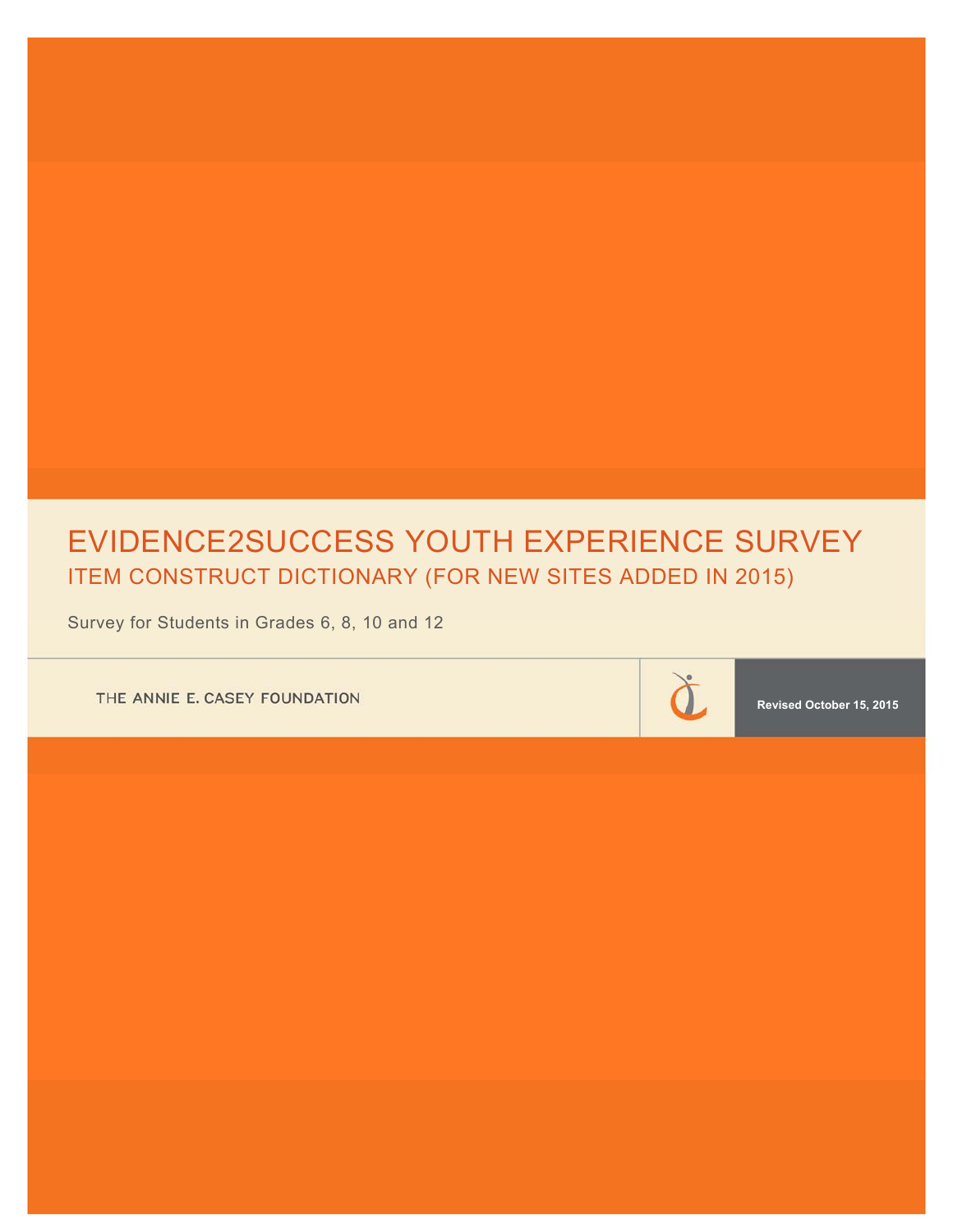# **Contents**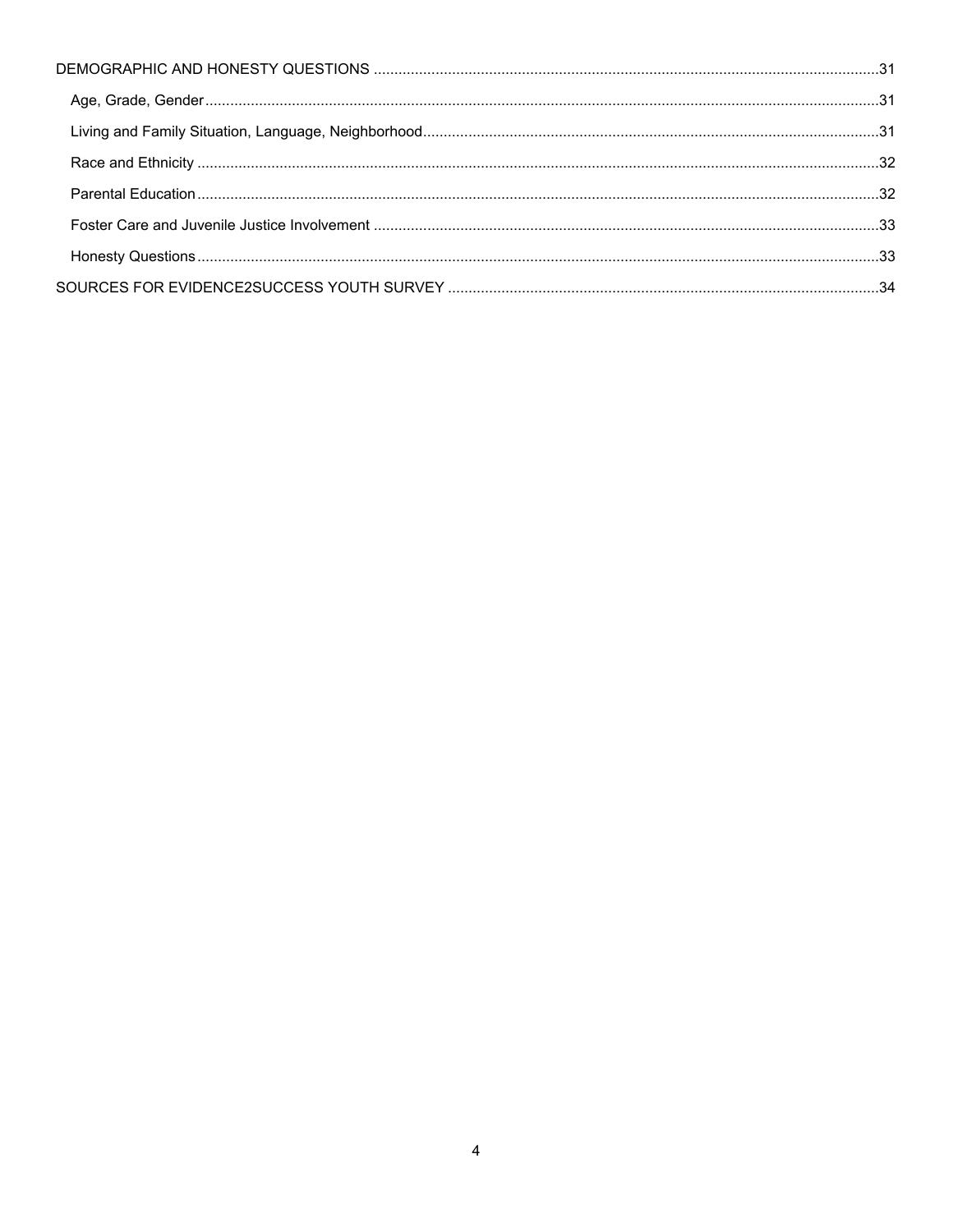## OUTCOME MEASURES

| Education: Academic Performance (Self-Reported Grades)<br>Source: Communities That Care (CTC) (same item used in Individual Risk Factor Academic Failure) |                                                                     |                  |                  |                  |                  |                     |
|-----------------------------------------------------------------------------------------------------------------------------------------------------------|---------------------------------------------------------------------|------------------|------------------|------------------|------------------|---------------------|
| Variable Name                                                                                                                                             | Question                                                            | <b>Scoring</b>   |                  |                  |                  |                     |
| <b>GRADES</b>                                                                                                                                             | Putting them all together, what were your grades<br>like last year? | Mostly<br>F's(1) | Mostly<br>D's(2) | Mostly<br>C's(3) | Mostly<br>B's(4) | Mostly<br>A's $(5)$ |

| <b>Education: School Suspensions/Expulsions</b><br>Source: Adapted from CTC |                                                      |              |                        |                        |                        |                         |                         |                         |                       |
|-----------------------------------------------------------------------------|------------------------------------------------------|--------------|------------------------|------------------------|------------------------|-------------------------|-------------------------|-------------------------|-----------------------|
| Variable Name                                                               | <b>Scoring</b><br>Question                           |              |                        |                        |                        |                         |                         |                         |                       |
|                                                                             | How many times in the past year (12 months) have you |              |                        |                        |                        |                         |                         |                         |                       |
| PYEXPELL                                                                    | been suspended or<br>expelled from school?           | Never<br>(1) | or $2$<br>times<br>(2) | 3 to 5<br>times<br>(3) | 6 to 9<br>times<br>(4) | 10 to 19<br>times $(5)$ | 20 to 29<br>times $(6)$ | 30 to 39<br>times $(7)$ | $40+$<br>times<br>(8) |

| <b>Emotional Well-being: Depressive Symptoms</b><br>HIGH SCHOOL ONLY<br>Source: CTC<br>OMDEP (4-point scale); $alpha = 0.843$ (Providence 2012) |                                                                                               |                |       |         |            |
|-------------------------------------------------------------------------------------------------------------------------------------------------|-----------------------------------------------------------------------------------------------|----------------|-------|---------|------------|
| <b>Variable Name</b>                                                                                                                            | Question                                                                                      | <b>Scoring</b> |       |         |            |
| LIFEBAD                                                                                                                                         | Sometimes I think that life is not worth it.                                                  | NO! (1)        | no(2) | yes (3) | YESI (4)   |
| <b>NOGOOD</b>                                                                                                                                   | At times I think I am no good at all.                                                         | NO! (1)        | no(2) | yes (3) | YES! $(4)$ |
| <b>FAILURE</b>                                                                                                                                  | All in all, I am inclined to think that I am a failure.                                       | NO! (1)        | no(2) | yes (3) | YESI (4)   |
| <b>DEPRES</b>                                                                                                                                   | In the past year, have you felt depressed or sad<br>MOST days, even if you felt OK sometimes? | NO! (1)        | no(2) | yes (3) | YES! $(4)$ |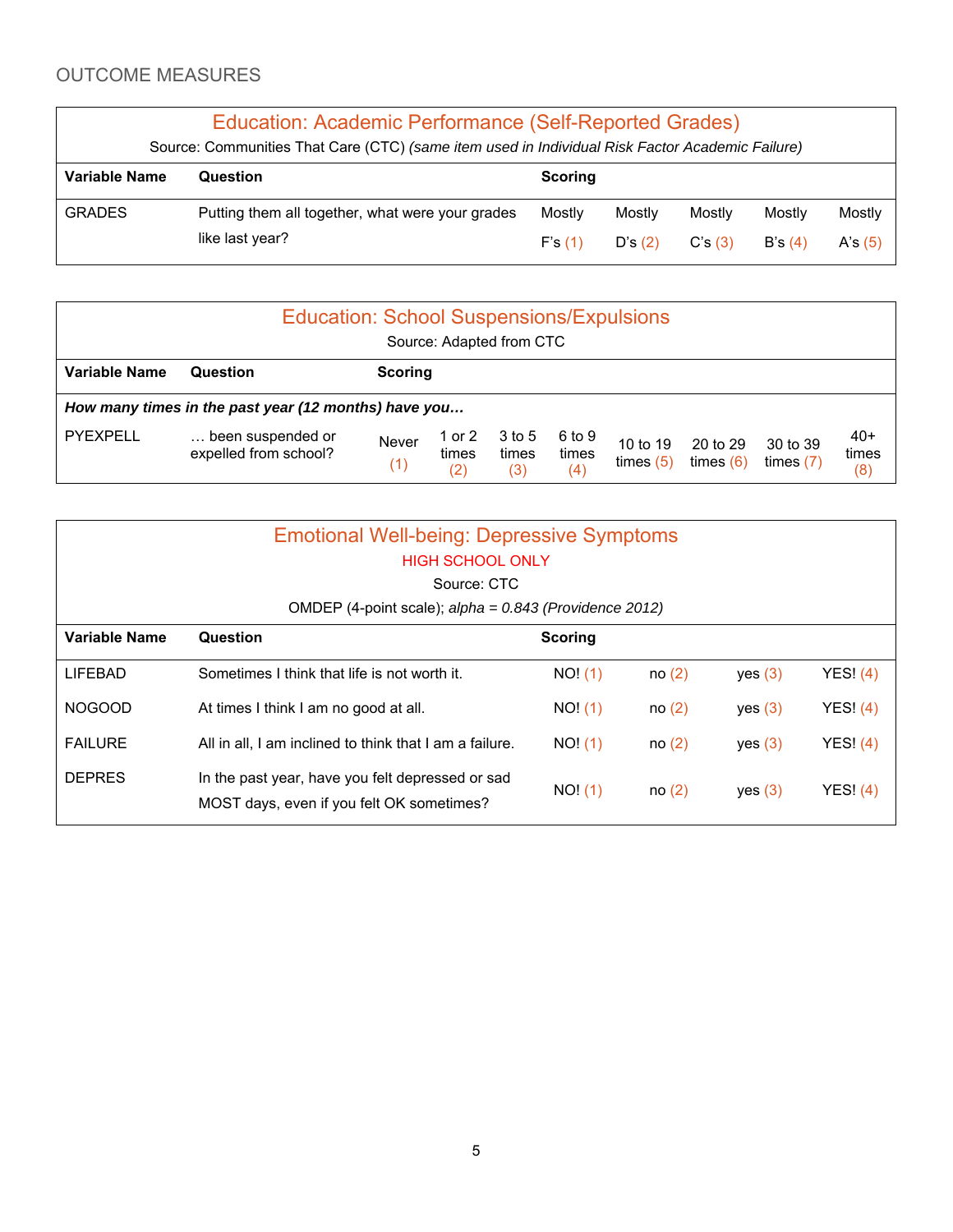|                    | <b>Emotional Well-being: Symptoms of Anxiety and Depression</b>                 |                                                             |  |  |  |  |
|--------------------|---------------------------------------------------------------------------------|-------------------------------------------------------------|--|--|--|--|
|                    | Source: SDQ                                                                     |                                                             |  |  |  |  |
|                    | $(3$ -point scale); alpha = 0.767 (Providence 2012)                             |                                                             |  |  |  |  |
| Variable Name      | Question                                                                        | <b>Scoring</b>                                              |  |  |  |  |
| GRID <sub>12</sub> | Please think about how things have been for you over the past year (12 months). |                                                             |  |  |  |  |
| <b>ISICK</b>       | I get a lot of headaches, stomach aches or<br>sickness.                         | Not true $(1)$ , somewhat true $(2)$ , certainly true $(3)$ |  |  |  |  |
| <b>IWORRY</b>      | I worry a lot.                                                                  | Not true $(1)$ , somewhat true $(2)$ , certainly true $(3)$ |  |  |  |  |
| <b>IUNHAPPY</b>    | I am often unhappy, depressed or tearful.                                       | Not true $(1)$ , somewhat true $(2)$ , certainly true $(3)$ |  |  |  |  |
| <b>INERVOUS</b>    | I am nervous in new situations. I easily lose<br>confidence.                    | Not true $(1)$ , somewhat true $(2)$ , certainly true $(3)$ |  |  |  |  |
| <b>IFEARS</b>      | I have many fears. I am easily scared.                                          | Not true $(1)$ , somewhat true $(2)$ , certainly true $(3)$ |  |  |  |  |

|                      | <b>Emotional Well-being: Suicidal Thoughts</b><br>Source: New item, based on YRBSS 2011, modified by logic model Oct 2011 |                    |  |  |  |
|----------------------|---------------------------------------------------------------------------------------------------------------------------|--------------------|--|--|--|
| <b>Variable Name</b> | Question                                                                                                                  | <b>Scoring</b>     |  |  |  |
| <b>SUICTHGT</b>      | During the past year (12 months), have you<br>seriously thought about killing yourself?                                   | YES $(1)$ NO $(0)$ |  |  |  |

| <b>Emotional Well-being: Emotional Regulation</b><br>Source: IYDS and Prior et al, 2000<br>(4-point scale); $alpha = 0.788$ (Providence 2012) |                                                        |                |       |         |            |
|-----------------------------------------------------------------------------------------------------------------------------------------------|--------------------------------------------------------|----------------|-------|---------|------------|
| Variable Name                                                                                                                                 | <b>Question GRIDKNOW (past year timeframe)</b>         | <b>Scoring</b> |       |         |            |
| <b>IKNOWRELX</b>                                                                                                                              | I know how to relax when I feel tense.                 | NO! (1)        | no(2) | yes (3) | YESI (4)   |
| <b>IKNOWFEEL</b>                                                                                                                              | I am always able to keep my feelings under<br>control. | NO! (1)        | no(2) | yes (3) | YESI (4)   |
| <b>IKNOWCALM</b>                                                                                                                              | I know how to calm down when I am feeling<br>nervous.  | NO! (1)        | no(2) | yes (3) | YES! $(4)$ |
| <b>IKNOWTEMP</b>                                                                                                                              | I control my temper when people are angry with<br>me.  | NO! (1)        | no(2) | yes (3) | YES! $(4)$ |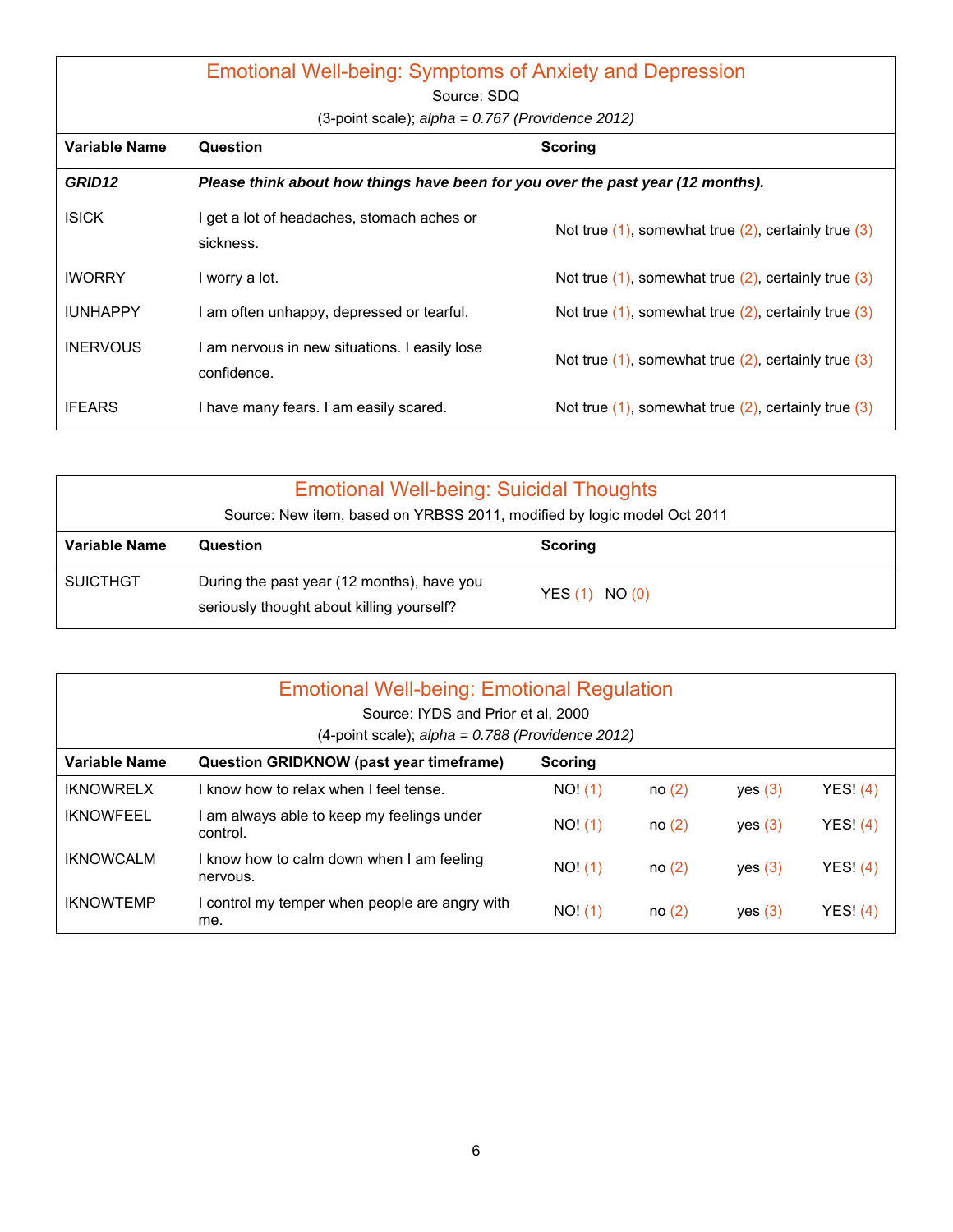| <b>Physical Health: Chronic Health Problems</b><br>Source: new |                                                                                                                    |                    |  |  |  |
|----------------------------------------------------------------|--------------------------------------------------------------------------------------------------------------------|--------------------|--|--|--|
| Variable Name                                                  | Question                                                                                                           | <b>Scoring</b>     |  |  |  |
| <b>GRIDHLTH</b>                                                | The next few questions are about health problems you might have had at any time in your life.<br>Have you ever had |                    |  |  |  |
| <b>HLTHASTH</b>                                                | Asthma                                                                                                             | Yes(1)<br>no(0)    |  |  |  |
| <b>HLTHDIAB</b>                                                | <b>Diabetes</b>                                                                                                    | Yes $(1)$<br>no(0) |  |  |  |
| <b>HLTHADHD</b>                                                | ADD or ADHD (Attention Deficit Disorder or<br>Attention Deficit Hyperactivity Disorder)                            | Yes (1)<br>no(0)   |  |  |  |

| <b>Physical Health: Sick Days</b><br>Source: CTC |                                                                                                                     |                                                                                                  |  |  |  |
|--------------------------------------------------|---------------------------------------------------------------------------------------------------------------------|--------------------------------------------------------------------------------------------------|--|--|--|
| Variable Name                                    | Question                                                                                                            | <b>Scoring</b>                                                                                   |  |  |  |
| <b>MISSI</b>                                     | During the last four weeks, about how many<br>whole days of school have you missed<br>because of illness or injury? | None (0); 1 day (1); 2 days (2); 3 days (3);<br>4-5 days (4); 6-10 days (5); 11 or more days (6) |  |  |  |

|                  | <b>Behaviors: Conduct Problems</b>                                              |                                                              |  |  |  |  |
|------------------|---------------------------------------------------------------------------------|--------------------------------------------------------------|--|--|--|--|
|                  | Source: SDQ                                                                     |                                                              |  |  |  |  |
|                  |                                                                                 |                                                              |  |  |  |  |
| Variable Name    | Question<br><b>Scoring</b>                                                      |                                                              |  |  |  |  |
| <b>GRIDANG</b>   | Please think about how things have been for you over the past year (12 months). |                                                              |  |  |  |  |
| ANGTEMPR         | l get very angry and often lose my temper.                                      | Not true $(1)$ , sometimes true $(2)$ , certainly true $(3)$ |  |  |  |  |
| ANGTOLD          | I usually do as I am told.                                                      | Not true $(1)$ , sometimes true $(2)$ , certainly true $(3)$ |  |  |  |  |
| ANGFIGHT         | I fight a lot. I can make other people do what I<br>want.                       | Not true $(1)$ , sometimes true $(2)$ , certainly true $(3)$ |  |  |  |  |
| ANGACCUS         | I am often accused of lying or cheating.                                        | Not true $(1)$ , sometimes true $(2)$ , certainly true $(3)$ |  |  |  |  |
| <b>ANGNOMINE</b> | I take things that are not mine from home,<br>school or elsewhere.              | Not true $(1)$ , sometimes true $(2)$ , certainly true $(3)$ |  |  |  |  |

| <b>Behaviors: Gang Involvement</b> |                                                                   |                                                          |  |  |  |  |
|------------------------------------|-------------------------------------------------------------------|----------------------------------------------------------|--|--|--|--|
| Source: Adapted from CTC           |                                                                   |                                                          |  |  |  |  |
| <b>Variable Name</b>               | Question                                                          | <b>Scoring</b>                                           |  |  |  |  |
| <b>GANG</b>                        | Have you ever belonged to a gang?                                 | No(0) Yes(1)                                             |  |  |  |  |
| GANGNM*                            | If you have ever belonged to a gang, did the<br>gang have a name? | No $(0)$ Yes $(1)$ I have never belonged to a gang $(2)$ |  |  |  |  |

\*Item used to validate GANG variable only.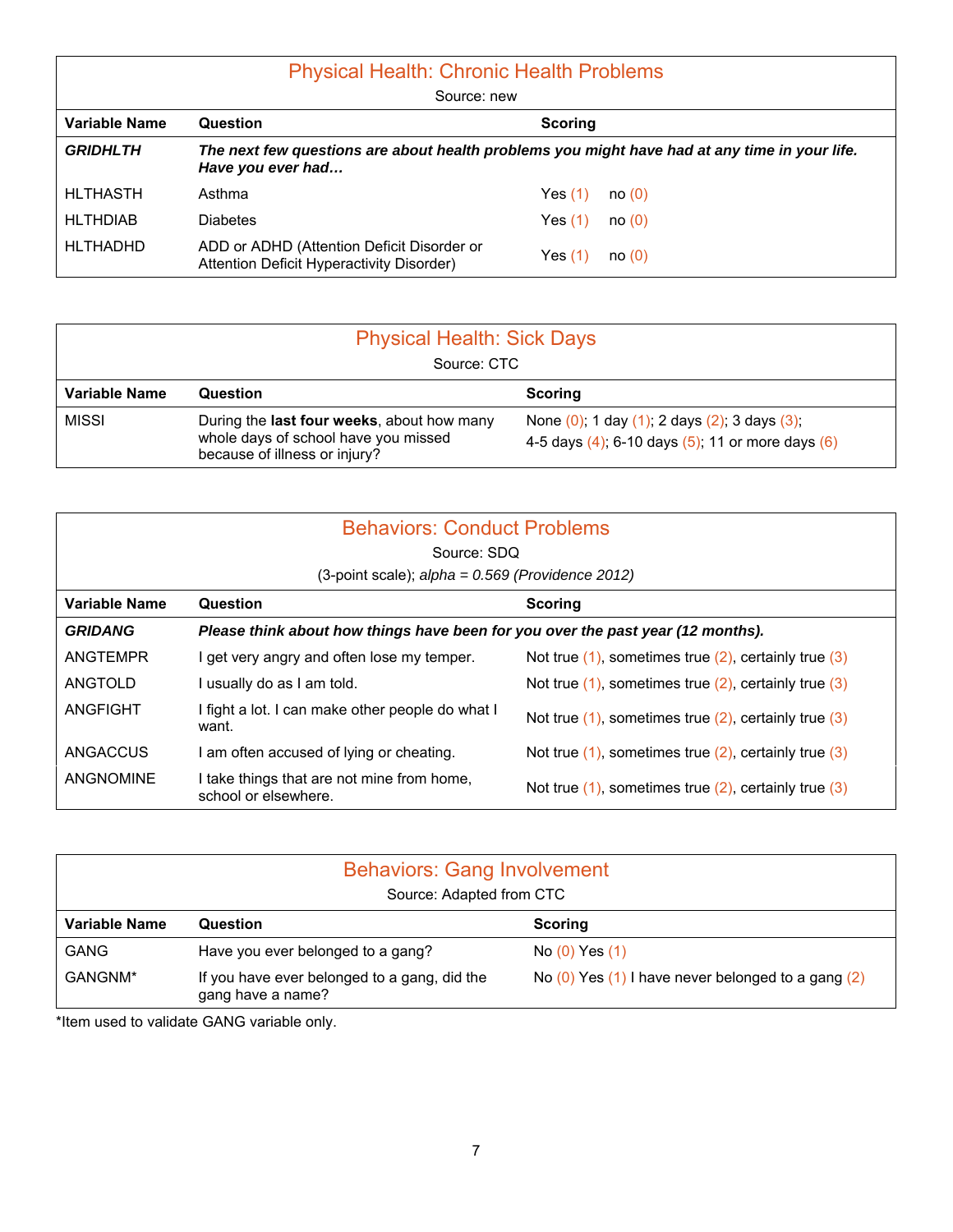#### Behaviors: Antisocial Behavior

Source: CTC

OMASB (8-point scale); *alpha = 0.864 (Providence 2012)*

| <b>Variable Name</b> | Question                                                                                                       | <b>Scoring</b> |                        |                        |                        |                         |                         |                         |                       |
|----------------------|----------------------------------------------------------------------------------------------------------------|----------------|------------------------|------------------------|------------------------|-------------------------|-------------------------|-------------------------|-----------------------|
| <b>GRIDPYR</b>       | How many times in the past year (12 months) have you                                                           |                |                        |                        |                        |                         |                         |                         |                       |
| <b>YRGUN</b>         | carried a handgun?                                                                                             | Never<br>(1)   | 1 or 2<br>times<br>(2) | 3 to 5<br>times<br>(3) | 6 to 9<br>times<br>(4) | 10 to 19<br>times $(5)$ | 20 to 29<br>times $(6)$ | 30 to 39<br>times $(7)$ | $40+$<br>times<br>(8) |
| <b>YRSOLD</b>        | sold illegal drugs?                                                                                            | Never<br>(1)   | 1 or 2<br>times<br>(2) | 3 to 5<br>times<br>(3) | 6 to 9<br>times<br>(4) | 10 to 19<br>times $(5)$ | 20 to 29<br>times $(6)$ | 30 to 39<br>times $(7)$ | $40+$<br>times<br>(8) |
| <b>YRSTL</b>         | …stolen or tried to steal a<br>motor vehicle such as a<br>car or motorcycle?                                   | Never<br>(1)   | 1 or 2<br>times<br>(2) | 3 to 5<br>times<br>(3) | 6 to 9<br>times<br>(4) | 10 to 19<br>times $(5)$ | 20 to 29<br>times $(6)$ | 30 to 39<br>times $(7)$ | $40+$<br>times<br>(8) |
| <b>YRARST</b>        | been arrested?                                                                                                 | Never<br>(1)   | 1 or 2<br>times<br>(2) | 3 to 5<br>times<br>(3) | 6 to 9<br>times<br>(4) | 10 to 19<br>times $(5)$ | 20 to 29<br>times $(6)$ | 30 to 39<br>times $(7)$ | $40+$<br>times<br>(8) |
| <b>YRATT</b>         | attacked someone with<br>the idea of seriously<br>hurting them?                                                | Never<br>(1)   | 1 or 2<br>times<br>(2) | 3 to 5<br>times<br>(3) | 6 to 9<br>times<br>(4) | 10 to 19<br>times $(5)$ | 20 to 29<br>times $(6)$ | 30 to 39<br>times $(7)$ | $40+$<br>times<br>(8) |
| YR5DOL               | stolen something worth<br>more than \$5?                                                                       | Never<br>(1)   | 1 or 2<br>times<br>(2) | 3 to 5<br>times<br>(3) | 6 to 9<br>times<br>(4) | 10 to 19<br>times $(5)$ | 20 to 29<br>times $(6)$ | 30 to 39<br>times $(7)$ | $40+$<br>times<br>(8) |
| <b>YRRUIN</b>        | purposely damaged or<br>destroyed property that<br>did not belong to you (not<br>counting family<br>property)? | Never<br>(1)   | 1 or 2<br>times<br>(2) | 3 to 5<br>times<br>(3) | 6 to 9<br>times<br>(4) | 10 to 19<br>times $(5)$ | 20 to 29<br>times $(6)$ | 30 to 39<br>times $(7)$ | $40+$<br>times<br>(8) |
| <b>YRTAKE</b>        | taken something from a<br>store without paying for<br>it?                                                      | Never<br>(1)   | 1 or 2<br>times<br>(2) | 3 to 5<br>times<br>(3) | 6 to 9<br>times<br>(4) | 10 to 19<br>times $(5)$ | 20 to 29<br>times $(6)$ | 30 to 39<br>times $(7)$ | $40+$<br>times<br>(8) |
| <b>YDRUNK</b>        | been drunk or high at<br>school?                                                                               | Never<br>(1)   | 1 or 2<br>times<br>(2) | 3 to 5<br>times<br>(3) | 6 to 9<br>times<br>(4) | 10 to 19<br>times $(5)$ | 20 to 29<br>times $(6)$ | 30 to 39<br>times $(7)$ | $40+$<br>times<br>(8) |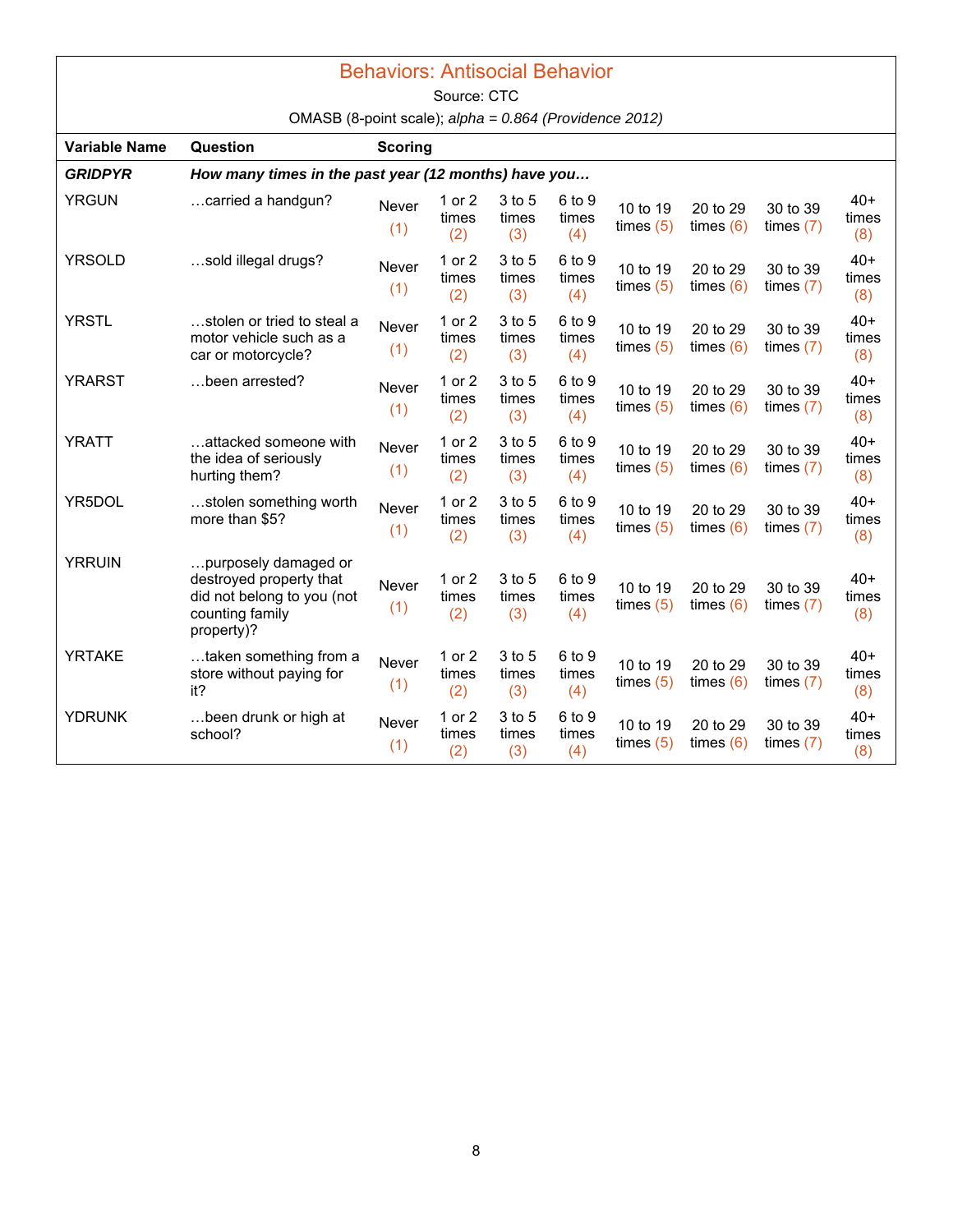|                                 | <b>Behaviors: Substance Use</b><br>Source: Adapted and modified from CTC; ECIG30DY from MTF; PYECIG from CYDS                                                              |                      |                                                |                                                |          |                                    |                                                     |                                |
|---------------------------------|----------------------------------------------------------------------------------------------------------------------------------------------------------------------------|----------------------|------------------------------------------------|------------------------------------------------|----------|------------------------------------|-----------------------------------------------------|--------------------------------|
|                                 |                                                                                                                                                                            |                      |                                                |                                                |          |                                    |                                                     |                                |
| <b>Variable Name</b>            | Question                                                                                                                                                                   | <b>Scoring</b>       |                                                |                                                |          |                                    |                                                     |                                |
| 30 Day Cigarette Use<br>CIG30DY | How frequently have you<br>smoked cigarettes during the<br>past month (30 days)?                                                                                           | Not<br>at all        | Less than<br>one                               | One to<br>five<br>cigarettes                   |          | About one<br>pack per              | About one<br>and one-half                           | Two+<br>packs per              |
|                                 | (Count regular tobacco<br>cigarettes, but not electronic<br>cigarettes or vaping)                                                                                          | (1)                  | cigarette<br>per day $(2)$                     | per day<br>(3)                                 |          | day $(4)$                          | packs per<br>day $(5)$                              | day $(6)$                      |
| <b>Past Year Cigarette Use</b>  |                                                                                                                                                                            |                      |                                                |                                                |          |                                    |                                                     |                                |
| <b>PYCIG</b>                    | How frequently have you<br>smoked cigarettes during the<br>past year (12 months)?<br>(Count regular tobacco<br>cigarettes, but not electronic<br>cigarettes or vaping)     | Not<br>at all<br>(1) | Less than<br>one<br>cigarette<br>per day $(2)$ | One to<br>five<br>cigarettes<br>per day<br>(3) |          | About one<br>pack per<br>day $(4)$ | About one<br>and one-half<br>packs per<br>day $(5)$ | Two+<br>packs per<br>day $(6)$ |
| 30 Day E-Cigarette Use          |                                                                                                                                                                            |                      |                                                |                                                |          |                                    |                                                     |                                |
| VAPE30DY                        | On how many days (if any)<br>have you used electronic<br>cigarettes or e-cigarettes<br>('Vapes'), such as Ruyan or<br>NJOY, during the last month<br>$(30 \text{ days})$ ? | None<br>(1)          | 1-2 Days<br>(2)                                | 3-5 Days<br>(3)                                |          | 6-9 Days<br>(4)                    | 10-19 Days<br>(5)                                   | 20-30<br>Days $(6)$            |
| Past Year E-Cigarette Use       |                                                                                                                                                                            |                      |                                                |                                                |          |                                    |                                                     |                                |
| <b>PYVAPE</b>                   | On how many occasions (if<br>any) have you used<br>electronic cigarettes or e-<br>cigarettes ('Vapes'), such as<br>Ruyan or NJOY, in the past<br>year (12 months)?         | 0(1)                 | $1-2(2)$                                       | $3-5(3)$                                       | $6-9(4)$ | $10-19(5)$                         | $20-39(6)$                                          | $40+ (7)$                      |
| 30 Day Alcohol Use              |                                                                                                                                                                            |                      |                                                |                                                |          |                                    |                                                     |                                |
| ALCO30DY                        | On how many occasions (if<br>any) have you had beer,<br>wine, or hard liquor during<br>the past month (30 days)?                                                           | 0(1)                 | $1-2(2)$                                       | $3-5(3)$                                       | $6-9(4)$ | $10-19(5)$                         | $20-39(6)$                                          | $40+ (7)$                      |
| <b>Past Year Alcohol Use</b>    |                                                                                                                                                                            |                      |                                                |                                                |          |                                    |                                                     |                                |
| <b>PYALC</b>                    | On how many occasions (if<br>any) have you had beer,<br>wine, or hard liquor during<br>the past year (12 months)?                                                          | 0(1)                 | $1-2(2)$                                       | $3-5(3)$                                       | $6-9(4)$ | $10-19(5)$                         | $20-39(6)$                                          | $40+(7)$                       |
| <b>Binge Alcohol Use</b>        |                                                                                                                                                                            |                      |                                                |                                                |          |                                    |                                                     |                                |
| <b>ALCBINGE</b>                 | Think back over the last two<br>weeks. How many times<br>have you had five or more<br>alcoholic drinks in a row?                                                           | None<br>(1)          | Once<br>(2)                                    | Twice<br>(3)                                   |          | 3-5 times<br>(4)                   | $6-9$ times $(5)$                                   | $10+$ times<br>(6)             |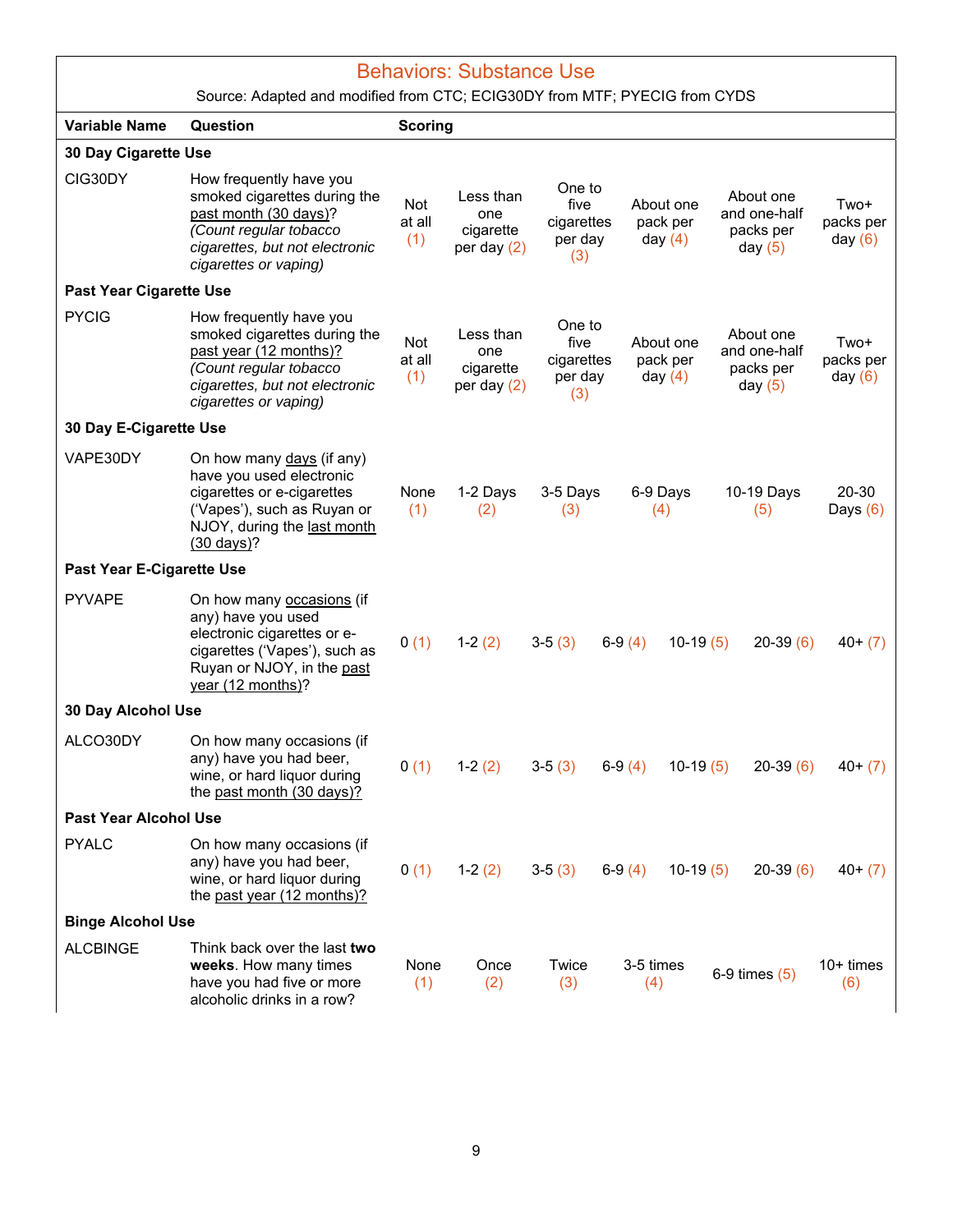|                                        | 30 Day Marijuana Use                                                                                                                                                                                                     |      |          |          |          |            |            |           |
|----------------------------------------|--------------------------------------------------------------------------------------------------------------------------------------------------------------------------------------------------------------------------|------|----------|----------|----------|------------|------------|-----------|
| MARI30DY                               | On how many occasions (if<br>any) have you used<br>marijuana during the past<br>month (30 days)?                                                                                                                         | 0(1) | $1-2(2)$ | $3-5(3)$ | $6-9(4)$ | $10-19(5)$ | $20-39(6)$ | $40+(7)$  |
| Past Year Marijuana Use                |                                                                                                                                                                                                                          |      |          |          |          |            |            |           |
| <b>PYMAR</b>                           | On how many occasions (if<br>any) have you used<br>marijuana during the past<br>year (12 months)?                                                                                                                        | 0(1) | $1-2(2)$ | $3-5(3)$ | $6-9(4)$ | $10-19(5)$ | $20-39(6)$ | $40+(7)$  |
| <b>30 Day Prescription Drug Use</b>    |                                                                                                                                                                                                                          |      |          |          |          |            |            |           |
| PRES30DY                               | On how many occasions (if<br>any) have you used<br>prescription drugs (for<br>example Vicodin,<br>OxyContin, Ritalin, Valium,<br>Xanax) not prescribed for<br>you by a doctor in the past<br>month $(30 \text{ days})$ ? | 0(1) | $1-2(2)$ | $3-5(3)$ | $6-9(4)$ | $10-19(5)$ | $20-39(6)$ | $40+ (7)$ |
| <b>Past Year Prescription Drug Use</b> |                                                                                                                                                                                                                          |      |          |          |          |            |            |           |
| <b>PYPRES</b>                          | On how many occasions (if<br>any) have you used<br>prescription drugs (for<br>example Vicodin,<br>OxyContin, Ritalin, Valium,<br>Xanax) not prescribed for<br>you by a doctor in the past<br>year (12 months)?           | 0(1) | $1-2(2)$ | $3-5(3)$ | $6-9(4)$ | $10-19(5)$ | $20-39(6)$ | $40+ (7)$ |
| 30 Day Other Drug Use                  |                                                                                                                                                                                                                          |      |          |          |          |            |            |           |
| LSD30DY                                | On how many occasions (if<br>any) have you used other<br>illegal drugs (such as LSD,<br>cocaine, ecstasy, meth, or<br>others) during the past<br>month (30 days)?                                                        | 0(1) | $1-2(2)$ | $3-5(3)$ | $6-9(4)$ | $10-19(5)$ | $20-39(6)$ | $40+ (7)$ |
| Past Year Other Drug Use               |                                                                                                                                                                                                                          |      |          |          |          |            |            |           |
| <b>PYLSD</b>                           | On how many occasions (if<br>any) have you used other<br>illegal drugs (such as LSD,<br>cocaine, ecstasy, meth, or<br>others) during the past year<br>$(12$ months)?                                                     | 0(1) | $1-2(2)$ | $3-5(3)$ | $6-9(4)$ | $10-19(5)$ | $20-39(6)$ | $40+ (7)$ |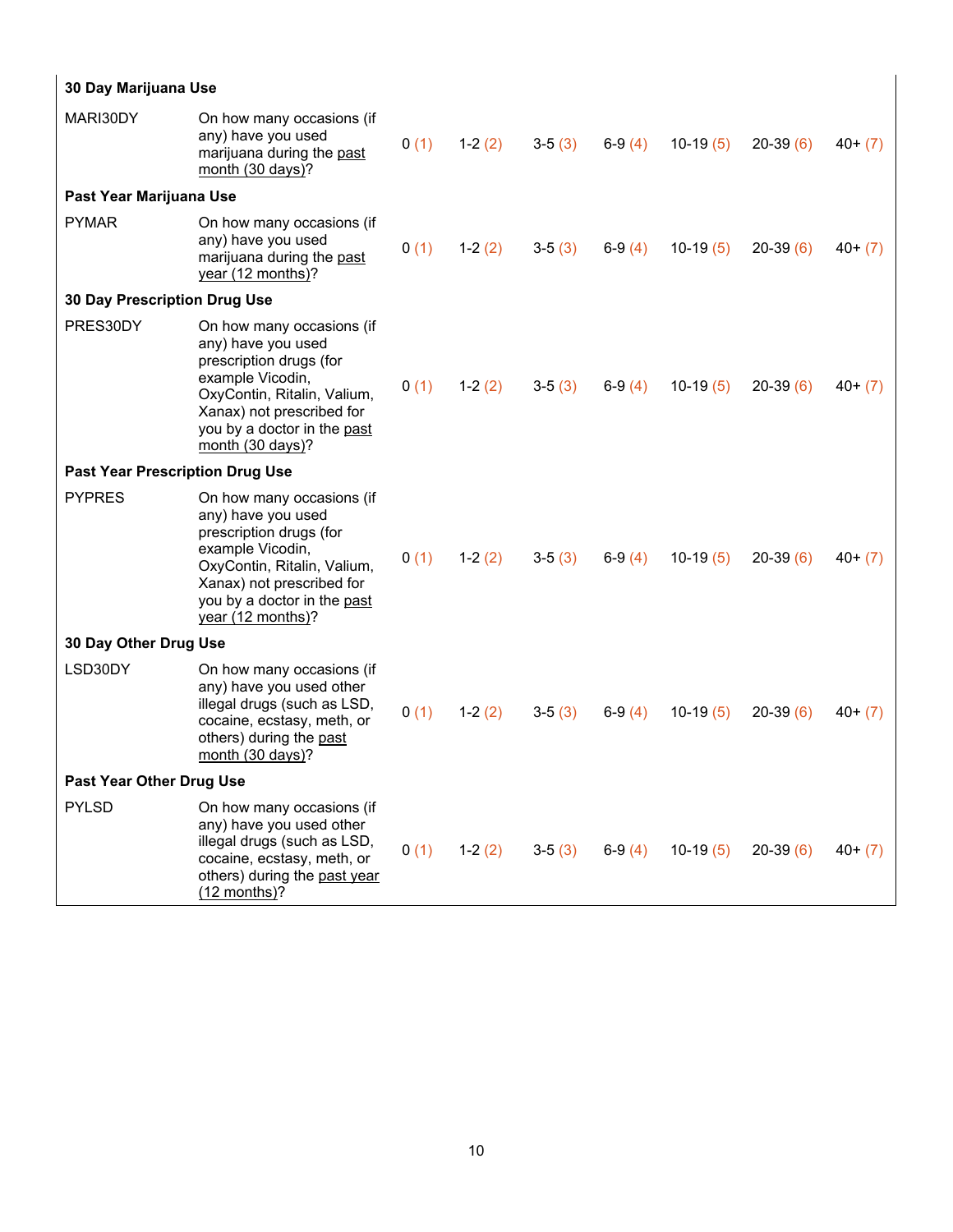# Behaviors: Risky Sexual Behavior HIGH SCHOOL ONLY

|                 | $\sigma$ of $\sigma$ . The contribution of $\sigma$ and $\sigma$ is the product integration of                                                                                                                                                                 |                                                                                                                                                                                                                                                                                                   |
|-----------------|----------------------------------------------------------------------------------------------------------------------------------------------------------------------------------------------------------------------------------------------------------------|---------------------------------------------------------------------------------------------------------------------------------------------------------------------------------------------------------------------------------------------------------------------------------------------------|
| Variable Name   | Question                                                                                                                                                                                                                                                       | <b>Scoring</b>                                                                                                                                                                                                                                                                                    |
| <b>SEX</b>      | Have you ever had sexual intercourse? (By<br>sexual intercourse we mean vaginal or anal<br>sex).                                                                                                                                                               | Yes $(1)$ , No $(0)$                                                                                                                                                                                                                                                                              |
| <b>SEXPY</b>    | During the past year (12 months), with how<br>many people have you had sexual<br>intercourse? (By sexual intercourse, we<br>mean vaginal or anal sex).                                                                                                         | I have never had sexual intercourse (1),<br>I have had sexual intercourse but not in the past year $(2)$ ,<br>1 person $(3)$ ,<br>2 people $(4)$ ,<br>3 people $(5)$ ,<br>4 people $(6)$ ,<br>6 people (7),<br>6 or more people (8)                                                               |
| <b>SEXBC</b>    | In the past year (12 months) how often did<br>you or your partner use any form of birth<br>control when you had vaginal intercourse<br>(e.g., condom, birth control pills, Norplant,<br>spermicides, contraceptive sponge,<br>diaphragm, IUD or Depo-Provera)? | I have never had vaginal intercourse (1);<br>I haven't had vaginal intercourse in past year (2);<br>None of the time $(3)$ ;<br>less than $1/2$ of time $(4)$ ;<br>About $1/2$ of time $(5)$ ;<br>Most of the time $(6)$ .<br>Always $(7)$ ;<br>Don't know if partner used birth control (8)      |
| <b>SEXCONDM</b> | In the past year (12 months), when you had<br>vaginal or anal sex with someone, how often<br>did you or your partner use a condom?                                                                                                                             | I have never had vaginal or anal sex $(1)$ ;<br>Haven't had vaginal or anal intercourse in past year $(2)$ ;<br>None of the time $(3)$ ;<br>less than $1/2$ of time $(4)$ ;<br>About $1/2$ of time $(5)$ ;<br>Most of the time $(6)$ ;<br>Always $(7)$ ;<br>Don't know if partner used condom (8) |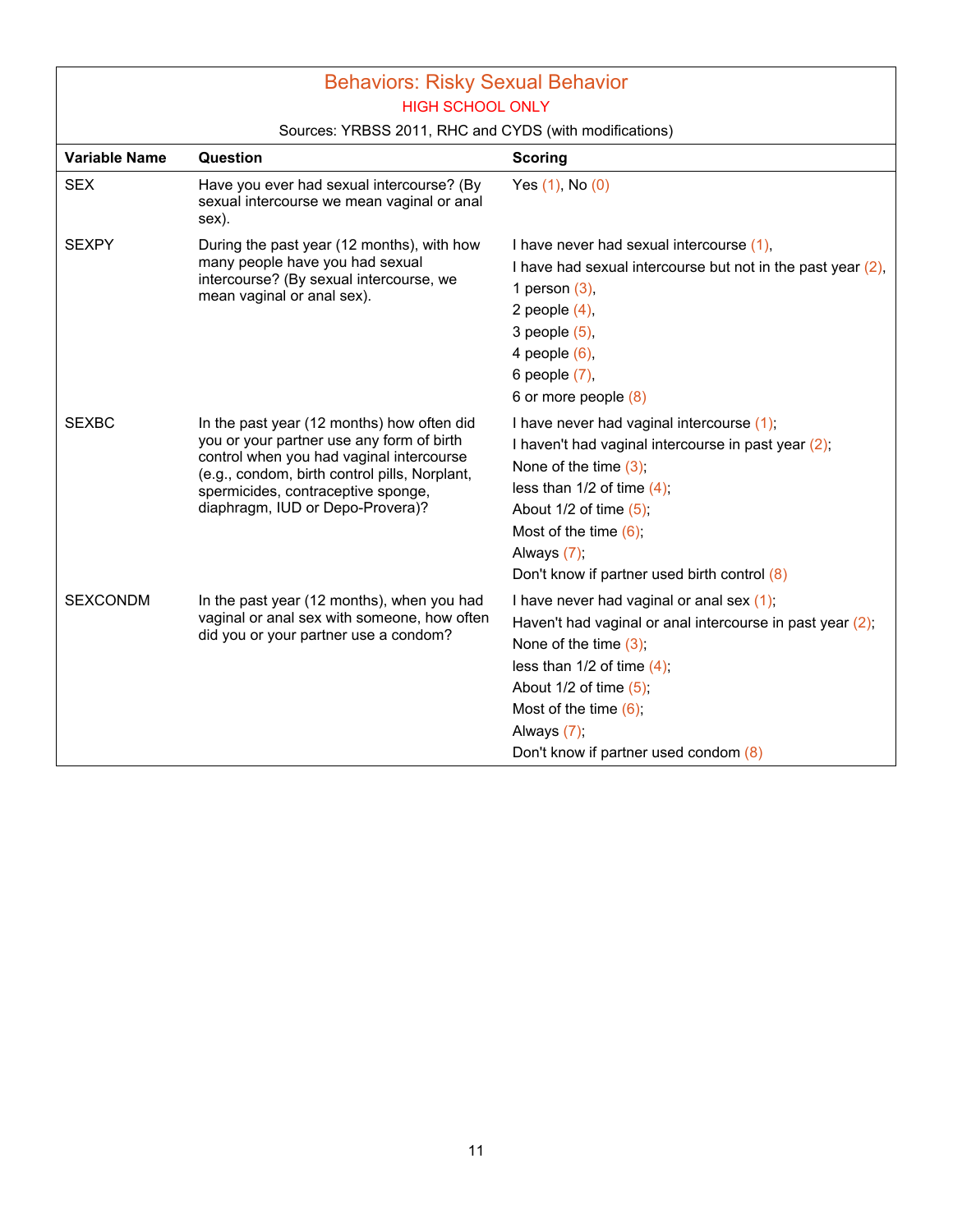### Behaviors: Negative Sexual Behavior Consequences (STI and Teen Pregnancy) HIGH SCHOOL ONLY

#### Sources: CYDS 2011/2012 and LA FANS

| Variable Name   | Question                                                                                                                                                                                                                  | <b>Scoring</b>                                                                     |
|-----------------|---------------------------------------------------------------------------------------------------------------------------------------------------------------------------------------------------------------------------|------------------------------------------------------------------------------------|
| <b>SEXSTD</b>   | In the past year (12 months) have you been told<br>by a doctor or nurse that you had a sexually<br>transmitted disease or infection such as<br>Chlamydia, gonorrhea, syphilis, genital herpes,<br>hepatitis, or HIV/AIDS? | Yes $(1)$ , No $(0)$                                                               |
| <b>SEXPREG</b>  | How many times have you been pregnant or<br>gotten someone pregnant?                                                                                                                                                      | Never $(1)$ , 1 time $(2)$ , 2 or more times $(3)$ , not sure $(4)$                |
| <b>SEXCHILD</b> | How many children have you given birth to or                                                                                                                                                                              | None $(1)$ .                                                                       |
|                 | fathered?                                                                                                                                                                                                                 | Currently pregnant/expecting or my partner is<br>currently pregnant/expecting (2), |
|                 |                                                                                                                                                                                                                           | 1 child $(3)$ .                                                                    |
|                 |                                                                                                                                                                                                                           | 2 or more children $(4)$ .                                                         |
|                 |                                                                                                                                                                                                                           | not sure $(5)$                                                                     |

|                      | <b>Behaviors: Positive Social (or Prosocial) Behavior</b><br>Source: SDQ        |                                                             |  |  |  |  |  |
|----------------------|---------------------------------------------------------------------------------|-------------------------------------------------------------|--|--|--|--|--|
|                      | $alpha = 0.792$ (Providence 2012)                                               |                                                             |  |  |  |  |  |
| <b>Variable Name</b> | <b>Question</b><br><b>Scoring</b>                                               |                                                             |  |  |  |  |  |
| <b>GRIDNICE</b>      | Please think about how things have been for you over the past year (12 months). |                                                             |  |  |  |  |  |
| <b>NICECARE</b>      | I try to be nice to other people. I care about their<br>feelings.               | Not true $(1)$ , somewhat true $(2)$ , certainly true $(3)$ |  |  |  |  |  |
| <b>NICESHAR</b>      | I usually share with others.                                                    | Not true $(1)$ , somewhat true $(2)$ , certainly true $(3)$ |  |  |  |  |  |
| <b>NICEHELP</b>      | am helpful if someone is hurt, upset or feeling ill.                            | Not true $(1)$ , somewhat true $(2)$ , certainly true $(3)$ |  |  |  |  |  |
| <b>NICECHILD</b>     | am kind to younger children.                                                    | Not true $(1)$ , somewhat true $(2)$ , certainly true $(3)$ |  |  |  |  |  |
| <b>NICEVOLU</b>      | I often volunteer to help others (parents, teachers,<br>children).              | Not true $(1)$ , somewhat true $(2)$ , certainly true $(3)$ |  |  |  |  |  |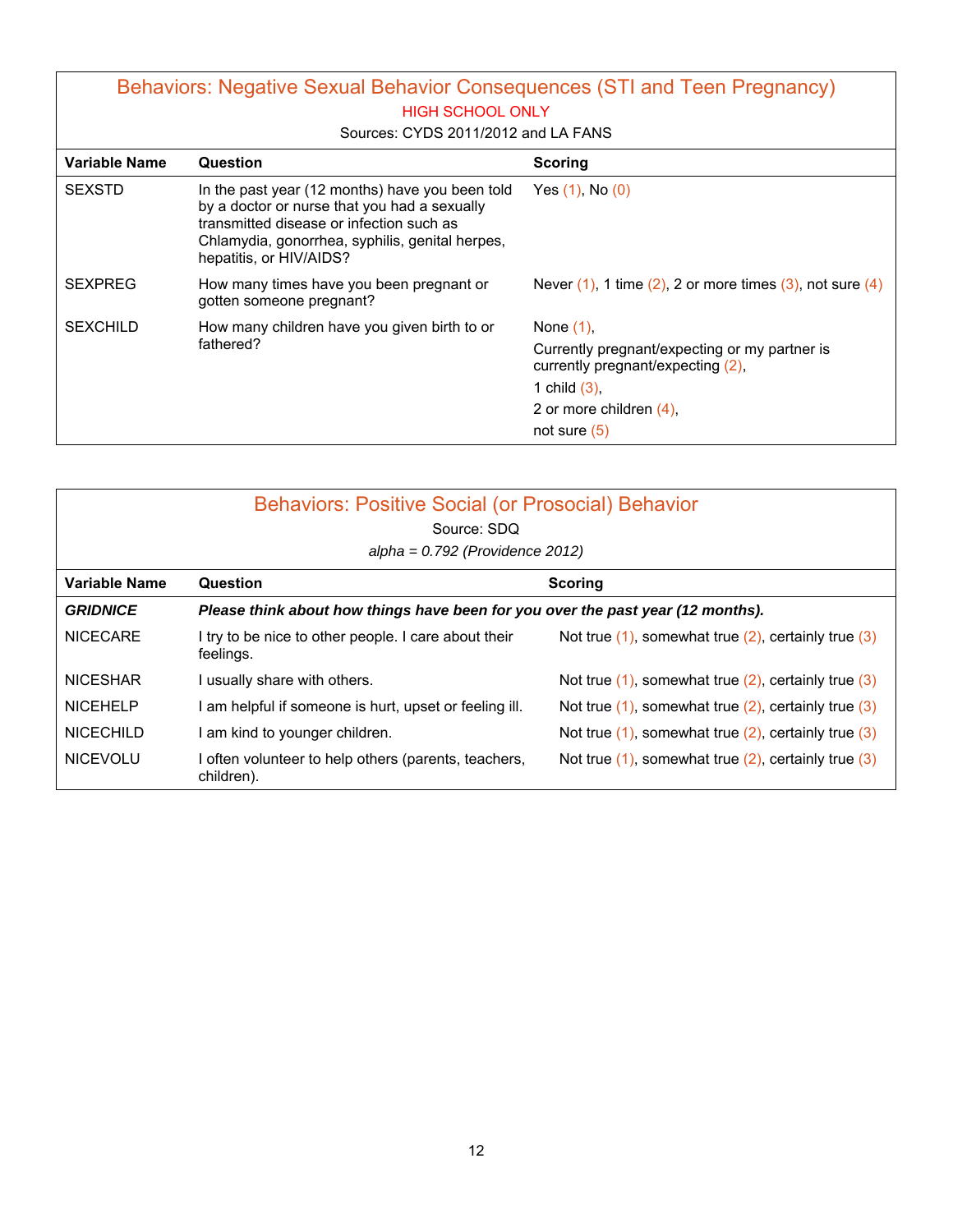| <b>Relationships: Close Relationships with Peers</b><br>Sources: TIP |                                                                                                                   |                |  |  |  |  |  |
|----------------------------------------------------------------------|-------------------------------------------------------------------------------------------------------------------|----------------|--|--|--|--|--|
| <b>Variable Name</b>                                                 | Question                                                                                                          | <b>Scoring</b> |  |  |  |  |  |
| <b>FRTALK</b>                                                        | How many friends do you have who you can talk to about 0, 1, 2, 3, 4, 5, 6, 7, 8, 9, 10 or more<br>your problems? |                |  |  |  |  |  |
| <b>FRHELP</b>                                                        | How many friends do you have who would help you when 0, 1, 2, 3, 4, 5, 6, 7, 8, 9, 10 or more<br>you need it?     |                |  |  |  |  |  |

| Close to mom alpha = $0.859$ ; close to dad alpha = $0.911$ (Providence 2012)                                                                              |  |
|------------------------------------------------------------------------------------------------------------------------------------------------------------|--|
| To determine close relationship use items from "Attachment to Parents" scale and from "Rewards" scale<br>(CLSMOM, SHRMOM, ENJMOM, CLSDAD, SHRDAD, ENJDAD). |  |
|                                                                                                                                                            |  |
| Source: CTC (with some modifications) and SSDP                                                                                                             |  |
| <b>Relationships: Close Relationships with Parents</b>                                                                                                     |  |

| <b>Relationships: Close Relationships with Non-parental Adults</b><br>Source: New item |                                                                                                          |                    |  |  |  |
|----------------------------------------------------------------------------------------|----------------------------------------------------------------------------------------------------------|--------------------|--|--|--|
| Variable Name                                                                          | Question                                                                                                 | <b>Scoring</b>     |  |  |  |
| <b>ADLHELP</b>                                                                         | Is there an adult in your life (other than your parents)<br>you can usually turn to for help and advice? | Yes $(1)$ No $(0)$ |  |  |  |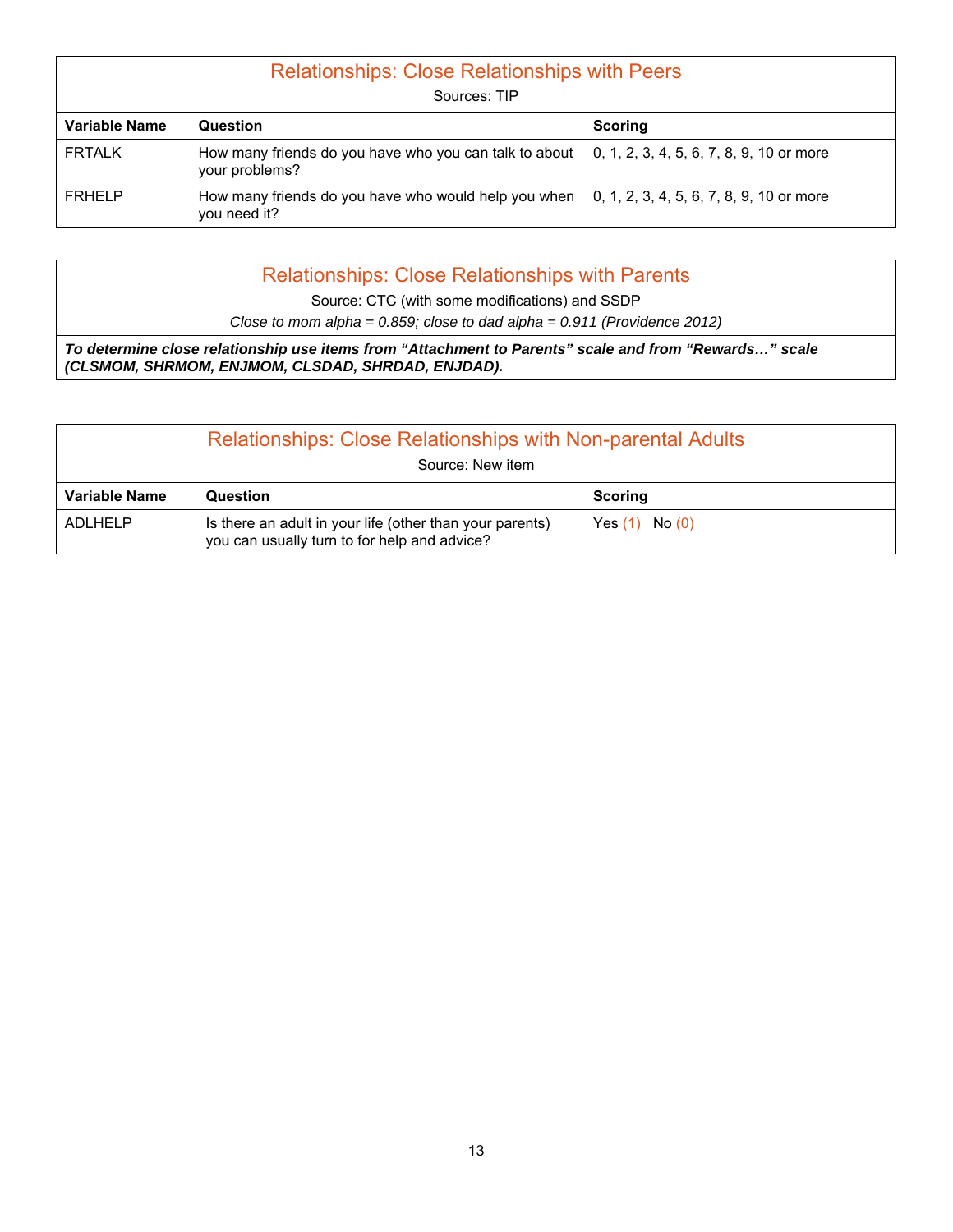|                                                    | <b>Early Initiation of Antisocial Behavior</b>                      |                             |                                         |           |                        |           |           |           |           |              |
|----------------------------------------------------|---------------------------------------------------------------------|-----------------------------|-----------------------------------------|-----------|------------------------|-----------|-----------|-----------|-----------|--------------|
|                                                    | Source: CTC; PREAB (9-point scale); alpha = 0.617 (Providence 2012) |                             |                                         |           |                        |           |           |           |           |              |
| <b>Variable Name</b><br>Question<br><b>Scoring</b> |                                                                     |                             |                                         |           |                        |           |           |           |           |              |
| <b>GRIDAGE</b>                                     | How old were you when you first                                     |                             |                                         |           |                        |           |           |           |           |              |
| <b>AGESUS</b>                                      | got suspended from school?                                          | <b>Never</b><br>Have<br>(1) | $10$ or<br>Younger<br>(2)               | 11<br>(3) | 12<br>(4)              | 13<br>(5) | 14<br>(6) | 15<br>(7) | 16<br>(8) | $17+$<br>(9) |
| <b>AGEARST</b>                                     | got arrested?                                                       | <b>Never</b><br>Have<br>(1) | 10 or<br>Younger<br>(2)                 | 11<br>(3) | 12<br>(4)              | 13<br>(5) | 14<br>(6) | 15<br>(7) | 16<br>(8) | $17+$<br>(9) |
| <b>AGEGUN</b>                                      | carried a handgun?                                                  | <b>Never</b><br>Have<br>(1) | $10$ or<br>Younger<br>$\left( 2\right)$ | 11<br>(3) | 12 <sup>°</sup><br>(4) | 13<br>(5) | 14<br>(6) | 15<br>(7) | 16<br>(8) | $17+$<br>(9) |
| <b>AGEATT</b>                                      | attacked someone with the idea<br>of seriously hurting them?        | <b>Never</b><br>Have<br>(1) | $10$ or<br>Younger<br>(2)               | 11<br>(3) | 12<br>(4)              | 13<br>(5) | 14<br>(6) | 15<br>(7) | 16<br>(8) | $17+$<br>(9) |

| <b>Early Initiation of Drug Use</b><br>Source: CTC, PREID (9-point scale); alpha = 0.742 (Providence 2012) |                                                                                                     |                             |                           |           |                        |           |           |           |           |              |
|------------------------------------------------------------------------------------------------------------|-----------------------------------------------------------------------------------------------------|-----------------------------|---------------------------|-----------|------------------------|-----------|-----------|-----------|-----------|--------------|
| <b>Variable Name</b>                                                                                       | Question<br><b>Scoring</b>                                                                          |                             |                           |           |                        |           |           |           |           |              |
| <b>GRIDAGE</b>                                                                                             | How old were you when you first                                                                     |                             |                           |           |                        |           |           |           |           |              |
| <b>AGECIG</b>                                                                                              | smoked a cigarette, even just a<br>puff?                                                            | <b>Never</b><br>Have<br>(1) | $10$ or<br>Younger<br>(2) | 11<br>(3) | 12<br>(4)              | 13<br>(5) | 14<br>(6) | 15<br>(7) | 16<br>(8) | $17+$<br>(9) |
| <b>AGEALC</b>                                                                                              | had more than a sip or two of beer,<br>wine or hard liquor (for example,<br>vodka, whiskey or gin)? | Never<br>Have<br>(1)        | $10$ or<br>Younger<br>(2) | 11<br>(3) | 12 <sup>2</sup><br>(4) | 13<br>(5) | 14<br>(6) | 15<br>(7) | 16<br>(8) | $17+$<br>(9) |
| <b>AGEALCR</b>                                                                                             | began drinking alcoholic beverages<br>regularly, that is, at least once or<br>twice a month?        | Never<br>Have<br>(1)        | $10$ or<br>Younger<br>(2) | 11<br>(3) | 12 <sup>2</sup><br>(4) | 13<br>(5) | 14<br>(6) | 15<br>(7) | 16<br>(8) | $17+$<br>(9) |
| <b>AGEMAR</b>                                                                                              | smoked marijuana?                                                                                   | <b>Never</b><br>Have<br>(1) | $10$ or<br>Younger<br>(2) | 11<br>(3) | 12<br>(4)              | 13<br>(5) | 14<br>(6) | 15<br>(7) | 16<br>(8) | $17+$<br>(9) |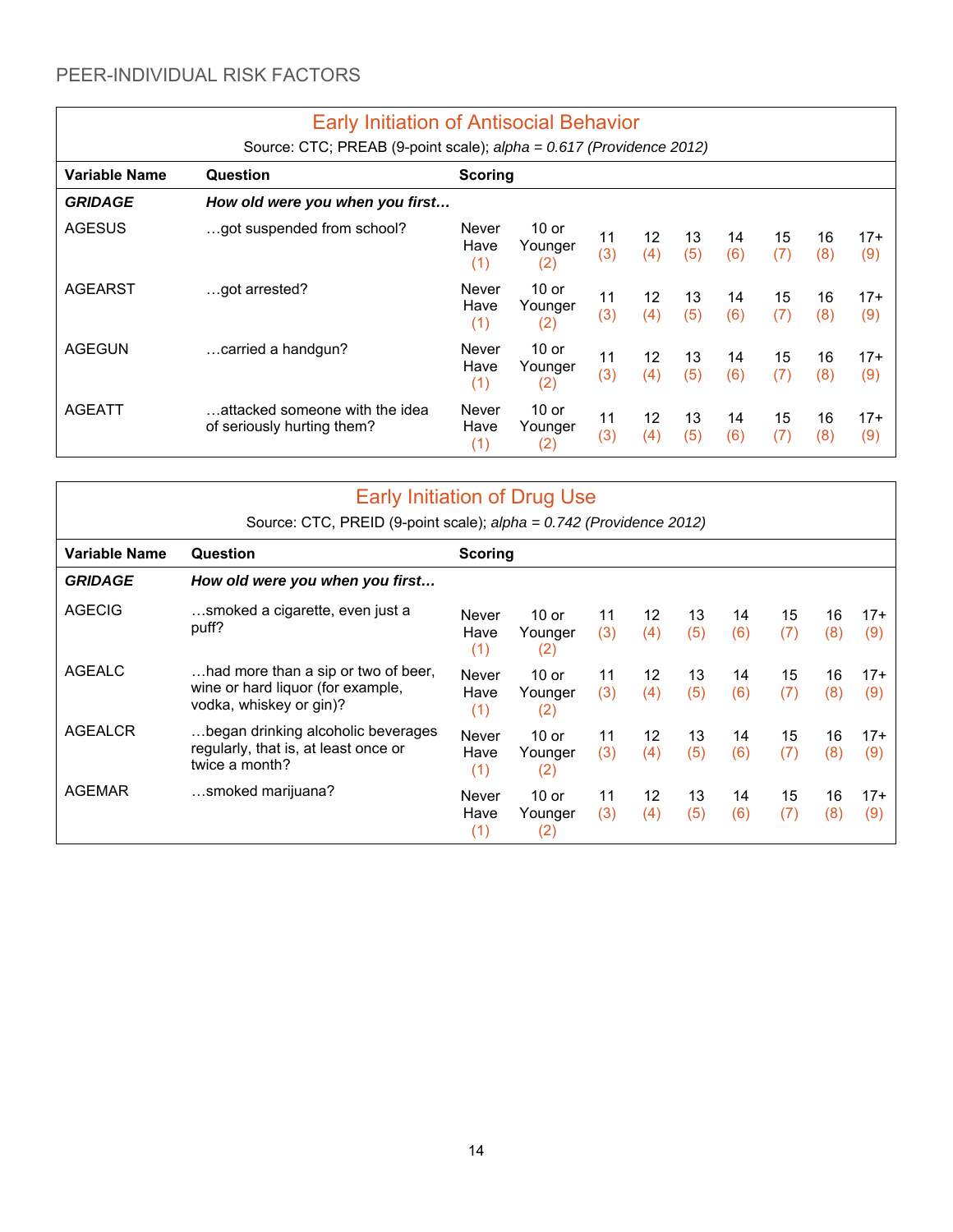| <b>Interaction with Antisocial Peers</b> |                                                                          |                              |                           |                           |                           |                           |  |  |  |
|------------------------------------------|--------------------------------------------------------------------------|------------------------------|---------------------------|---------------------------|---------------------------|---------------------------|--|--|--|
|                                          | Source: CTC                                                              |                              |                           |                           |                           |                           |  |  |  |
|                                          | PRIAP (5-point scale); alpha = 0.835 (Providence 2012)                   |                              |                           |                           |                           |                           |  |  |  |
| <b>Variable Name</b>                     | <b>Question</b>                                                          | <b>Scoring</b>               |                           |                           |                           |                           |  |  |  |
| <b>GRIDFRIENDS</b>                       | In the past year (12 months), how many of your best friends have         |                              |                           |                           |                           |                           |  |  |  |
| <b>FRSUS</b>                             | been suspended from school?                                              | None of<br>my friends<br>(0) | 1 of my<br>friends<br>(1) | 2 of my<br>friends<br>(2) | 3 of my<br>friends<br>(3) | 4 of my<br>friends<br>(4) |  |  |  |
| <b>FRGUN</b>                             | carried a handgun?                                                       | None of<br>my friends<br>(0) | 1 of my<br>friends<br>(1) | 2 of my<br>friends<br>(2) | 3 of my<br>friends<br>(3) | 4 of my<br>friends<br>(4) |  |  |  |
| <b>FRSOLD</b>                            | sold illegal drugs?                                                      | None of<br>my friends<br>(0) | 1 of my<br>friends<br>(1) | 2 of my<br>friends<br>(2) | 3 of my<br>friends<br>(3) | 4 of my<br>friends<br>(4) |  |  |  |
| <b>FRSTL</b>                             | stolen or tried to steal a motor vehicle<br>such as a car or motorcycle? | None of<br>my friends<br>(0) | 1 of my<br>friends<br>(1) | 2 of my<br>friends<br>(2) | 3 of my<br>friends<br>(3) | 4 of my<br>friends<br>(4) |  |  |  |
| <b>FRARST</b>                            | been arrested?                                                           | None of<br>my friends<br>(0) | 1 of my<br>friends<br>(1) | 2 of my<br>friends<br>(2) | 3 of my<br>friends<br>(3) | 4 of my<br>friends<br>(4) |  |  |  |
| <b>FRDROP</b>                            | dropped out of school?                                                   | None of<br>my friends<br>(0) | 1 of my<br>friends<br>(1) | 2 of my<br>friends<br>(2) | 3 of my<br>friends<br>(3) | 4 of my<br>friends<br>(4) |  |  |  |

|                      | Friends' Use of Drugs<br>Source: CTC                                                                                |                                 |                           |                           |                           |                           |  |  |
|----------------------|---------------------------------------------------------------------------------------------------------------------|---------------------------------|---------------------------|---------------------------|---------------------------|---------------------------|--|--|
|                      |                                                                                                                     |                                 |                           |                           |                           |                           |  |  |
|                      | PRFUD (5-point scale); alpha = 0.794 (Providence 2012)                                                              |                                 |                           |                           |                           |                           |  |  |
| <b>Variable Name</b> | Question                                                                                                            | <b>Scoring</b>                  |                           |                           |                           |                           |  |  |
| <b>GRIDFRIENDS</b>   | In the past year (12 months), how many of your best friends have                                                    |                                 |                           |                           |                           |                           |  |  |
| <b>FRCIG</b>         | smoked cigarettes?                                                                                                  | None of<br>my<br>friends<br>(0) | 1 of my<br>friends<br>(1) | 2 of my<br>friends<br>(2) | 3 of my<br>friends<br>(3) | 4 of my<br>friends<br>(4) |  |  |
| <b>FRALC</b>         | tried beer, wine or hard liquor (for<br>example, vodka, whiskey or gin) when their<br>parents didn't know about it? | None of<br>my<br>friends<br>(0) | 1 of my<br>friends<br>(1) | 2 of my<br>friends<br>(2) | 3 of my<br>friends<br>(3) | 4 of my<br>friends<br>(4) |  |  |
| <b>FRMAR</b>         | used marijuana?                                                                                                     | None of<br>my<br>friends<br>(0) | 1 of my<br>friends<br>(1) | 2 of my<br>friends<br>(2) | 3 of my<br>friends<br>(3) | 4 of my<br>friends<br>(4) |  |  |
| <b>FRDRUG</b>        | used LSD, cocaine, amphetamines or<br>other illegal drugs?                                                          | None of<br>my<br>friends<br>(0) | 1 of my<br>friends<br>(1) | 2 of my<br>friends<br>(2) | 3 of my<br>friends<br>(3) | 4 of my<br>friends<br>(4) |  |  |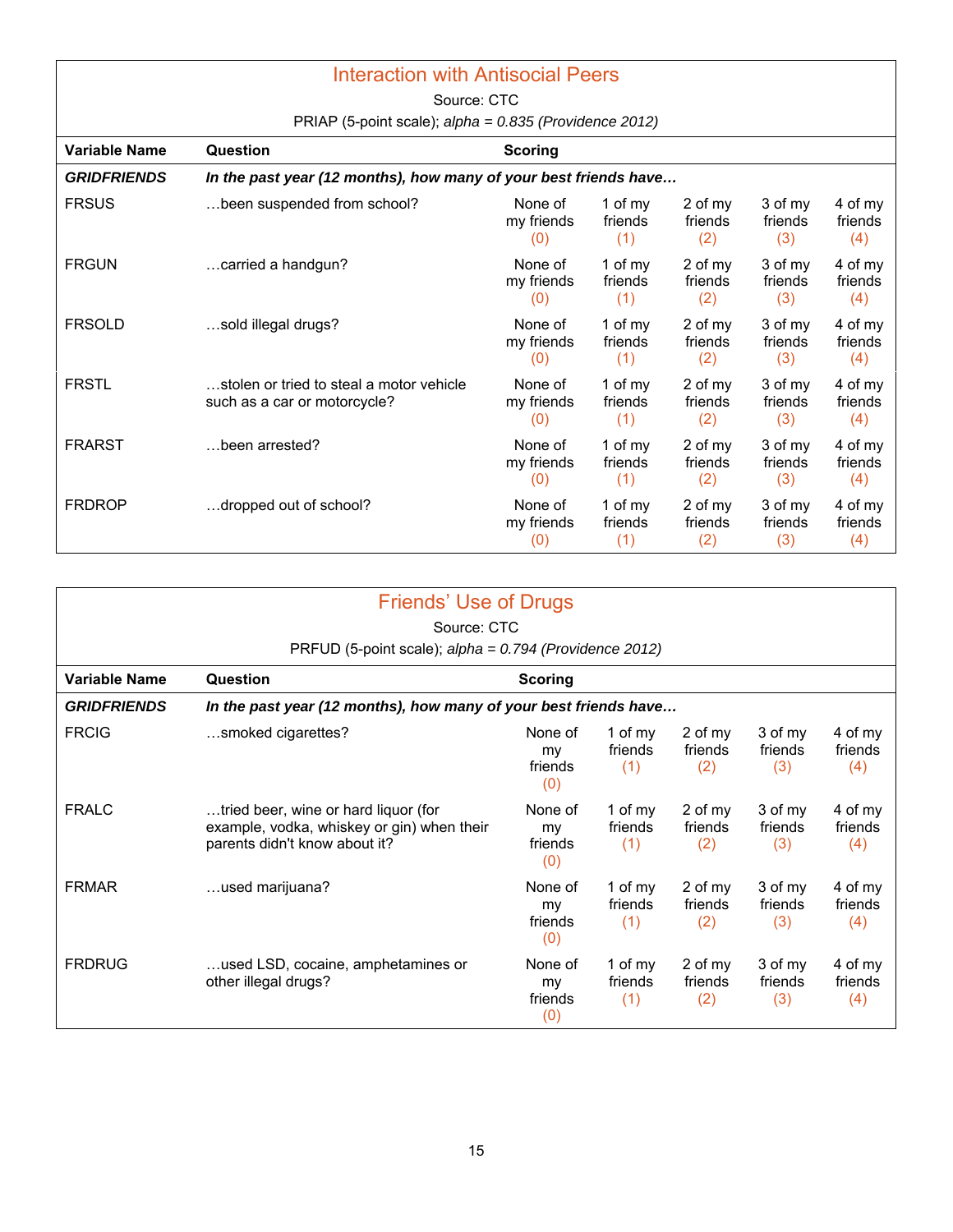| <b>Friend's Gang Involvement</b> |                                                                  |                                 |                             |                           |                           |                           |  |  |  |
|----------------------------------|------------------------------------------------------------------|---------------------------------|-----------------------------|---------------------------|---------------------------|---------------------------|--|--|--|
|                                  | Source: modified from CTC                                        |                                 |                             |                           |                           |                           |  |  |  |
|                                  |                                                                  | FRGI (5-point scale)            |                             |                           |                           |                           |  |  |  |
| Variable Name                    | <b>Question</b>                                                  | <b>Scoring</b>                  |                             |                           |                           |                           |  |  |  |
| <b>GRIDFRIENDS</b>               | In the past year (12 months), how many of your best friends have |                                 |                             |                           |                           |                           |  |  |  |
| <b>FRGANG</b>                    | been members of a gang?                                          | None of<br>my<br>friends<br>(0) | 1 of $my$<br>friends<br>(1) | 2 of my<br>friends<br>(2) | 3 of my<br>friends<br>(3) | 4 of my<br>friends<br>(4) |  |  |  |

| <b>Perceived Risks of Drug Use</b><br>Source: CTC, PRPRD (4-point scale); alpha = 0.890 (Providence 2012) |                                                                                                 |                                                                                            |  |  |  |  |
|-----------------------------------------------------------------------------------------------------------|-------------------------------------------------------------------------------------------------|--------------------------------------------------------------------------------------------|--|--|--|--|
| Variable Name                                                                                             | Question                                                                                        | <b>Scoring</b>                                                                             |  |  |  |  |
| <b>GRIDHM</b>                                                                                             |                                                                                                 | How much do you think people risk harming themselves (physically or in other ways) if they |  |  |  |  |
| <b>HMCIG</b>                                                                                              | smoke one or more packs of cigarettes<br>per day?                                               | No risk (0) Slight Risk (1) Moderate Risk (2) Great Risk (3)                               |  |  |  |  |
| HMMARO                                                                                                    | try marijuana once or twice?                                                                    | No risk (0) Slight Risk (1) Moderate Risk (2) Great Risk (3)                               |  |  |  |  |
| <b>HMMARR</b>                                                                                             | smoke marijuana regularly?                                                                      | No risk (0) Slight Risk (1) Moderate Risk (2) Great Risk (3)                               |  |  |  |  |
| <b>HMALC</b>                                                                                              | take one or two drinks of an alcoholic<br>beverage (beer, wine, or liquor) nearly<br>every day? | No risk (0) Slight Risk (1) Moderate Risk (2) Great Risk (3)                               |  |  |  |  |

| <b>Rebelliousness</b><br>Source: CTC |                                                                                                                             |                                                                   |  |  |  |  |  |
|--------------------------------------|-----------------------------------------------------------------------------------------------------------------------------|-------------------------------------------------------------------|--|--|--|--|--|
|                                      | PRREB (4-point scale); alpha = 0.764 (Providence 2012)                                                                      |                                                                   |  |  |  |  |  |
| <b>Variable Name</b>                 | <b>Question (GRIDIGNORE)</b>                                                                                                | <b>Scoring</b>                                                    |  |  |  |  |  |
| <b>AWYWTH</b>                        | I like to see how much I can get<br>away with (for example, do<br>things I'm not supposed to do<br>without getting caught). | Very False (1) Somewhat False (2) Somewhat True (3) Very True (4) |  |  |  |  |  |
| <b>IGNORE</b>                        | I ignore rules that get in my way.                                                                                          | Very False (1) Somewhat False (2) Somewhat True (3) Very True (4) |  |  |  |  |  |
| <b>OPPOS</b>                         | I do the opposite of what people<br>tell me, just to get them mad.                                                          | Very False (1) Somewhat False (2) Somewhat True (3) Very True (4) |  |  |  |  |  |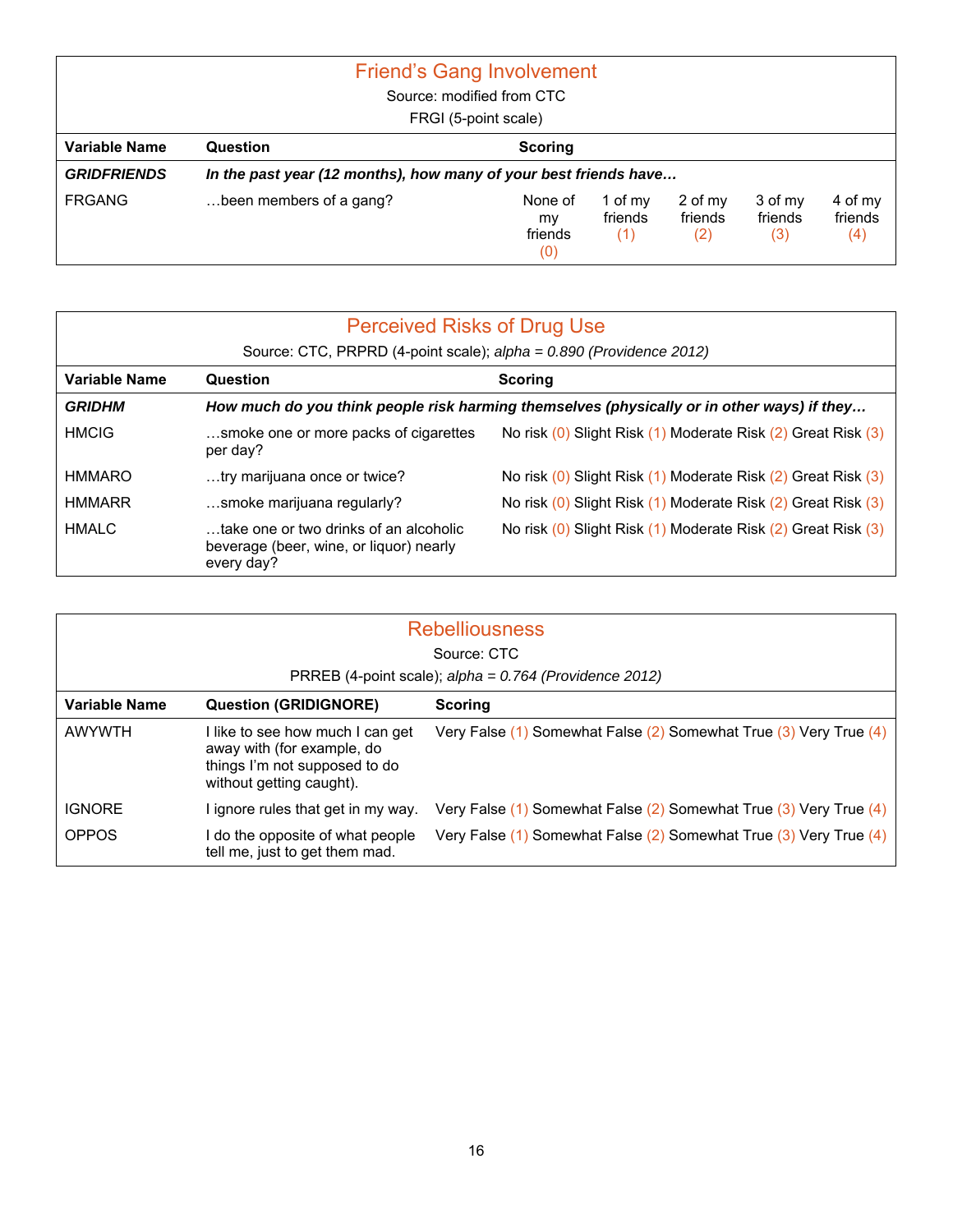| Victim of Repeated Aggression (Bullying Victimization)<br>Source: Evaluation of Steps to Respect, Colorado Trust Anti-bullying initiative survey<br>(4-point scale); $alpha = 0.827$ (Providence 2012) |                                                                                                                                            |                                                                       |  |  |  |  |
|--------------------------------------------------------------------------------------------------------------------------------------------------------------------------------------------------------|--------------------------------------------------------------------------------------------------------------------------------------------|-----------------------------------------------------------------------|--|--|--|--|
| Variable Name                                                                                                                                                                                          | Question<br><b>Scoring</b>                                                                                                                 |                                                                       |  |  |  |  |
| <b>GRIDHAPU</b>                                                                                                                                                                                        | Think about how often these things have happened to you during the past year (12 months).<br>A student or group of kids                    |                                                                       |  |  |  |  |
| <b>HAPUPUSH</b>                                                                                                                                                                                        | Pushed, shoved, tripped or picked a fight with<br>me.                                                                                      | A lot $(1)$ , several times $(2)$ , once or twice $(3)$ , never $(4)$ |  |  |  |  |
| <b>HAPUTEAS</b>                                                                                                                                                                                        | Teased and said mean things to me.                                                                                                         | A lot $(1)$ , several times $(2)$ , once or twice $(3)$ , never $(4)$ |  |  |  |  |
| <b>HAPURUMO</b>                                                                                                                                                                                        | Spread rumors or told lies about me.                                                                                                       | A lot $(1)$ , several times $(2)$ , once or twice $(3)$ , never $(4)$ |  |  |  |  |
| <b>HAPUCELL</b>                                                                                                                                                                                        | Told lies or made fun of me using the internet<br>or a cell phone (for example, email, instant<br>messaging, text messaging, or websites). | A lot $(1)$ , several times $(2)$ , once or twice $(3)$ , never $(4)$ |  |  |  |  |

| Dating Violence or Romantic Partner Violence |                                                                  |                                                                  |  |  |  |  |  |
|----------------------------------------------|------------------------------------------------------------------|------------------------------------------------------------------|--|--|--|--|--|
| <b>HIGH SCHOOL ONLY</b>                      |                                                                  |                                                                  |  |  |  |  |  |
|                                              | Source: YRBSS (modified response option)                         |                                                                  |  |  |  |  |  |
| <b>Variable Name</b>                         | Question                                                         | <b>Scoring</b>                                                   |  |  |  |  |  |
| <b>FRNDHITU</b>                              | During the past 12 months, did your boyfriend or                 | No $(0)$ , Yes $(1)$                                             |  |  |  |  |  |
|                                              | girlfriend ever hit, slap, or physically hurt you on<br>purpose? | did not have a boyfriend or girlfriend in the past<br>year $(2)$ |  |  |  |  |  |

| <b>Youth Employment</b><br><b>HIGH SCHOOL ONLY</b><br>Source: CYDS |                                                                                           |             |                  |             |              |              |              |              |              |
|--------------------------------------------------------------------|-------------------------------------------------------------------------------------------|-------------|------------------|-------------|--------------|--------------|--------------|--------------|--------------|
| <b>Variable Name</b>                                               | Question                                                                                  | Scoring     |                  |             |              |              |              |              |              |
| <b>WORKHR</b>                                                      | On average over the school year,<br>how many hours per week do you<br>work in a paid job? | None<br>(1) | 5 or less<br>(2) | 6-10<br>(3) | 11-15<br>(4) | 16-20<br>(5) | 21-25<br>(6) | 26-30<br>(7) | $30+$<br>(8) |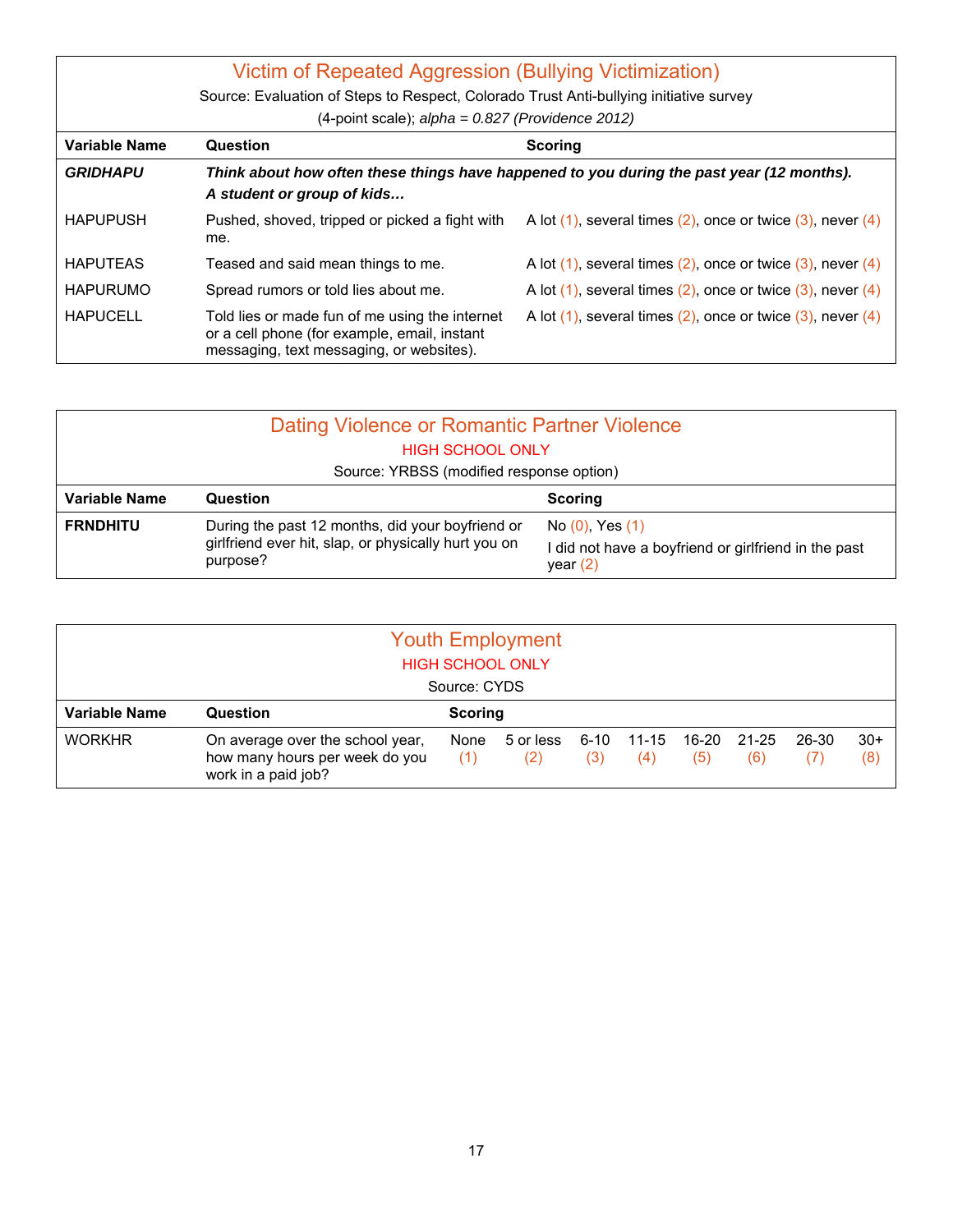|                                                               | <b>Clear Standards for Behavior</b>                                                                                  |                                          |  |  |  |  |  |
|---------------------------------------------------------------|----------------------------------------------------------------------------------------------------------------------|------------------------------------------|--|--|--|--|--|
|                                                               | Source: CTC (belief in the moral order scale)                                                                        |                                          |  |  |  |  |  |
|                                                               | PPBMO (4-point scale); alpha = 0.762 (CTC 2010); 0.564 (Providence 2012)                                             |                                          |  |  |  |  |  |
| Variable Name<br><b>Question (GRIDITIS)</b><br><b>Scoring</b> |                                                                                                                      |                                          |  |  |  |  |  |
| <b>HONPAR</b>                                                 | It is important to be honest with your parents (or<br>caregivers), even if they become upset or you get<br>punished. | no $(2)$ yes $(3)$ YES! $(4)$<br>NO! (1) |  |  |  |  |  |
| <b>OKCHEAT</b>                                                | I think sometimes it's okay to cheat at school.                                                                      | no $(2)$ yes $(3)$ YES! $(4)$<br>NO! (1) |  |  |  |  |  |
| <b>OKTAKE</b>                                                 | I think it is okay to take something without asking if you<br>can get away with it.                                  | no $(2)$ yes $(3)$ YES! $(4)$<br>NO! (1) |  |  |  |  |  |
| OKFGHT                                                        | It is all right to beat up people if they start the fight.                                                           | NO! (1)<br>YES: (4)<br>ves (3)<br>no(2)  |  |  |  |  |  |

|                | <b>Social Skills and Refusal Skills</b>                                                                                                                                                                                                                                                                                                                  |                                                                                                                                                                                                                                                                            |  |  |  |  |  |  |
|----------------|----------------------------------------------------------------------------------------------------------------------------------------------------------------------------------------------------------------------------------------------------------------------------------------------------------------------------------------------------------|----------------------------------------------------------------------------------------------------------------------------------------------------------------------------------------------------------------------------------------------------------------------------|--|--|--|--|--|--|
|                | Source: CTC (with minor modifications to 1 <sup>st</sup> scenario)                                                                                                                                                                                                                                                                                       |                                                                                                                                                                                                                                                                            |  |  |  |  |  |  |
|                | PPSS (4-point scale); alpha = 0.691 (CTC 2010); 0.506 (Providence 2012)                                                                                                                                                                                                                                                                                  |                                                                                                                                                                                                                                                                            |  |  |  |  |  |  |
| Variable Name  | Question                                                                                                                                                                                                                                                                                                                                                 | <b>Scoring</b>                                                                                                                                                                                                                                                             |  |  |  |  |  |  |
| <b>SHOPLFT</b> | You're looking at DVD's in a store with a friend. You<br>look up and see her slip a DVD under her coat. She<br>smiles and says "Which one do you want? Go ahead,<br>take it while nobody's around." There is nobody in<br>sight, no employees and no other customers. What<br>would you do now?                                                          | Ignore her $(1)$<br>Grab a DVD and leave the store (2)<br>Tell her to put the DVD back $(3)$<br>Act like it's a joke, and ask her to put the DVD<br>back $(4)$                                                                                                             |  |  |  |  |  |  |
| <b>GOOUT</b>   | It's 8:00 on a weeknight and you are about to go over<br>to a friend's home when your mother (or caregiver)<br>asks you where you are going. You say "Oh, just going<br>to go hang out with some friends." She says, "No,<br>you'll just get into trouble if you go out. Stay home<br>tonight." What would you do now?                                   | Leave the house anyway (1)<br>Explain what you are going to do with your<br>friends, tell your mom or dad when you'd get<br>home, and ask if you can go out (2)<br>Not say anything and start watching $TV(3)$<br>Get into an argument with your mom or dad $(4)$          |  |  |  |  |  |  |
| <b>BUMP</b>    | You are visiting another part of town, and you don't<br>know any of the people your age there. You are<br>walking down the street, and some teenager you don't<br>know is walking toward you. He is about your size, and<br>as he is about to pass you, he deliberately bumps into<br>you and you almost lose your balance. What would<br>you say or do? | Push the person back (1)<br>Say "Excuse me" and keep on walking (2)<br>Say "Watch where you're going" and keep on<br>walking $(3)$<br>Swear at the person and walk away (4)                                                                                                |  |  |  |  |  |  |
| <b>PARTY</b>   | You are at a party at someone's house, and one of<br>your friends offers you a drink containing alcohol. What<br>would you say or do?                                                                                                                                                                                                                    | Drink it $(1)$<br>Tell your friend "No thanks, I don't drink" and<br>suggest that you and your friend go and do<br>something else (2)<br>Just say "No, thanks" and walk away (3)<br>Make up a good excuse, tell your friend you<br>had something else to do, and leave (4) |  |  |  |  |  |  |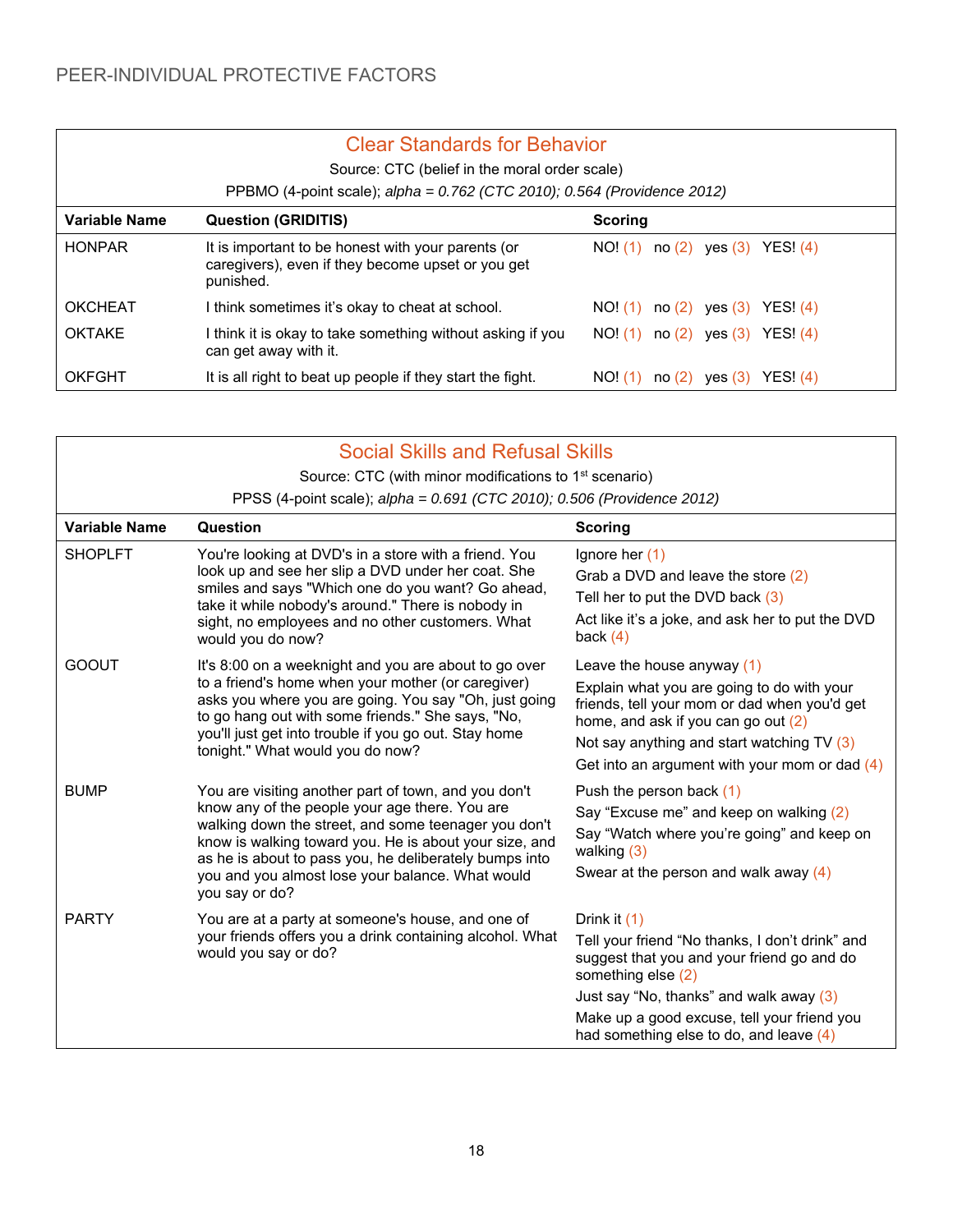| <b>Interaction with Prosocial Peers</b> |                                                                  |                             |                          |                          |                          |                          |  |  |  |
|-----------------------------------------|------------------------------------------------------------------|-----------------------------|--------------------------|--------------------------|--------------------------|--------------------------|--|--|--|
|                                         | Source: CTC                                                      |                             |                          |                          |                          |                          |  |  |  |
|                                         | PPIPP (4-point scale); alpha = 0.667 (Providence 2012)           |                             |                          |                          |                          |                          |  |  |  |
| <b>Variable Name</b>                    | Question<br><b>Scoring</b>                                       |                             |                          |                          |                          |                          |  |  |  |
| <b>GRIDFRIENDS</b>                      | In the past year (12 months), how many of your best friends have |                             |                          |                          |                          |                          |  |  |  |
| <b>FRCLUB</b>                           | participated in clubs, organizations<br>or activities at school? | None of my<br>friends $(0)$ | 1 of my<br>friends $(1)$ | 2 of my<br>friends $(2)$ | 3 of my<br>friends $(3)$ | 4 of my<br>friends $(4)$ |  |  |  |
| <b>FRCOM</b>                            | made a commitment to stay drug-<br>free?                         | None of my<br>friends $(0)$ | 1 of my<br>friends $(1)$ | 2 of my<br>friends $(2)$ | 3 of my<br>friends $(3)$ | 4 of my<br>friends $(4)$ |  |  |  |
| <b>FRLKSCH</b>                          | liked school?                                                    | None of my<br>friends $(0)$ | 1 of my<br>friends $(1)$ | 2 of my<br>friends $(2)$ | 3 of my<br>friends $(3)$ | 4 of my<br>friends $(4)$ |  |  |  |
| <b>FRREL</b>                            | regularly attended religious<br>services?                        | None of my<br>friends $(0)$ | 1 of my<br>friends $(1)$ | 2 of my<br>friends $(2)$ | 3 of my<br>friends $(3)$ | 4 of my<br>friends $(4)$ |  |  |  |
| <b>FRSCH</b>                            | tried to do well in school?                                      | None of my<br>friends $(0)$ | 1 of my<br>friends $(1)$ | 2 of my<br>friends $(2)$ | 3 of my<br>friends $(3)$ | 4 of my<br>friends $(4)$ |  |  |  |

| <b>Prosocial Involvement</b> |                                                                  |                                                       |                 |              |            |                |              |              |              |
|------------------------------|------------------------------------------------------------------|-------------------------------------------------------|-----------------|--------------|------------|----------------|--------------|--------------|--------------|
|                              |                                                                  | Source: CTC                                           |                 |              |            |                |              |              |              |
|                              | PPPI (8-point scale); $alpha = 0.694$ (Providence 2012)          |                                                       |                 |              |            |                |              |              |              |
| Variable Name                | Question<br><b>Scoring</b>                                       |                                                       |                 |              |            |                |              |              |              |
| <b>GRIDSCHPYR</b>            |                                                                  | How many times in the past year (12 months), have you |                 |              |            |                |              |              |              |
| <b>YRCLUB</b>                | participated in clubs, organizations<br>or activities at school? | Never<br>(1)                                          | 1 or 2<br>(2)   | $3-5$<br>(3) | 6-9<br>(4) | $10-19$<br>(5) | 20-29<br>(6) | 30-39<br>(7) | 40+<br>(8)   |
| <b>YREXTRA</b>               | done extra work on your own for<br>school?                       | Never<br>(1)                                          | 1 or $2$<br>(2) | $3-5$<br>(3) | ճ-9<br>(4) | $10-19$<br>(5) | 20-29<br>(6) | 30-39<br>(7) | $40+$<br>(8) |
| <b>YRVOL</b>                 | volunteered to do community<br>service?                          | Never<br>(1)                                          | 1 or 2<br>(2)   | $3-5$<br>(3) | 6-9<br>(4) | $10-19$<br>(5) | 20-29<br>(6) | 30-39        | $40+$<br>(8) |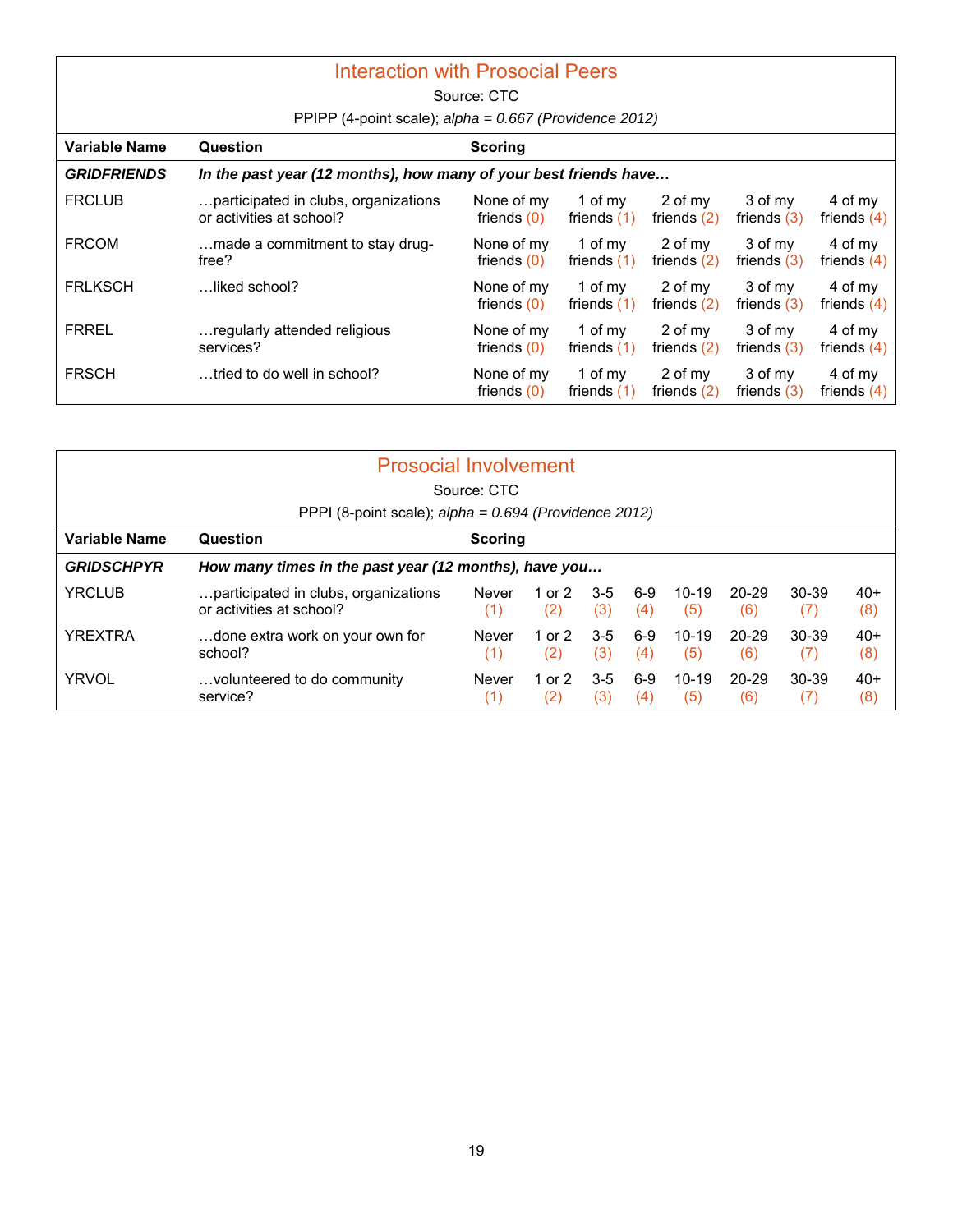|                 | <b>Rewards for Prosocial Involvement</b>                                                                                                                                 |                                       |                         |                       |                                 |                               |  |  |
|-----------------|--------------------------------------------------------------------------------------------------------------------------------------------------------------------------|---------------------------------------|-------------------------|-----------------------|---------------------------------|-------------------------------|--|--|
|                 |                                                                                                                                                                          | Source: CTC                           |                         |                       |                                 |                               |  |  |
|                 | PPRPI (4-point scale); $alpha = 0.692$ (Providence 2012)                                                                                                                 |                                       |                         |                       |                                 |                               |  |  |
| Variable Name   | Question                                                                                                                                                                 | Scoring                               |                         |                       |                                 |                               |  |  |
| <b>GRIDCOOL</b> | What are the chances you would be seen as cool if you                                                                                                                    |                                       |                         |                       |                                 |                               |  |  |
| <b>COOLSCH</b>  | worked hard at school?                                                                                                                                                   | No or<br>Very Little<br>Chance<br>(1) | Little<br>Chance<br>(2) | Some<br>Chance<br>(3) | Pretty<br>Good<br>Chance<br>(4) | Verv<br>Good<br>Chance<br>(5) |  |  |
| <b>COOLDEF</b>  | defended someone who was being<br>verbally abused at school? (for example,<br>tried to protect someone when others<br>were saying mean things to them or<br>about them). | No or<br>Very Little<br>Chance<br>(1) | Little<br>Chance<br>(2) | Some<br>Chance<br>(3) | Pretty<br>Good<br>Chance<br>(4) | Very<br>Good<br>Chance<br>(5) |  |  |
| <b>COOLVOL</b>  | regularly volunteered to do community<br>service?                                                                                                                        | No or<br>Very Little<br>Chance<br>(1) | Little<br>Chance<br>(2) | Some<br>Chance<br>(3) | Pretty<br>Good<br>Chance<br>(4) | Very<br>Good<br>Chance<br>(5) |  |  |

| <b>Exercise</b><br>Source: YRBSS 2011 |                                                                                                                 |                |  |  |  |
|---------------------------------------|-----------------------------------------------------------------------------------------------------------------|----------------|--|--|--|
| <b>Variable Name</b>                  | Question                                                                                                        | <b>Scoring</b> |  |  |  |
| <b>HLTHACTIV</b>                      | During the past 7 days, on how many days were you                                                               | 0 days,        |  |  |  |
|                                       | physically active for a total of at least 60 minutes per                                                        | $1$ day,       |  |  |  |
|                                       | day? (Add up all the time you spent in any kind of<br>physical activity that increased your heart rate and made | 2 days,        |  |  |  |
|                                       | you breathe hard some of the time.)                                                                             | 3 days,        |  |  |  |
|                                       |                                                                                                                 | 4 days,        |  |  |  |
|                                       |                                                                                                                 | 5 days,        |  |  |  |
|                                       |                                                                                                                 | 6 days,        |  |  |  |
|                                       |                                                                                                                 | 7 days         |  |  |  |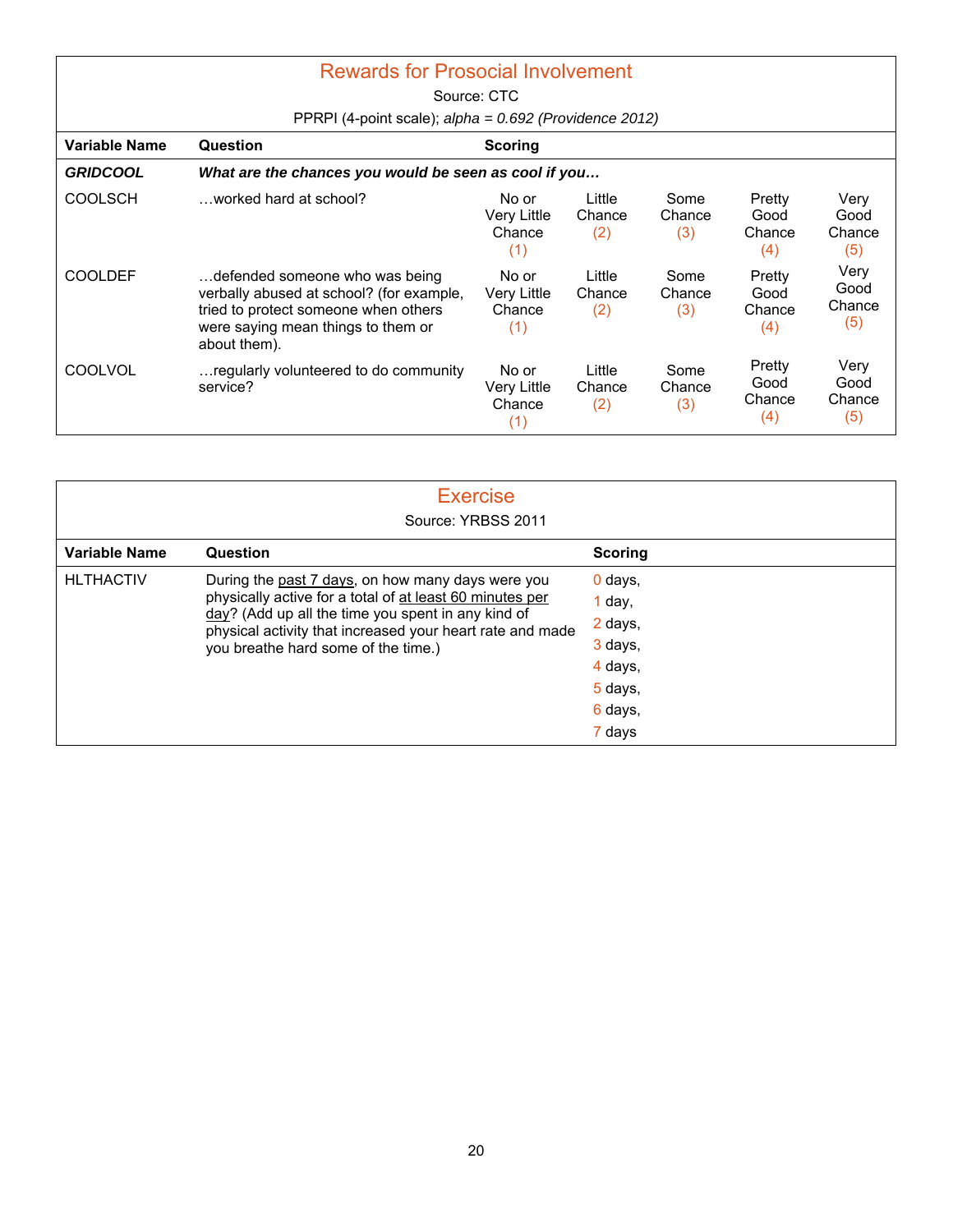|                | <b>Poor Family Management</b>                                                                                                                                                                     |                  |           |            |  |  |  |  |
|----------------|---------------------------------------------------------------------------------------------------------------------------------------------------------------------------------------------------|------------------|-----------|------------|--|--|--|--|
|                | Source: CTC                                                                                                                                                                                       |                  |           |            |  |  |  |  |
|                | FRPFM (4-point scale); $alpha = 0.815$ (Providence 2012)                                                                                                                                          |                  |           |            |  |  |  |  |
| Variable Name  | Question                                                                                                                                                                                          | <b>Scoring</b>   |           |            |  |  |  |  |
| <b>FAMRULE</b> | The rules in my family are clear.                                                                                                                                                                 | NO! (1)<br>no(2) | yes (3)   | YES! $(4)$ |  |  |  |  |
| <b>HMWORK</b>  | My parents (or caregivers) ask if I've gotten my<br>homework done.                                                                                                                                | NO! (1)<br>no(2) | yes (3)   | YES! $(4)$ |  |  |  |  |
| <b>PARKNOW</b> | When I am not at home, one of my parents (or<br>caregivers) knows where I am and who I am with.                                                                                                   | NO! (1)<br>no(2) | yes $(3)$ | YES! $(4)$ |  |  |  |  |
| <b>CMHOME</b>  | Would your parents (or caregivers) know if you did not<br>come home on time?                                                                                                                      | NO! (1)<br>no(2) | yes $(3)$ | YES! $(4)$ |  |  |  |  |
| <b>CLRRULE</b> | My family has clear rules about alcohol and drug use.                                                                                                                                             | NO! (1)<br>no(2) | yes (3)   | YES! $(4)$ |  |  |  |  |
| <b>CATCHAL</b> | If you drank some beer, wine or hard liquor (for example,<br>vodka, whiskey or gin) without your parents' (or<br>caregivers') permission, would you be caught by your<br>parents (or caregivers)? | NO! (1)<br>no(2) | yes $(3)$ | YES! $(4)$ |  |  |  |  |
| <b>CATCHGN</b> | If you carried a handgun without your parents'/caregiver's<br>permission, would you be caught by your parents (or<br>caregivers)?                                                                 | NO! (1)<br>no(2) | yes $(3)$ | YES! $(4)$ |  |  |  |  |
| <b>CATCHSK</b> | If you skipped school, would you be caught by your<br>parents (or caregivers)?                                                                                                                    | NO! (1)<br>no(2) | yes (3)   | YESI (4)   |  |  |  |  |

| <b>Family Conflict</b> |                                                               |                                         |  |  |  |  |  |
|------------------------|---------------------------------------------------------------|-----------------------------------------|--|--|--|--|--|
|                        | Source: CTC                                                   |                                         |  |  |  |  |  |
|                        | FRFC (4-point scale); $alpha = 0.805$ (Providence 2012)       |                                         |  |  |  |  |  |
| <b>Variable Name</b>   | <b>Question (GRIDARG)</b>                                     | Scoring                                 |  |  |  |  |  |
| <b>ARGUE</b>           | We argue about the same things in my family over and<br>over. | no(2)<br>YES! (4)<br>NO! (1)<br>yes (3) |  |  |  |  |  |
| <b>SERARG</b>          | People in my family have serious arguments.                   | no(2)<br>YES! (4)<br>NO! (1)<br>yes (3) |  |  |  |  |  |
| <b>FAMYELL</b>         | People in my family often insult or yell at each other.       | YES! (4)<br>no(2)<br>NO! (1)<br>yes (3) |  |  |  |  |  |

| Aggressive or Violent Discipline Strategies<br>Source: Adaptation of SSDP and Conflict Tactics Scale (4-point scale); alpha = 0.85 (E2S Seattle feasibility pilot 2011) |                                                           |                                          |  |  |  |  |
|-------------------------------------------------------------------------------------------------------------------------------------------------------------------------|-----------------------------------------------------------|------------------------------------------|--|--|--|--|
| Variable Name<br><b>Question (GRIDARG)</b><br><b>Scoring</b>                                                                                                            |                                                           |                                          |  |  |  |  |
| <b>GRIDMISB</b>                                                                                                                                                         | When you have misbehaved, do your parents (or caregivers) |                                          |  |  |  |  |
| <b>MISBSPANK</b>                                                                                                                                                        | Spank you?                                                | NO! (1)<br>no (2)<br>yes (3)<br>YES! (4) |  |  |  |  |
| <b>MISBSLAP</b>                                                                                                                                                         | Slap or hit you?                                          | YESI(4)<br>NO! (1)<br>no(2)<br>yes (3)   |  |  |  |  |
| <b>MISBNAME</b>                                                                                                                                                         | Call you names, like stupid or dumb?                      | no(2)<br>yes $(3)$<br>YESI(4)<br>NO! (1) |  |  |  |  |
| <b>MISBHIT</b>                                                                                                                                                          | Hit you with a hard object or something like a belt?      | YES! (4)<br>NO! (1)<br>no(2)<br>yes (3)  |  |  |  |  |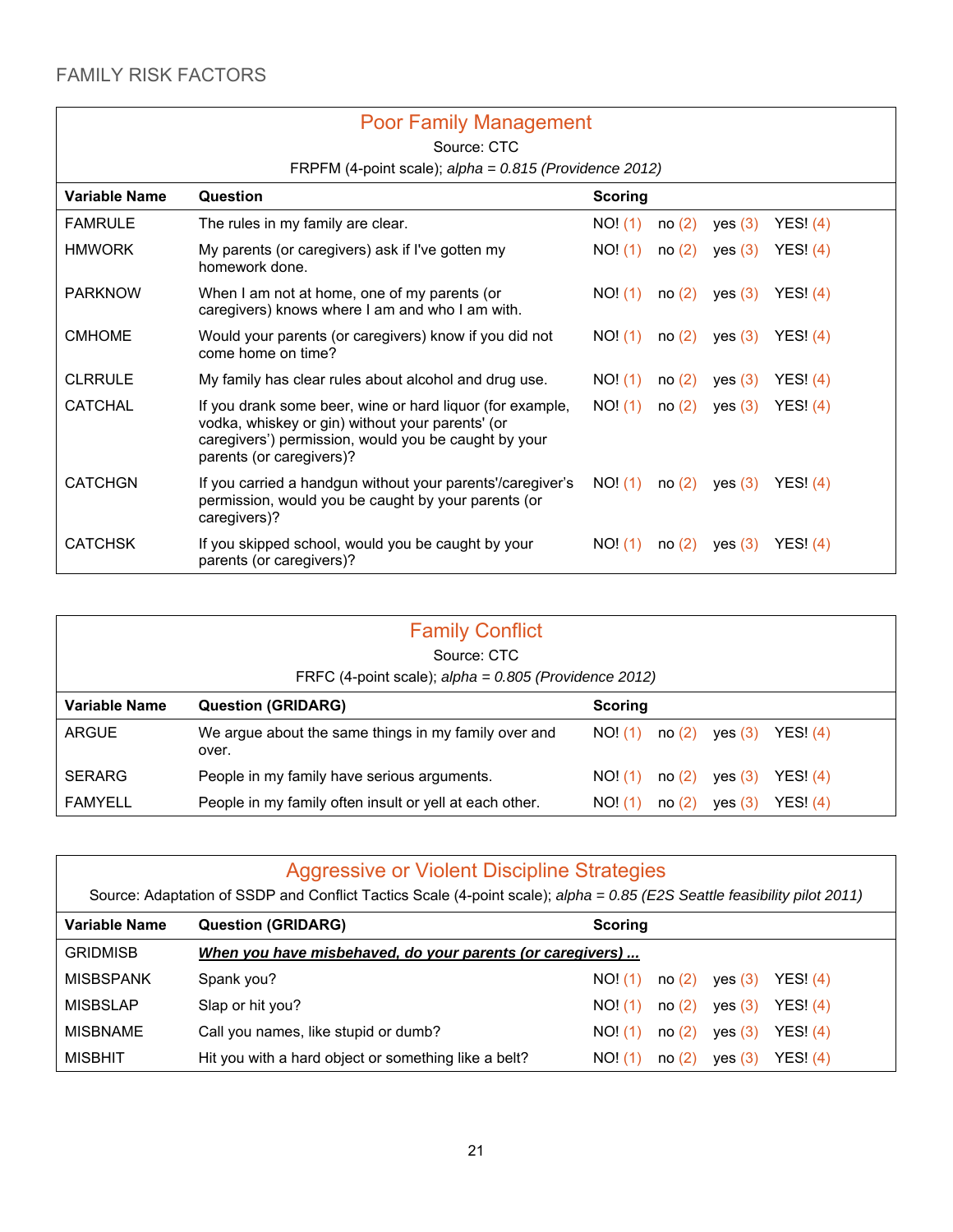#### Household Adults Involved in Antisocial Behavior HIGH SCHOOL ONLY

Source: Adapted from CTC scale Family History of Antisocial Behavior

*alpha = 0.783 (Providence 2012)* 

|                      | <br>$0.100$ $(1.101001000)$ $-0.101$                                                                                                              |             |                |                 |                        |                           |  |
|----------------------|---------------------------------------------------------------------------------------------------------------------------------------------------|-------------|----------------|-----------------|------------------------|---------------------------|--|
| <b>Variable Name</b> | Question                                                                                                                                          |             | Scoring        |                 |                        |                           |  |
| <b>GRIDFAM</b>       | In the past year (12 months), how many adult family members who live with you have                                                                |             |                |                 |                        |                           |  |
| <b>FAMCIG</b>        | smoked cigarettes?                                                                                                                                | None<br>(1) | 1 adult<br>(2) | 2 adults<br>(3) | 3 or 4<br>adults $(4)$ | 5 or more<br>adults $(5)$ |  |
| <b>FAMMARIJ</b>      | used marijuana?                                                                                                                                   | None<br>(1) | 1 adult<br>(2) | 2 adults<br>(3) | 3 or 4<br>adults $(4)$ | 5 or more<br>adults $(5)$ |  |
| <b>FAMUSE</b>        | used cocaine, amphetamines or other illegal<br>drugs?                                                                                             | None<br>(1) | 1 adult<br>(2) | 2 adults<br>(3) | 3 or 4<br>adults $(4)$ | 5 or more<br>adults $(5)$ |  |
| <b>FAMSOLD</b>       | sold or dealt drugs?                                                                                                                              | None<br>(1) | 1 adult<br>(2) | 2 adults<br>(3) | 3 or 4<br>adults $(4)$ | 5 or more<br>adults $(5)$ |  |
| <b>FAMPOLIC</b>      | done other things that could get them in<br>trouble with the police like stealing, selling<br>stolen goods, mugging or assaulting others,<br>etc. | None<br>(1) | 1 adult<br>(2) | 2 adults<br>(3) | 3 or 4<br>adults $(4)$ | 5 or more<br>adults $(5)$ |  |
| <b>FAMHIGH</b>       | gotten drunk?                                                                                                                                     | None<br>(1) | 1 adult<br>(2) | 2 adults<br>(3) | 3 or 4<br>adults $(4)$ | 5 or more<br>adults $(5)$ |  |

| <b>Parental Attitudes Favorable to Antisocial Behavior</b> |                                                                                                                        |                   |              |                             |                           |  |  |  |
|------------------------------------------------------------|------------------------------------------------------------------------------------------------------------------------|-------------------|--------------|-----------------------------|---------------------------|--|--|--|
|                                                            | Source: CTC                                                                                                            |                   |              |                             |                           |  |  |  |
|                                                            | FRPAB (4-point scale); $alpha = 0.785$ (Providence 2012)                                                               |                   |              |                             |                           |  |  |  |
| Variable Name                                              | Question                                                                                                               | Scoring           |              |                             |                           |  |  |  |
| <b>GRIDWRP</b>                                             | How wrong do your parents (or caregivers) feel it would be for you to                                                  |                   |              |                             |                           |  |  |  |
| <b>WRPRSTL</b>                                             | steal something worth more than \$5?                                                                                   | Very Wrong<br>(1) | Wrong<br>(2) | A Little Bit<br>Wrong $(3)$ | Not Wrong<br>at All $(4)$ |  |  |  |
| <b>WRPRDRW</b>                                             | draw graffiti, or write things or draw pictures<br>on buildings or other property (without the<br>owner's permission)? | Very Wrong<br>(1) | Wrona<br>(2) | A Little Bit<br>Wrong $(3)$ | Not Wrong<br>at All $(4)$ |  |  |  |
| <b>WRPRFGT</b>                                             | pick a fight with someone?                                                                                             | Very Wrong        | Wrong<br>(2) | A Little Bit<br>Wrong $(3)$ | Not Wrong<br>at All $(4)$ |  |  |  |

| <b>Parental Attitudes Favorable Toward Drug Use</b><br>Source: CTC<br>FRPFD (4-point scale); $alpha = 0.779$ (Providence 2012) |                                                                                                                        |                   |             |                             |                           |  |  |  |
|--------------------------------------------------------------------------------------------------------------------------------|------------------------------------------------------------------------------------------------------------------------|-------------------|-------------|-----------------------------|---------------------------|--|--|--|
| <b>Variable Name</b><br>Question<br><b>Scoring</b>                                                                             |                                                                                                                        |                   |             |                             |                           |  |  |  |
| <b>GRIDWRP</b>                                                                                                                 | How wrong do your parents (or caregivers) feel it would be for you to                                                  |                   |             |                             |                           |  |  |  |
| <b>WRPRALC</b>                                                                                                                 | drink beer, wine or hard liquor (for example,<br>vodka, whiskey or gin) regularly (at least once<br>or twice a month)? | Very Wrong<br>(1) | Wrong $(2)$ | A Little Bit<br>Wrong $(3)$ | Not Wrong<br>at All $(4)$ |  |  |  |
| <b>WRPRCIG</b>                                                                                                                 | smoke cigarettes?                                                                                                      | Very Wrong<br>(1) | Wrong $(2)$ | A Little Bit<br>Wrong $(3)$ | Not Wrong<br>at All $(4)$ |  |  |  |
| <b>WRPRMAR</b>                                                                                                                 | smoke marijuana?                                                                                                       | Very Wrong        | Wrong $(2)$ | A Little Bit<br>Wrong $(3)$ | Not Wrong<br>at All $(4)$ |  |  |  |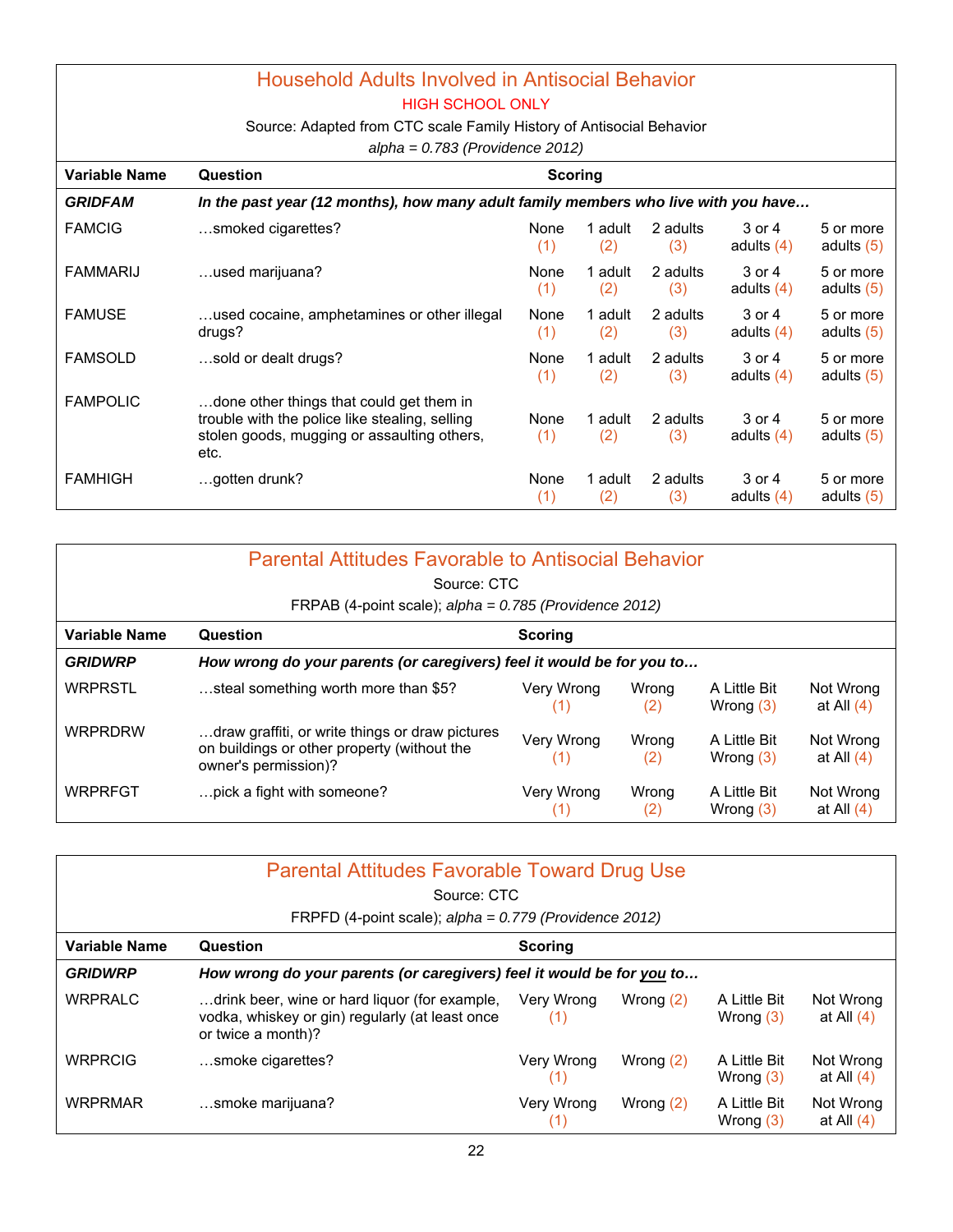$\overline{\phantom{a}}$ 

#### Attachment to Parents

| Source: CTC<br>FPATT (4-point scale); alpha = 0.753 (Providence 2012) |                                                                                                          |                |           |                   |             |                                                                           |  |
|-----------------------------------------------------------------------|----------------------------------------------------------------------------------------------------------|----------------|-----------|-------------------|-------------|---------------------------------------------------------------------------|--|
| <b>Variable Name</b>                                                  | <b>Question (GRIDMOM)</b>                                                                                | <b>Scoring</b> |           |                   |             |                                                                           |  |
| <b>CLSMOM</b>                                                         | Do you feel very close to your mother (or the<br>person who is like a mom to you)?                       | NO!<br>(1)     | no<br>(2) | yes<br>(3)        | YES!<br>(4) | don't have a mother<br>or a person who is<br>like a mother to me<br>(5)   |  |
| <b>SHRMOM</b>                                                         | Do you share your thoughts and feelings with<br>your mother (or the person who is like a mom to<br>you)? | NO!<br>(1)     | no<br>(2) | yes<br>(3)        | YES!<br>(4) | I don't have a mother<br>or a person who is<br>like a mother to me<br>(5) |  |
| <b>CLSDAD</b>                                                         | Do you feel very close to your father (or the<br>person who is like a dad to you)?                       | NO!<br>(1)     | no<br>(2) | yes<br>(3)        | YES!<br>(4) | I don't have a father<br>or a person who is<br>like a father to me (5)    |  |
| <b>SHRDAD</b>                                                         | Do you share your thoughts and feelings with<br>your father (or the person who is like a dad to<br>you)? | NO!<br>(1)     | no<br>(2) | <b>ves</b><br>(3) | YES!<br>(4) | I don't have a father<br>or a person who is<br>like a father to me $(5)$  |  |

| <b>Opportunities for Prosocial Involvement with Parents</b><br>Source: CTC<br>FPOPI (4-point scale); alpha = 0.859 (Providence 2012) |                                                                                                      |                                           |  |  |  |  |
|--------------------------------------------------------------------------------------------------------------------------------------|------------------------------------------------------------------------------------------------------|-------------------------------------------|--|--|--|--|
| Variable Name                                                                                                                        | Question                                                                                             | <b>Scoring</b>                            |  |  |  |  |
| <b>ASKHELP</b>                                                                                                                       | If I had a personal problem, I could ask my parents (or<br>caregivers) for help.                     | no(2)<br>NO! (1)<br>YES! $(4)$<br>yes (3) |  |  |  |  |
| <b>FAMFUN</b>                                                                                                                        | My parents (or caregivers) give me lots of chances to do<br>fun things with them.                    | NO! (1)<br>YES! (4)<br>no(2)<br>yes $(3)$ |  |  |  |  |
| <b>FAMDEC</b>                                                                                                                        | My parents (or caregivers) ask me what I think before<br>most family decisions affecting me are made | YES! $(4)$<br>NO! (1)<br>no(2)<br>ves (3) |  |  |  |  |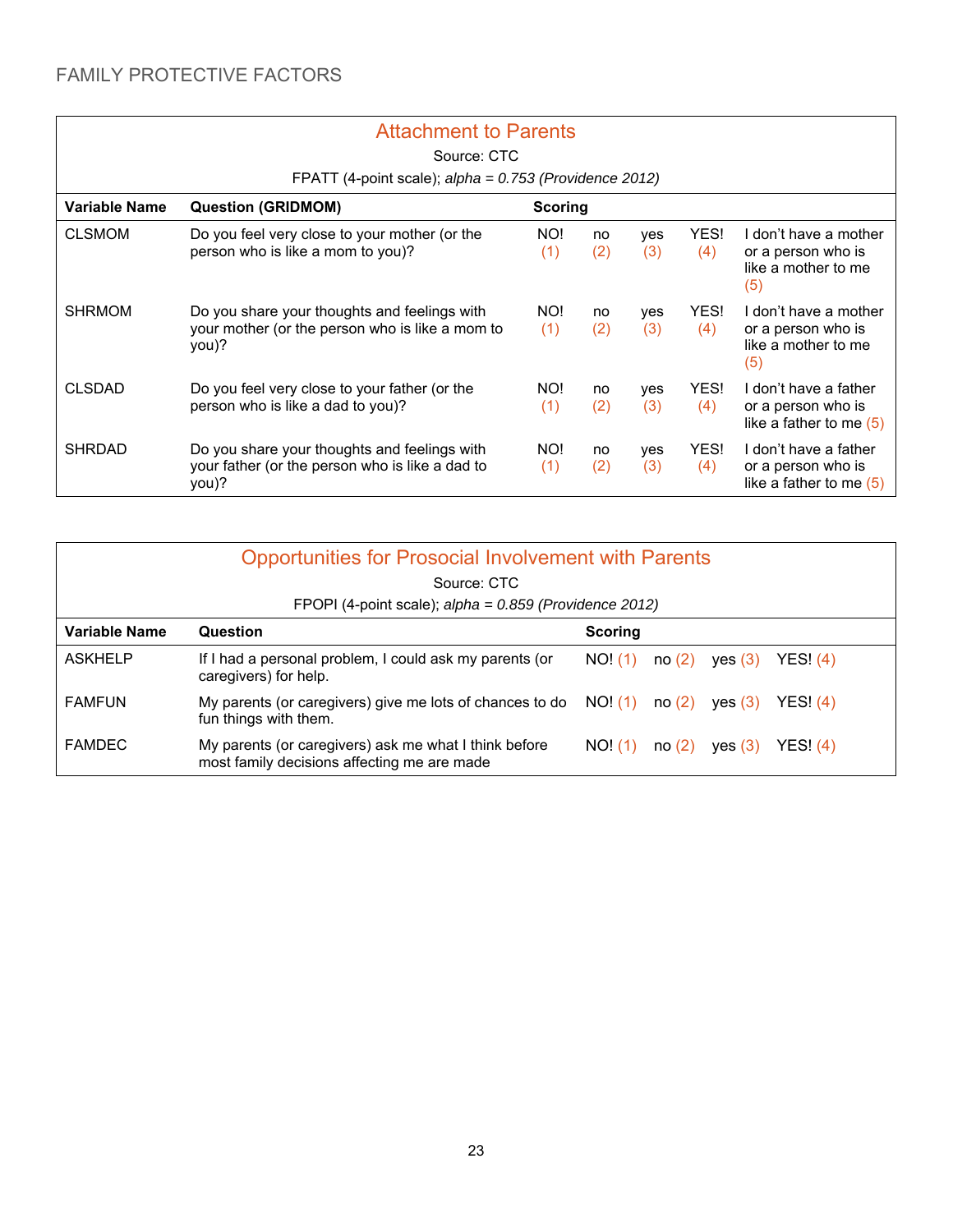| <b>Rewards for Prosocial Involvement with Parents</b><br>Source: CTC |                                                                                                       |                |                                                       |            |              |                                                                             |                                            |  |  |  |                  |              |                       |
|----------------------------------------------------------------------|-------------------------------------------------------------------------------------------------------|----------------|-------------------------------------------------------|------------|--------------|-----------------------------------------------------------------------------|--------------------------------------------|--|--|--|------------------|--------------|-----------------------|
|                                                                      | FPRPI (4-point scale); $alpha = 0.73$ (Providence 2012)                                               |                |                                                       |            |              |                                                                             |                                            |  |  |  |                  |              |                       |
| Variable Name                                                        | Question                                                                                              | <b>Scoring</b> |                                                       |            |              |                                                                             |                                            |  |  |  |                  |              |                       |
| <b>PARNOT</b>                                                        | My parents (or caregivers) notice when I am doing a<br>good job and let me know about it.             |                | Sometime<br>Never or<br>Almost<br>s(2)<br>Never $(1)$ |            | Often<br>(3) | All the<br>Time $(4)$                                                       |                                            |  |  |  |                  |              |                       |
| <b>PROUD</b>                                                         | How often do your parents (or caregivers) tell you<br>they're proud of you for something you've done? |                | Never or<br>Almost<br>Never $(1)$                     |            |              |                                                                             |                                            |  |  |  | Sometime<br>s(2) | Often<br>(3) | All the<br>Time $(4)$ |
| <b>ENJMOM</b>                                                        | Do you enjoy spending time with your mother (or person<br>who is I like a mother to you)?             | NO!<br>(1)     | no<br>(2)                                             | yes<br>(3) | YES!<br>(4)  | I don't have a<br>mother or a                                               | person who is like<br>a mother to me $(5)$ |  |  |  |                  |              |                       |
| <b>ENJDAD</b>                                                        | Do you enjoy spending time with your father (or person<br>who is like a father to you)?               | NO!<br>(1)     | no<br>(2)                                             | yes<br>(3) | YES!<br>(4)  | I don't have a<br>father or a person<br>who is like a<br>father to me $(5)$ |                                            |  |  |  |                  |              |                       |

| <b>Parental Involvement in Education</b><br>Source: Steinberg et al, 1992<br>(3-point scale); $alpha = 0.757$ (Providence 2012) |                                             |             |               |               |  |  |  |
|---------------------------------------------------------------------------------------------------------------------------------|---------------------------------------------|-------------|---------------|---------------|--|--|--|
| Variable Name                                                                                                                   | Question                                    | Scoring     |               |               |  |  |  |
| <b>GRIDPAR</b>                                                                                                                  | My parents (or caregivers)                  |             |               |               |  |  |  |
| <b>PARHELP</b>                                                                                                                  | Help with homework when I ask.              | Never $(1)$ | Sometimes (2) | Usually $(3)$ |  |  |  |
| PARSCHL                                                                                                                         | Know how I am doing in school.              | Never $(1)$ | Sometimes (2) | Usually $(3)$ |  |  |  |
| <b>PARPRGS</b>                                                                                                                  | Go to school programs for parents.          | Never $(1)$ | Sometimes (2) | Usually $(3)$ |  |  |  |
| PARSPORT                                                                                                                        | Watch me in sports or activities at school. | Never $(1)$ | Sometimes (2) | Usually $(3)$ |  |  |  |
| PARCLASS*                                                                                                                       | Help me in choosing my classes.             | Never $(1)$ | Sometimes (2) | Usually $(3)$ |  |  |  |

\* asked only in middle and high school, not elementary

| <b>Parental Use of Positive Discipline Strategies</b><br>Source: Adapted from SSDP and Conflict Tactics Scale (4-point scale); alpha = 0.61 (Providence 2012) |                                                         |                                           |  |  |  |
|---------------------------------------------------------------------------------------------------------------------------------------------------------------|---------------------------------------------------------|-------------------------------------------|--|--|--|
| Variable Name<br>Question<br>Scoring                                                                                                                          |                                                         |                                           |  |  |  |
| <b>GRIDMISBH</b>                                                                                                                                              | When you have misbehaved do you parents (or caregivers) |                                           |  |  |  |
| <b>MISBPRIV</b>                                                                                                                                               | Take away your privileges (TV, movies, etc.)?           | NO! (1)<br>YES! (4)<br>no(2)<br>ves (3)   |  |  |  |
| <b>MISBLIST</b>                                                                                                                                               | Listen to your side?                                    | YES! $(4)$<br>NO! (1)<br>no(2)<br>ves (3) |  |  |  |
| <b>MISBDISA</b>                                                                                                                                               | Discuss what you did and why it was wrong?              | YES! (4)<br>no(2)<br>NO! (1)<br>ves (3)   |  |  |  |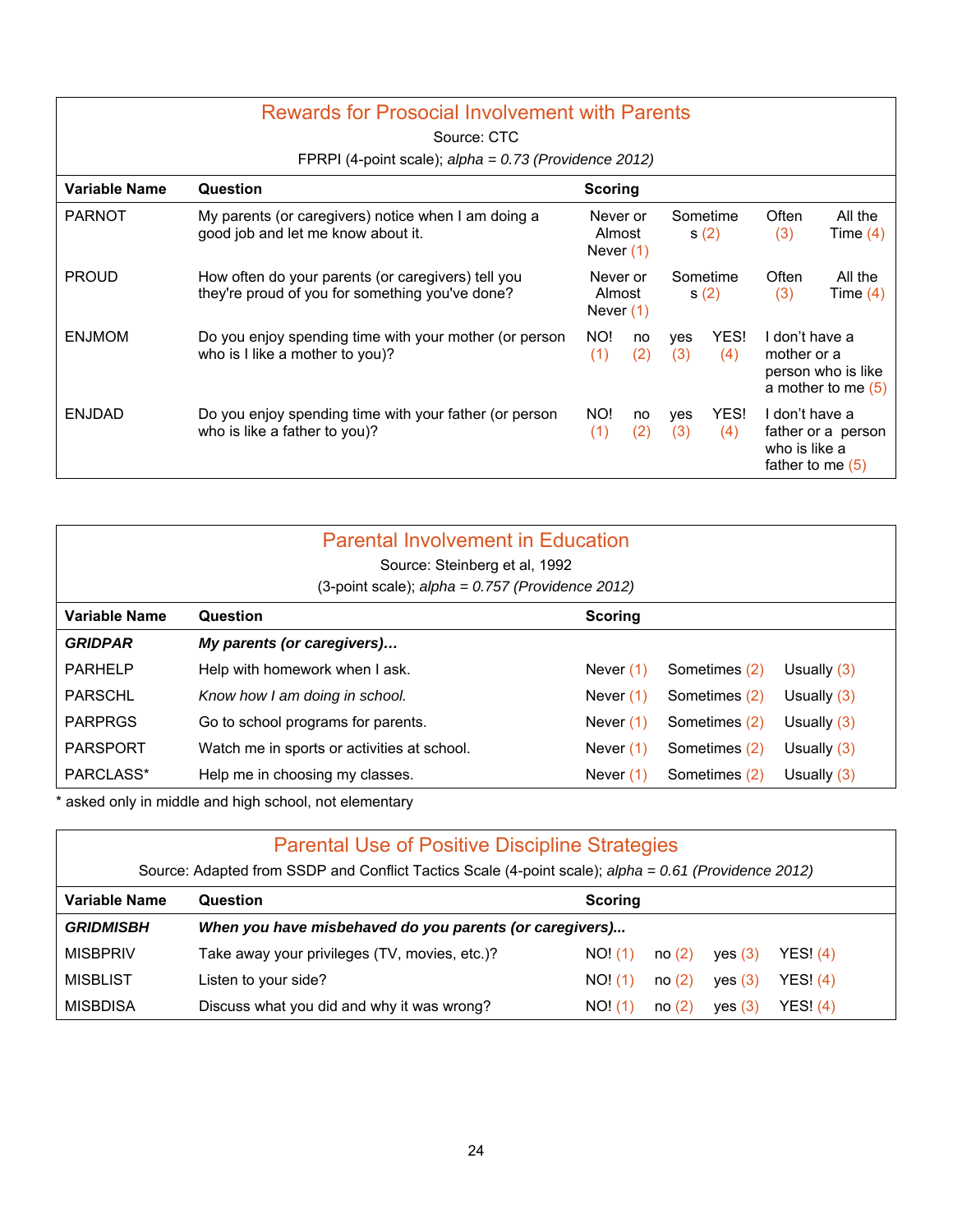|                      | <b>Low Commitment to School</b>                                                                                 |                                                                          |                                                         |                              |                              |                                |  |
|----------------------|-----------------------------------------------------------------------------------------------------------------|--------------------------------------------------------------------------|---------------------------------------------------------|------------------------------|------------------------------|--------------------------------|--|
|                      | Source: CTC, SRLCS (4-point scale); alpha = 0.752 (Providence 2012)                                             |                                                                          |                                                         |                              |                              |                                |  |
| <b>Variable Name</b> | <b>Question (GRIDMISS)</b>                                                                                      | <b>Scoring</b>                                                           |                                                         |                              |                              |                                |  |
| <b>MISSC</b>         | During the LAST FOUR WEEKS how<br>many whole days of school have you<br>missed because you skipped or "cut"?    | None $(0)$                                                               | 2(2)<br>1(1)                                            | 3(3)<br>$4-5(4)$             | $6-10(5)$                    | $11+(6)$                       |  |
| <b>SCHIMP</b>        | How often do you feel that the<br>schoolwork you are assigned is<br>meaningful and important?                   | Never $(5)$                                                              | Seldom<br>(4)                                           | Sometimes<br>(3)             | Often<br>(2)                 | Almost<br>Always (1)           |  |
| <b>SCHINT</b>        | How interesting are most of your<br>school subjects to you?                                                     | Very<br>Interesting<br>(1)                                               | Quite<br>Interesting<br>(2)                             | Fairly<br>Interesting<br>(3) | Slightly<br>Boring<br>(4)    | Very<br>Boring<br>(5)          |  |
| <b>SCHLRN</b>        | How important do you think the things<br>you are learning in school are going to<br>be for your later life?     | Very<br>Important<br>(1)                                                 | Quite<br>Fairly<br>Important<br>Important<br>(2)<br>(3) |                              | Slightly<br>Important<br>(4) | Not At All<br>Important<br>(5) |  |
| <b>GRIDSCH</b>       | Now, thinking back over the past year in school, how often did you                                              |                                                                          |                                                         |                              |                              |                                |  |
| <b>ENJSCH</b>        | enjoy being in school?                                                                                          | Never $(1)$ Seldom $(2)$ Sometimes $(3)$ Often $(4)$ Almost Always $(5)$ |                                                         |                              |                              |                                |  |
| <b>HTSCH</b>         | Never $(1)$ Seldom $(2)$ Sometimes $(3)$ Often $(4)$ Almost Always $(5)$<br>hate being in school?               |                                                                          |                                                         |                              |                              |                                |  |
| <b>BWSCH</b>         | try to do your best work in school?<br>Never $(1)$ Seldom $(2)$ Sometimes $(3)$ Often $(4)$ Almost Always $(5)$ |                                                                          |                                                         |                              |                              |                                |  |

| <b>Repeated a Grade</b>   |                                                                      |                    |  |  |
|---------------------------|----------------------------------------------------------------------|--------------------|--|--|
| Source: Adapted from SSDP |                                                                      |                    |  |  |
| Variable Name             | Question                                                             | <b>Scoring</b>     |  |  |
| <b>REPEAT</b>             | Have you ever been held back a year in school<br>(repeated a grade)? | Yes $(1)$<br>No(0) |  |  |

| <b>Academic Failure</b> |                                                                                  |                  |                  |                  |                     |                     |  |
|-------------------------|----------------------------------------------------------------------------------|------------------|------------------|------------------|---------------------|---------------------|--|
| Source: CTC             |                                                                                  |                  |                  |                  |                     |                     |  |
|                         | SRAF (4-point scale); $alpha = 0.645$ (Providence 2012)                          |                  |                  |                  |                     |                     |  |
| <b>Variable Name</b>    | Question                                                                         | Scoring          |                  |                  |                     |                     |  |
| <b>GRADES</b>           | Putting them all together, what were your grades<br>like last year?              | Mostly<br>F's(1) | Mostly<br>D's(2) | Mostly<br>C's(3) | Mostly<br>B's $(4)$ | Mostly<br>A's $(5)$ |  |
| <b>BTRGRA</b>           | Are your school grades better than the grades of<br>most students in your class? | NO! (1)          | no(2)            | ves (3)          | YES! (4)            |                     |  |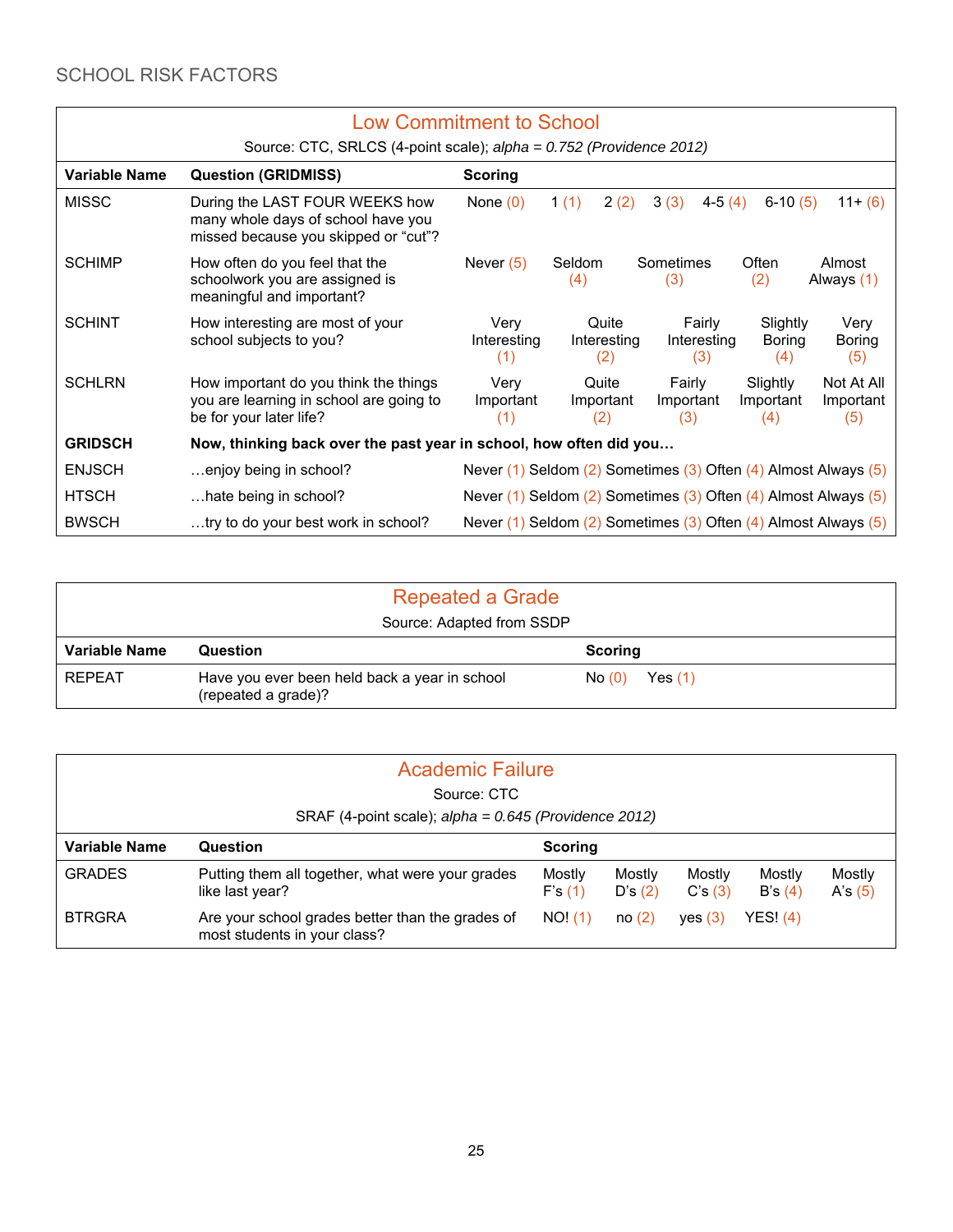| <b>Opportunities for Prosocial Involvement in School</b> |                                                                                                                                          |         |       |         |          |  |
|----------------------------------------------------------|------------------------------------------------------------------------------------------------------------------------------------------|---------|-------|---------|----------|--|
|                                                          | Source: CTC<br>SPOPI (4-point scale); alpha = 0.663 (Providence 2012)                                                                    |         |       |         |          |  |
| Variable Name                                            | <b>Question (GRIDSCH1)</b>                                                                                                               | Scoring |       |         |          |  |
| <b>SCHACT</b>                                            | In my school, students have lots of chances to help<br>decide things like class activities and rules.                                    | NO! (1) | no(2) | yes (3) | YESI(4)  |  |
| <b>SCHPRO</b>                                            | Teachers ask me to work on special classroom projects.                                                                                   | NO! (1) | no(2) | yes (3) | YES! (4) |  |
| <b>SCHCLUB</b>                                           | There are lots of chances for students in my school to<br>get involved in sports, clubs, or other school activities<br>outside of class. | NO! (1) | no(2) | ves (3) | YESI(4)  |  |
| <b>TALKTCH</b>                                           | There are lots of chances for students in my school to<br>talk with a teacher one-on-one.                                                | NO! (1) | no(2) | yes (3) | YES! (4) |  |
| <b>SCHDISC</b>                                           | There are lots of chances to be part of class discussions<br>or activities.                                                              | NO! (1) | no(2) | yes (3) | YESI(4)  |  |

| <b>Rewards for Prosocial Involvement in School</b>     |                                                                                     |                |       |         |          |  |
|--------------------------------------------------------|-------------------------------------------------------------------------------------|----------------|-------|---------|----------|--|
|                                                        | Source: CTC                                                                         |                |       |         |          |  |
| SPRPI (4-point scale); alpha = 0.677 (Providence 2012) |                                                                                     |                |       |         |          |  |
| Variable Name                                          | <b>Question (GRIDSCH1)</b>                                                          | <b>Scoring</b> |       |         |          |  |
| <b>TCHNOT</b>                                          | My teachers notice when I am doing a good job and let<br>me know about it           | NO! (1)        | no(2) | yes (3) | YESI(4)  |  |
| <b>SAFESCH</b>                                         | I feel safe at my school.                                                           | NO! (1)        | no(2) | yes (3) | YES! (4) |  |
| <b>SCHPAR</b>                                          | The school lets my parents (or caregivers) know when I<br>have done something well. | NO! (1)        | no(2) | yes (3) | YES! (4) |  |
| <b>TCHPRA</b>                                          | My teachers praise me when I work hard in school.                                   | NO! (1)        | no(2) | yes (3) | YES! (4) |  |

| <b>Academic Self-efficacy</b><br>Source: Midgley et al, 2000 |                                                                          |                                                             |  |  |  |  |
|--------------------------------------------------------------|--------------------------------------------------------------------------|-------------------------------------------------------------|--|--|--|--|
| (5-point scale); $alpha = 0.894$ (Providence 2012)           |                                                                          |                                                             |  |  |  |  |
| Variable Name                                                | <b>Question (GRIDCERT)</b><br><b>Scoring</b>                             |                                                             |  |  |  |  |
| <b>CERTMAST</b>                                              | I'm certain I can master the skills taught in class this<br>year.        | Not true at all (1) Somewhat true (2), Very true (3)        |  |  |  |  |
| <b>CERTFIG</b>                                               | I'm certain I can figure out how to do the most<br>difficult class work. | Not true at all (1) Somewhat true (2), Very true (3)        |  |  |  |  |
| <b>CERTWORK</b>                                              | I can do almost all the work in class if I don't give up.                | Not true at all (1) Somewhat true (2), Very true (3)        |  |  |  |  |
| <b>CERTLERN</b>                                              | Even if the work is hard, I can learn it.                                | Not true at all $(1)$ Somewhat true $(2)$ , Very true $(3)$ |  |  |  |  |
| <b>CERTTRY</b>                                               | I can do even the hardest work in class if I try.                        | Not true at all $(1)$ Somewhat true $(2)$ , Very true $(3)$ |  |  |  |  |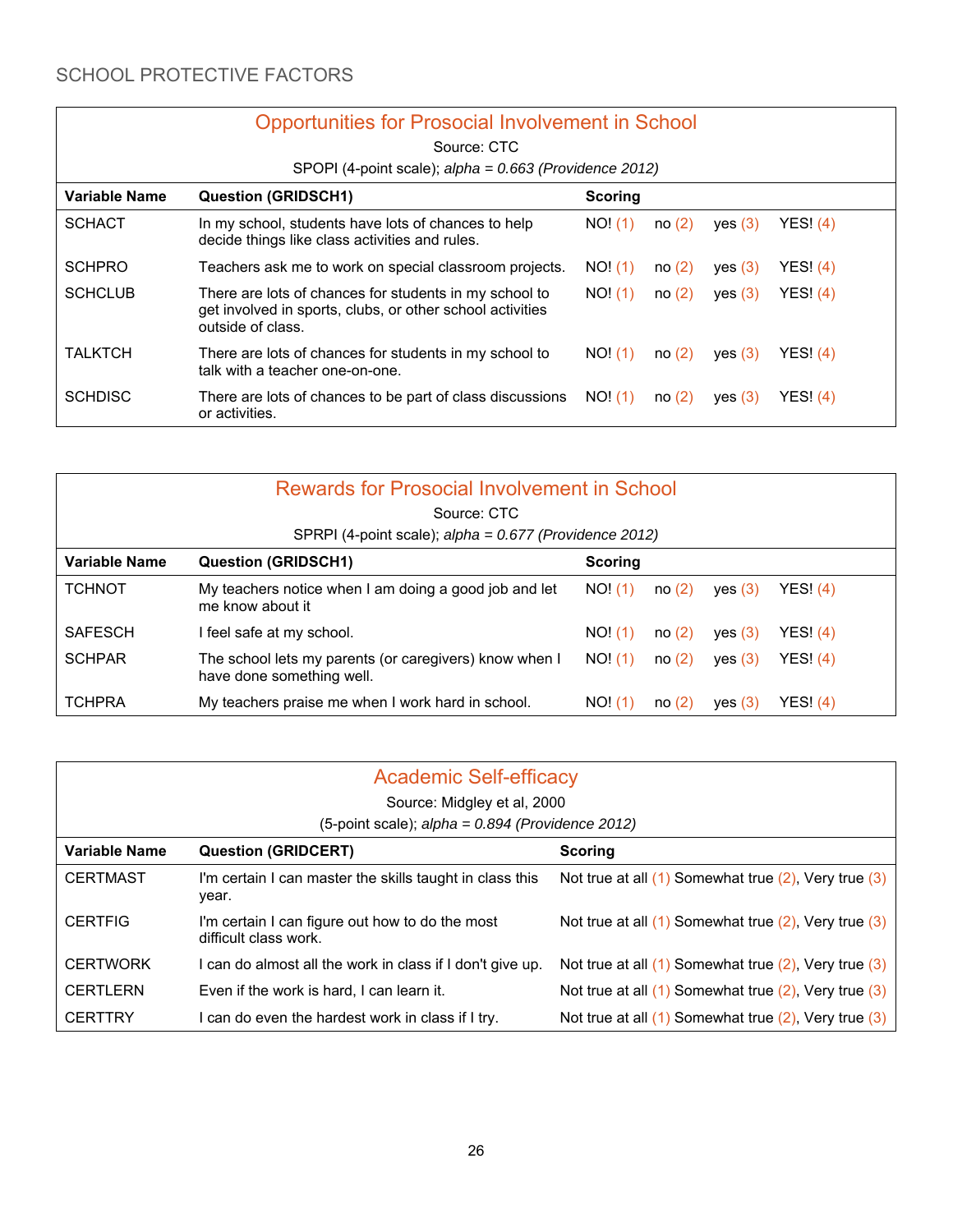### COMMUNITY RISK FACTORS

## Community Disorganization

Source: CTC, plus one new item (last)

CRCDO (4-point scale); *alpha = 0.852 (Providence 2012)*

| <b>Variable Name</b> | Question                                                                                 | Scoring |       |           |            |  |
|----------------------|------------------------------------------------------------------------------------------|---------|-------|-----------|------------|--|
| <b>SAFENH</b>        | I feel safe in my neighborhood.                                                          | NO! (1) | no(2) | yes (3)   | YES! $(4)$ |  |
| <b>GRIDNH</b>        | How much do each of the following statements describe your neighborhood?                 |         |       |           |            |  |
| <b>NHCRIME</b>       | Crime and/or drug selling.                                                               | NO! (1) | no(2) | yes $(3)$ | YES! (4)   |  |
| <b>NHFIGHT</b>       | Fights.                                                                                  | NO! (1) | no(2) | yes (3)   | YES! (4)   |  |
| <b>NHEMPTY</b>       | Lots of empty or abandoned buildings.                                                    | NO! (1) | no(2) | yes $(3)$ | YES! $(4)$ |  |
| <b>NHGRAFF</b>       | Lots of graffiti.                                                                        | NO! (1) | no(2) | yes (3)   | YES! $(4)$ |  |
| <b>NHRACE</b>        | Racial insults or attacks (for example, treating<br>someone badly because of their race) | NO! (1) | no(2) | yes (3)   | YES! $(4)$ |  |
|                      |                                                                                          |         |       |           |            |  |

| <b>Low Neighborhood Attachment</b>                     |                                                                   |                |       |         |            |  |
|--------------------------------------------------------|-------------------------------------------------------------------|----------------|-------|---------|------------|--|
|                                                        | Source: CTC                                                       |                |       |         |            |  |
| CRLNA (4-point scale); alpha = 0.802 (Providence 2012) |                                                                   |                |       |         |            |  |
| <b>Variable Name</b>                                   | Question                                                          | <b>Scoring</b> |       |         |            |  |
| <b>GRIDLIKENEIGH</b>                                   |                                                                   |                |       |         |            |  |
| <b>OUTNH</b>                                           | I'd like to get out of my neighborhood.                           | NO! (1)        | no(2) | yes (3) | YES! $(4)$ |  |
| <b>MISSNH</b>                                          | If I had to move, I would miss the neighborhood I now<br>live in. | NO! (1)        | no(2) | yes (3) | YES! (4)   |  |
| <b>LIKENH</b>                                          | I like my neighborhood.                                           | NO! (1)        | no(2) | ves (3) | YES! (4)   |  |

|                      | <b>Transitions and Mobility</b>                                                                                                           |                     |                          |                        |                            |                      |  |
|----------------------|-------------------------------------------------------------------------------------------------------------------------------------------|---------------------|--------------------------|------------------------|----------------------------|----------------------|--|
|                      | Source: CTC                                                                                                                               |                     |                          |                        |                            |                      |  |
|                      | CRTM (5-point scale); alpha = 0.503 (Providence 2012); 0.648 (0.71 in E2S feasibility pilot 2011)                                         |                     |                          |                        |                            |                      |  |
| <b>Variable Name</b> | Question                                                                                                                                  | <b>Scoring</b>      |                          |                        |                            |                      |  |
| <b>CHHMYR</b>        | Have you changed homes in the past year (12)<br>months)?                                                                                  | NO (0) YES (1)      |                          |                        |                            |                      |  |
| <b>CHSCHYR</b>       | Have you changed schools (including changing from<br>elementary to middle or middle to high school) in the<br>past year (12 months)?      | NO (0) YES (1)      |                          |                        |                            |                      |  |
| <b>CHSCHK</b>        | How many times have you changed schools (including<br>changing from elementary to middle or middle to high<br>school) since kindergarten? | <b>Never</b><br>(1) | 1 or $2$<br>times<br>(2) | 3 or 4<br>times<br>(3) | $5$ or $6$<br>times<br>(4) | $7+$<br>times<br>(5) |  |
| <b>CHHMK</b>         | How many times have you changed homes since<br>kindergarten?                                                                              | Never<br>(1)        | 1 or $2$<br>times<br>(2) | 3 or 4<br>times<br>(3) | 5 or 6<br>times<br>(4)     | $7+$<br>times<br>(5) |  |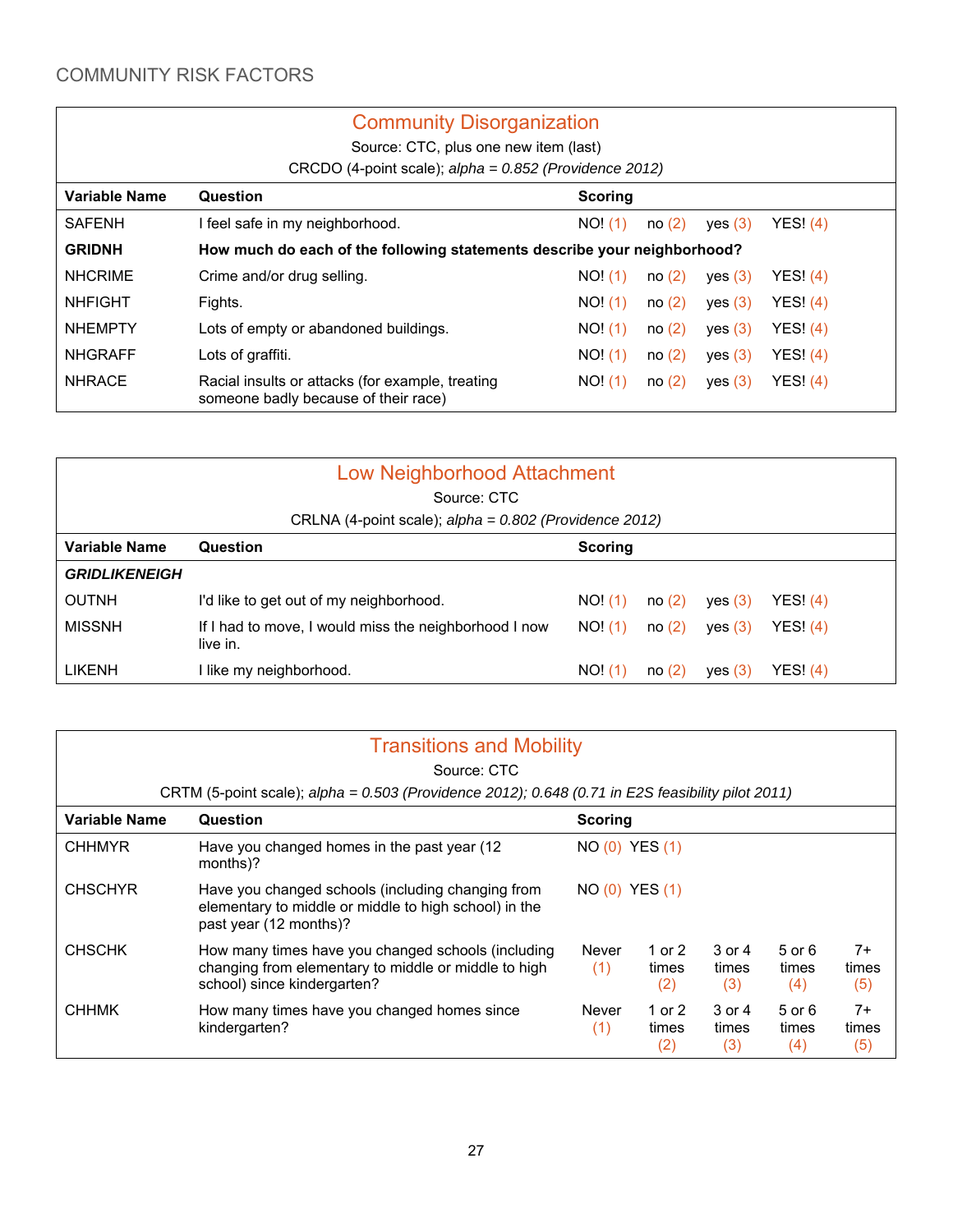| <b>Perceived Availability of Drugs</b><br>Source: CTC |                                                                                                                                              |                                                                       |  |  |
|-------------------------------------------------------|----------------------------------------------------------------------------------------------------------------------------------------------|-----------------------------------------------------------------------|--|--|
|                                                       |                                                                                                                                              |                                                                       |  |  |
|                                                       | CRPAD (4-point scale); alpha = 0.872 (Providence 2012)                                                                                       |                                                                       |  |  |
| Variable Name                                         | <b>Question (GRIDGET)</b>                                                                                                                    | Scoring                                                               |  |  |
| <b>GETCIG</b>                                         | If you wanted to get some cigarettes, how<br>easy would it be for you to get some?                                                           | Very Hard (1) Sort of Hard (2) Sort of Easy (3) Very Easy (4)         |  |  |
| <b>GETALC</b>                                         | If you wanted to get some beer, wine or<br>hard liquor (for example, vodka, whiskey or<br>gin), how easy would it be for you to get<br>some? | Very Hard $(1)$ Sort of Hard $(2)$ Sort of Easy $(3)$ Very Easy $(4)$ |  |  |
| <b>GETMAR</b>                                         | If you wanted to get some marijuana, how<br>easy would it be for you to get some?                                                            | Very Hard $(1)$ Sort of Hard $(2)$ Sort of Easy $(3)$ Very Easy $(4)$ |  |  |
| <b>GETDRUG</b>                                        | If you wanted to get a drug like cocaine,<br>LSD, or amphetamines, how easy would it<br>be for you to get some?                              | Very Hard $(1)$ Sort of Hard $(2)$ Sort of Easy $(3)$ Very Easy $(4)$ |  |  |

| <b>Perceived Availability of Handguns</b> |                                                                             |                                                                       |  |  |  |  |  |
|-------------------------------------------|-----------------------------------------------------------------------------|-----------------------------------------------------------------------|--|--|--|--|--|
|                                           | Source: CTC                                                                 |                                                                       |  |  |  |  |  |
|                                           | CRPAG (4-point scale)                                                       |                                                                       |  |  |  |  |  |
| <b>Variable Name</b>                      | <b>Question (GRIDGET)</b>                                                   | <b>Scoring</b>                                                        |  |  |  |  |  |
| <b>GETGUN</b>                             | If you wanted to get a handgun, how easy<br>would it be for you to get one? | Very Hard $(1)$ Sort of Hard $(2)$ Sort of Easy $(3)$ Very Easy $(4)$ |  |  |  |  |  |

| <b>Perceived Racism/Discrimination</b><br><b>HIGH SCHOOL ONLY</b> |                                                                                                                 |                                                                                   |  |  |  |
|-------------------------------------------------------------------|-----------------------------------------------------------------------------------------------------------------|-----------------------------------------------------------------------------------|--|--|--|
|                                                                   | Source: Adapted from SSDP; alpha = 0.679 (Providence 2012)                                                      |                                                                                   |  |  |  |
| Variable Name                                                     | Question<br><b>Scoring</b>                                                                                      |                                                                                   |  |  |  |
| <b>RACETRT</b>                                                    | In the past year (12 months), how often have<br>you been treated badly by other people<br>because of your race? | Never $(1)$ Rarely $(2)$ Sometimes $(3)$ Often $(4)$                              |  |  |  |
| <b>RACEHRD</b>                                                    | Do you think it will be harder for you to get<br>ahead in life because of your race?                            | A Lot Harder (1) Somewhat Harder (2) A Little Harder (3)<br>Not At All Harder (4) |  |  |  |
| <b>RACEDISC</b>                                                   | In the past year (12 months), how much<br>negative discrimination have you experienced<br>because of your race? | A Lot (1) Some (2) A Little (3) None (4)                                          |  |  |  |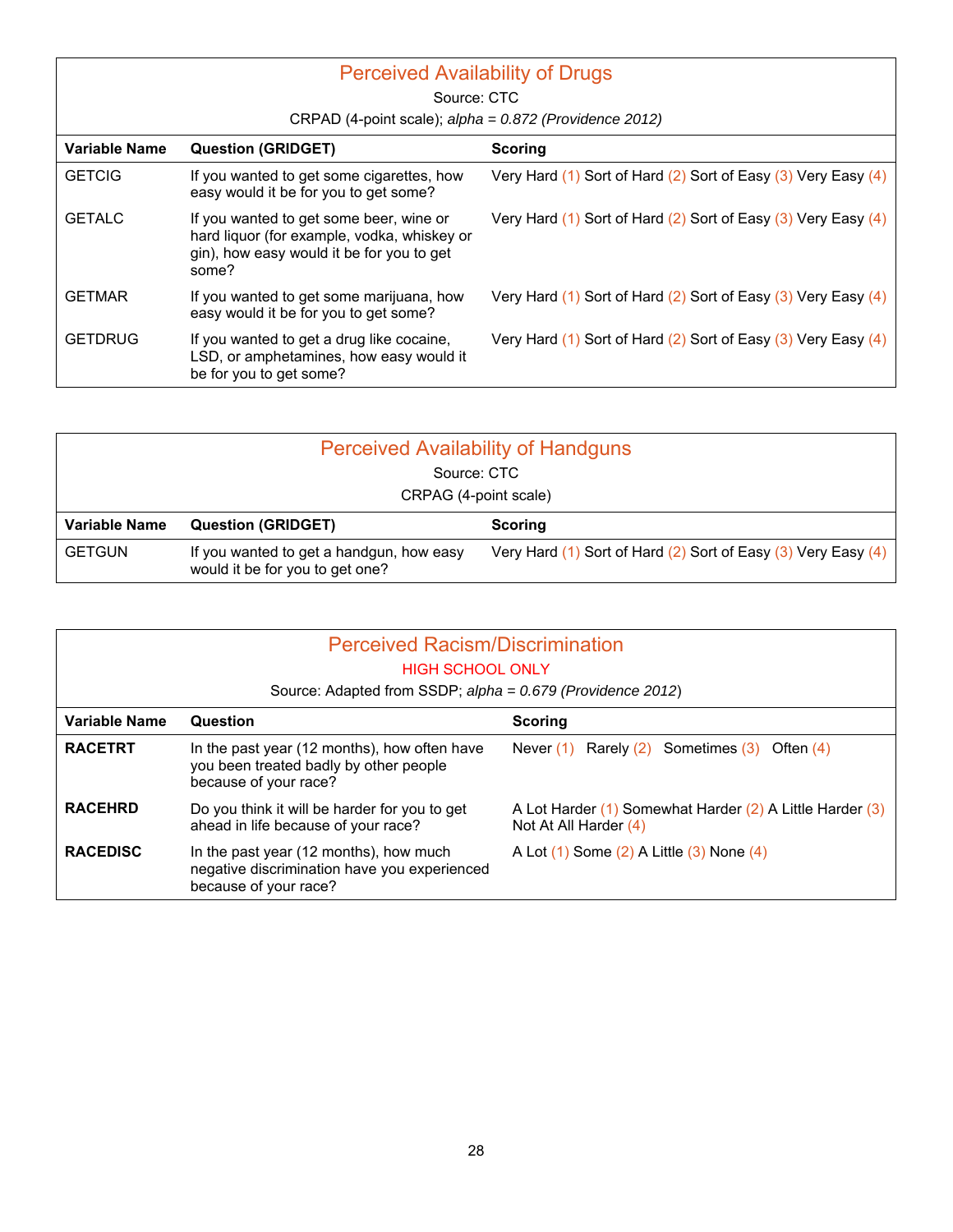|                      | <b>Opportunities for Prosocial Involvement in Community</b>                               |                                         |  |  |  |  |
|----------------------|-------------------------------------------------------------------------------------------|-----------------------------------------|--|--|--|--|
| Source: CTC          |                                                                                           |                                         |  |  |  |  |
|                      | CPOPI (4-point scale); $alpha = 0.663$ (Providence 2012)                                  |                                         |  |  |  |  |
| <b>Variable Name</b> | Question                                                                                  | Scoring                                 |  |  |  |  |
| <b>TALKNEI</b>       | There are lots of adults in my neighborhood I could<br>talk to about something important. | YES! (4)<br>NO! (1)<br>no(2)<br>yes (3) |  |  |  |  |
| <b>GRIDACT</b>       | Which of the following activities for people your age are available in your community?    |                                         |  |  |  |  |
| <b>SPORT</b>         | Sports teams.                                                                             | $No(0)$ , Yes $(1)$                     |  |  |  |  |
| <b>SCOUT</b>         | Scouting (for example, Boy Scouts or Girl Scouts).                                        | No(0), Yes(1)                           |  |  |  |  |
| <b>BGCLUB</b>        | Boys and Girls clubs.                                                                     | $No(0)$ , Yes $(1)$                     |  |  |  |  |
| <b>CHURCH</b>        | Religious groups or church youth groups                                                   | No(0), Yes(1)                           |  |  |  |  |
| <b>SERCLUB</b>       | Service clubs, community service groups or other<br>groups aimed at helping others.       | $No(0)$ , Yes $(1)$                     |  |  |  |  |
| <b>BAND</b>          | Organized clubs such as band, choir, drill team or<br>drama club                          | No $(0)$ , Yes $(1)$                    |  |  |  |  |

| <b>Rewards for Prosocial Involvement in Community</b><br>Source: CTC<br>CPRPI (4-point scale); alpha = 0.677 (Providence 2012) |                                                                                      |         |       |         |          |  |
|--------------------------------------------------------------------------------------------------------------------------------|--------------------------------------------------------------------------------------|---------|-------|---------|----------|--|
| Variable Name<br><b>Question (GRIDNEIGH)</b><br><b>Scoring</b>                                                                 |                                                                                      |         |       |         |          |  |
| <b>NHPROUD</b>                                                                                                                 | There are people in my neighborhood who are proud<br>of me when I do something well. | NO! (1) | no(2) | ves (3) | YES! (4) |  |
| <b>NHENC</b>                                                                                                                   | There are people in my neighborhood who encourage<br>me to do my best.               | NO! (1) | no(2) | ves (3) | YESI (4) |  |
| <b>NHGJOB</b>                                                                                                                  | My neighbors notice when I am doing a good job and<br>let me know about it.          | NO! (1) | no(2) | ves (3) | YES! (4) |  |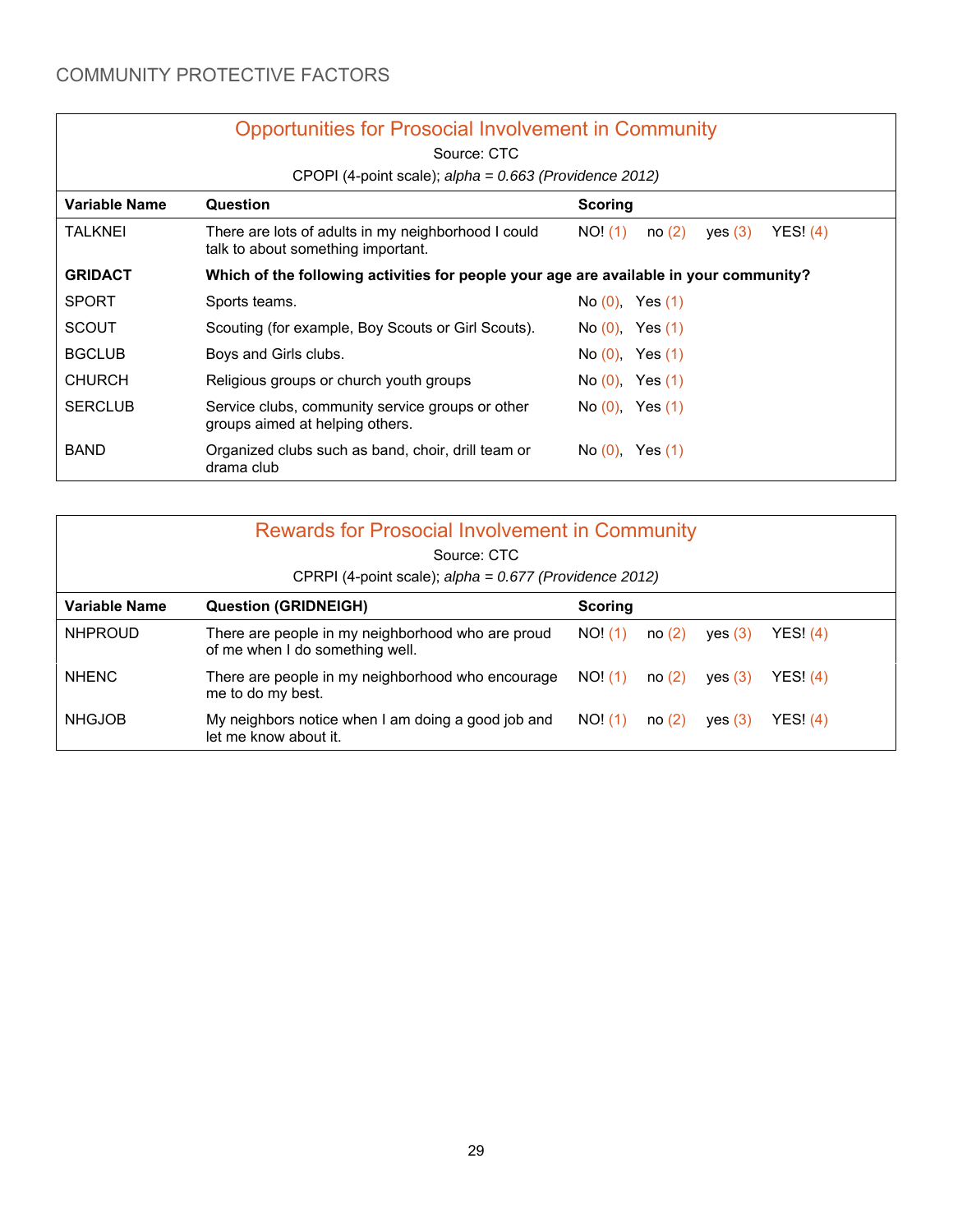# Collective Efficacy: Social Cohesion and Informal Social Control

HIGH SCHOOL ONLY

Source: Sampson, Raudenbush & Earls, 1997

(5-point scale); *alpha = 0.778 (Providence 2012)*

| Variable               | Question                                                                                                                                                                | <b>Scoring</b>              |                        |                                       |               |                       |
|------------------------|-------------------------------------------------------------------------------------------------------------------------------------------------------------------------|-----------------------------|------------------------|---------------------------------------|---------------|-----------------------|
|                        | <b>Informal Social Control</b>                                                                                                                                          |                             |                        |                                       |               |                       |
| <b>HANGNH</b>          | If a group of neighborhood children were<br>skipping school and hanging out on a street<br>corner, how likely is it that your neighbors<br>would do something about it? | Very<br>Unlikely (1)        | Unlikely<br>(2)        | Neither Likely<br>Nor Unlikely<br>(3) | Likely<br>(4) | Very<br>Likely (5)    |
| <b>FIGHTNH</b>         | If there was a fight in front of your house and<br>someone was being beaten or threatened,<br>how likely is it that your neighbors would<br>break it up?                | Very<br>Unlikely (1)        | Unlikely<br>(2)        | Neither Likely<br>Nor Unlikely<br>(3) | Likely<br>(4) | Very<br>Likely (5)    |
| <b>Social Cohesion</b> |                                                                                                                                                                         |                             |                        |                                       |               |                       |
| <b>NEIHELP</b>         | People around here are willing to help their<br>neighbors                                                                                                               | Strongly<br>Disagree<br>(1) | Disagree<br>(2)        | Neither Agree<br>Nor Disagree<br>(3)  | Agree<br>(4)  | Strongly<br>Agree (5) |
| <b>NEITRUST</b>        | People in this neighborhood can be trusted.                                                                                                                             | Strongly<br>Disagree        | <b>Disagree</b><br>(2) | Neither Agree<br>Nor Disagree<br>(3)  | Agree<br>(4)  | Strongly<br>Agree (5) |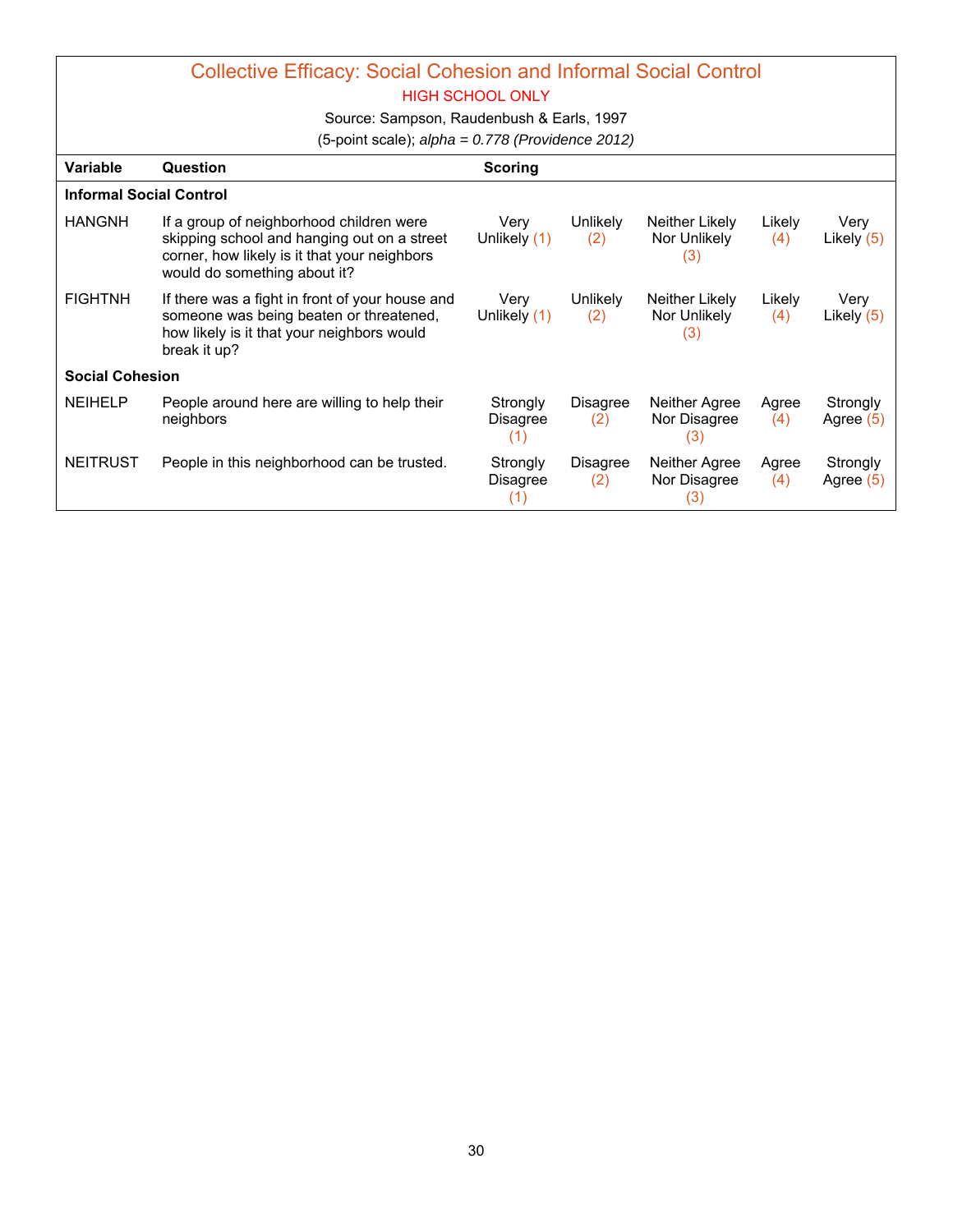# DEMOGRAPHIC AND HONESTY QUESTIONS

| Age, Grade, Gender<br>Source: CTC and CYDS |                        |                                                                    |  |  |  |
|--------------------------------------------|------------------------|--------------------------------------------------------------------|--|--|--|
| <b>Variable Name</b>                       | Question               | <b>Response Options</b>                                            |  |  |  |
| AGE                                        | How old are you?       | 10 11 12 13 14 15 16 17 18 19+                                     |  |  |  |
| <b>GRADE</b>                               | What grade are you in? | 6 <sup>th</sup> 7 <sup>th</sup> 8th 9 <sup>th</sup> 10th 11th 12th |  |  |  |
| <b>GENDER</b>                              | Are you                | Female $(1)$ ; Male $(2)$ ; Other (please specify                  |  |  |  |

|                 | Living and Family Situation, Language, Neighborhood                                                                                                                                  |                                                                                |  |  |  |  |
|-----------------|--------------------------------------------------------------------------------------------------------------------------------------------------------------------------------------|--------------------------------------------------------------------------------|--|--|--|--|
|                 | Sources: LIVESITU, NOWLIVE & HMLANG are adapted from CTC and CYDS; NHOOD developed for Providence E2S youth<br>survey; FAMSITU adapted from Offord Center Kindergarten Parent Survey |                                                                                |  |  |  |  |
| Variable Name   | Question                                                                                                                                                                             | <b>Response Options</b>                                                        |  |  |  |  |
| <b>LIVESITU</b> | Think of where you live most of                                                                                                                                                      | House, apartment or condo                                                      |  |  |  |  |
|                 | the time. Which best describes                                                                                                                                                       | Residential or group home away from parents or family                          |  |  |  |  |
|                 | your living situation? (mark only                                                                                                                                                    | Moving around from place to place                                              |  |  |  |  |
|                 | one option)                                                                                                                                                                          | Living out of a car or living on the street                                    |  |  |  |  |
|                 |                                                                                                                                                                                      | Other living situation (please specify)                                        |  |  |  |  |
| <b>NOWLIVE</b>  | Which of the following people live                                                                                                                                                   | Mother; Stepmother; Father, Stepfather; Grandmother;                           |  |  |  |  |
|                 | there with you? Choose all that<br>apply.                                                                                                                                            | Grandfather; Aunt(s)/Uncle(s); Sister(s/Brother(s); Others (please<br>specify) |  |  |  |  |
| <b>FAMSITU</b>  | Which of the following best                                                                                                                                                          | One parent $(1)$ , Two parents at home $(2)$ , Sharing time between            |  |  |  |  |
|                 | describes your family situation?                                                                                                                                                     | two parents who do not live together $(3)$ , Other $(4)$                       |  |  |  |  |
| <b>HMLANG</b>   | What is the language you use the<br>most at home?                                                                                                                                    | English (1), Spanish (2), Another Language (please specify) (3)                |  |  |  |  |
| <b>NHOOD</b>    | In which neighborhood do you                                                                                                                                                         | List of city neighborhoods                                                     |  |  |  |  |
|                 | live? Please read the list of                                                                                                                                                        |                                                                                |  |  |  |  |
|                 | neighborhoods below on your own                                                                                                                                                      |                                                                                |  |  |  |  |
|                 | and choose the ONE best answer.                                                                                                                                                      |                                                                                |  |  |  |  |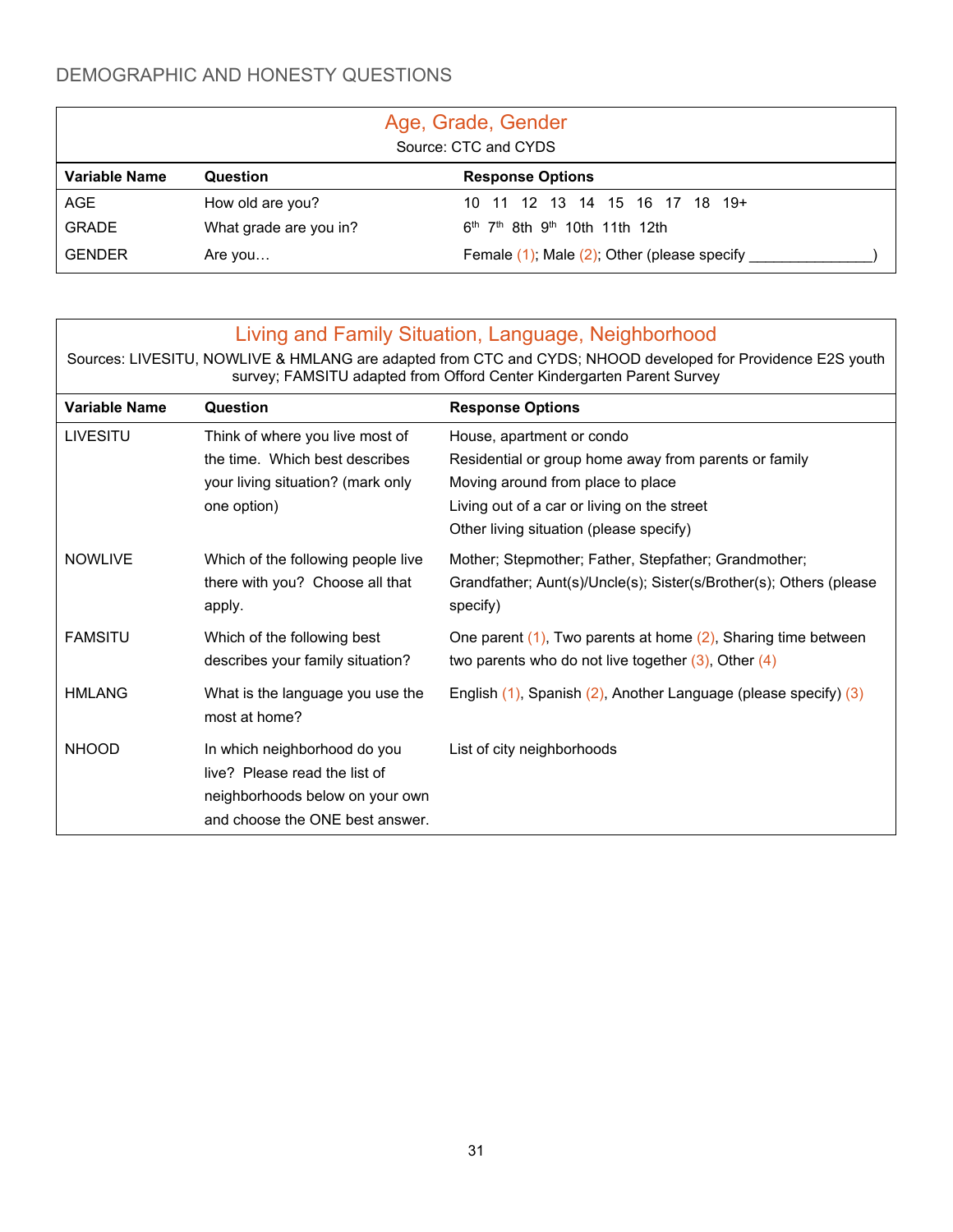| <b>Race and Ethnicity</b> |                                                                                                                                                                                                                   |                                                                                                                                                                                                                                             |  |  |  |
|---------------------------|-------------------------------------------------------------------------------------------------------------------------------------------------------------------------------------------------------------------|---------------------------------------------------------------------------------------------------------------------------------------------------------------------------------------------------------------------------------------------|--|--|--|
|                           | Sources: RACEBST adapted from CTC; others developed for E2S youth survey, adapted from Census proposals in 2015                                                                                                   |                                                                                                                                                                                                                                             |  |  |  |
| Variable Name             | Question                                                                                                                                                                                                          | <b>Response Options</b>                                                                                                                                                                                                                     |  |  |  |
| <b>RACEWHT</b>            | What is your race or origin? (Mark one or more boxes                                                                                                                                                              | White (1)                                                                                                                                                                                                                                   |  |  |  |
| <b>RACEBLK</b>            | (all that apply)                                                                                                                                                                                                  | Black, African American or African (2)                                                                                                                                                                                                      |  |  |  |
| <b>RACEHSP</b>            |                                                                                                                                                                                                                   | Hispanic, Latino or Spanish origin (3)                                                                                                                                                                                                      |  |  |  |
| <b>RACENAT</b>            |                                                                                                                                                                                                                   | American Indian or Alaska Native (4)                                                                                                                                                                                                        |  |  |  |
| <b>RACEASIA</b>           |                                                                                                                                                                                                                   | Asian $(5)$                                                                                                                                                                                                                                 |  |  |  |
| <b>RACEHAW</b>            |                                                                                                                                                                                                                   | Native Hawaiian or Pacific Islander (6)                                                                                                                                                                                                     |  |  |  |
| <b>RACEOTH</b>            |                                                                                                                                                                                                                   | Other race or origin (7)                                                                                                                                                                                                                    |  |  |  |
| <b>RACEOPN</b>            | Please print your race(s) or origin(s). (For example,<br>German, Irish, African American, Somalian, Haitian,<br>Mexican, Puerto Rican, Navajo, Mayan, Asian Indian,<br>Chinese, Native Hawaiian, Guamanian, etc.) |                                                                                                                                                                                                                                             |  |  |  |
| <b>RACEBST</b>            | Please choose the ONE answer that BEST describes<br>what you consider yourself to be.                                                                                                                             | White (1)<br>Black, African American or African (2)<br>Hispanic, Latino or Spanish origin (3)<br>American Indian or Alaska Native (4)<br>Asian (5)<br>Native Hawaiian or Pacific Islander (6)<br>Multiracial or biracial (7)<br>Other $(8)$ |  |  |  |

| <b>Parental Education</b><br>Source: Bach Harrison PNA |                                                        |                                                   |  |  |  |  |
|--------------------------------------------------------|--------------------------------------------------------|---------------------------------------------------|--|--|--|--|
| Variable Name<br>Question<br><b>Response Options</b>   |                                                        |                                                   |  |  |  |  |
| ADULTEDU                                               | Think of the adults you live with. What is the highest | Completed grade school or less (1)                |  |  |  |  |
|                                                        | level of schooling any of them completed?              | Some high school (2)                              |  |  |  |  |
|                                                        |                                                        | Completed high school (3)                         |  |  |  |  |
|                                                        |                                                        | Some college (4)                                  |  |  |  |  |
|                                                        |                                                        | Complete college (5)                              |  |  |  |  |
|                                                        |                                                        | Graduate or professional school after college (6) |  |  |  |  |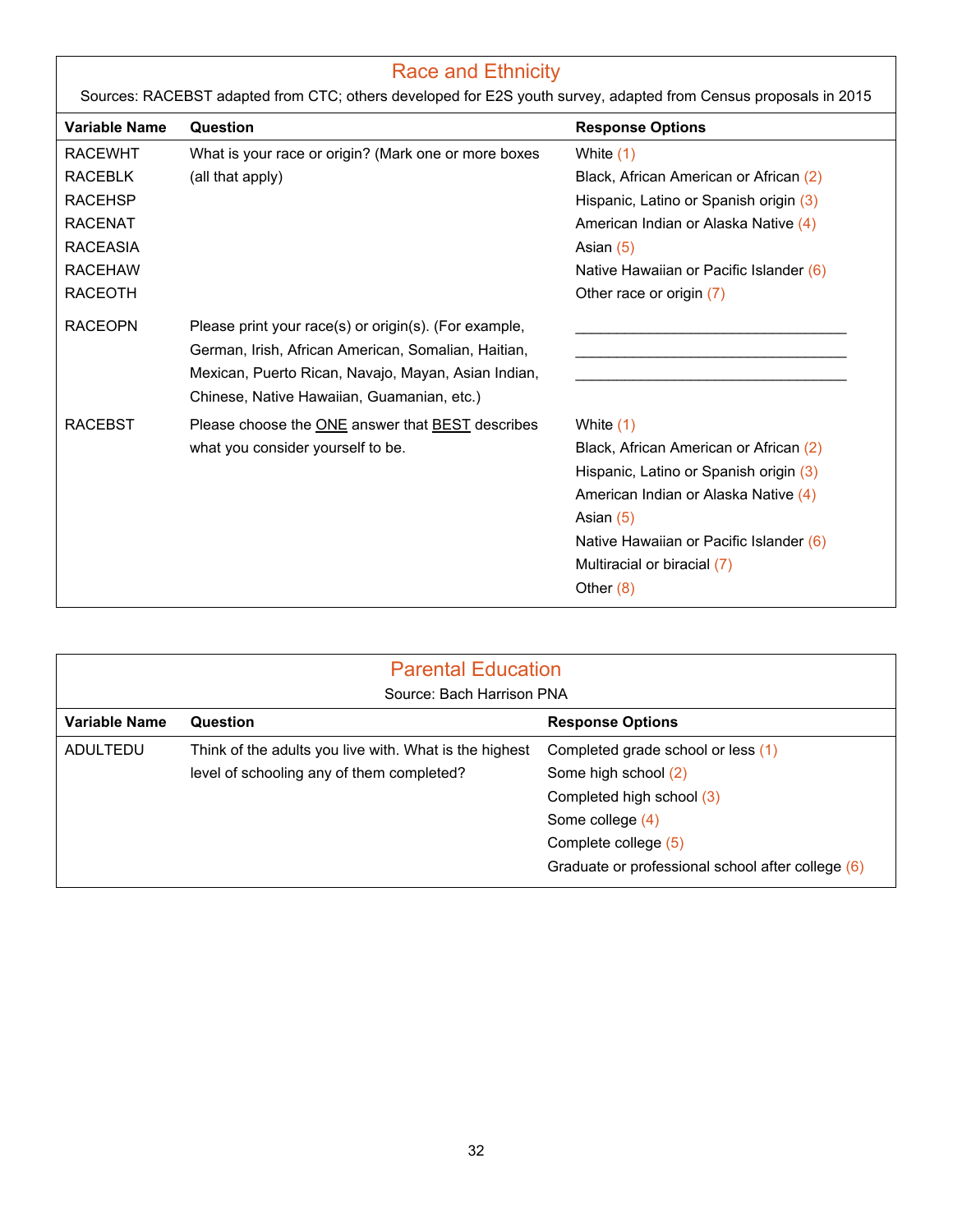| <b>Foster Care and Juvenile Justice Involvement</b><br>Developed for E2S youth survey |                                                                                                                 |                      |  |  |  |  |
|---------------------------------------------------------------------------------------|-----------------------------------------------------------------------------------------------------------------|----------------------|--|--|--|--|
| Variable Name                                                                         | <b>Response Options</b><br>Question                                                                             |                      |  |  |  |  |
| <b>JUVY</b>                                                                           | Have you ever spent time in a juvenile detention center<br>("juvy") or a juvenile or adult correctional center? | No $(0)$ , Yes $(1)$ |  |  |  |  |
| <b>FOSTER</b>                                                                         | Have you ever spent time in foster care?                                                                        | No $(0)$ , Yes $(1)$ |  |  |  |  |

| <b>Honesty Questions</b><br>Source: CTC, RHC |                                                                                                              |                         |                |                                      |                                      |                          |              |                               |
|----------------------------------------------|--------------------------------------------------------------------------------------------------------------|-------------------------|----------------|--------------------------------------|--------------------------------------|--------------------------|--------------|-------------------------------|
| Variable Name                                | Question                                                                                                     | <b>Response Options</b> |                |                                      |                                      |                          |              |                               |
| <b>PHPY</b>                                  | On how many occasions (if any) have you<br>used amphilene ("amp", "A"), during the<br>past year (12 months)? | 0(1)                    | $1 - 2$<br>(2) | $3 - 5$<br>(3)                       | $6-9$<br>(4)                         | $10 - 19$<br>(5)         | 20-39<br>(6) | $40+$<br>(7)                  |
| PH30DY                                       | On how many occasions (if any) have you<br>used amphilene ("amp", "A"), during the<br>past month (30 days)?  | 0(1)                    | $1 - 2$<br>(2) | $3 - 5$<br>(3)                       | $6-9$<br>(4)                         | $10 - 19$<br>(5)         | 20-39<br>(6) | $40+$<br>(7)                  |
| <b>HONEST</b>                                | How honest were you in filling out this<br>survey?                                                           | Very<br>Honest $(1)$    |                | Honest<br>Much of<br>the Time<br>(2) | Honest<br>Some of<br>the Time<br>(3) | Once in a<br>While $(4)$ | Honest       | Not<br>Honest At<br>All $(5)$ |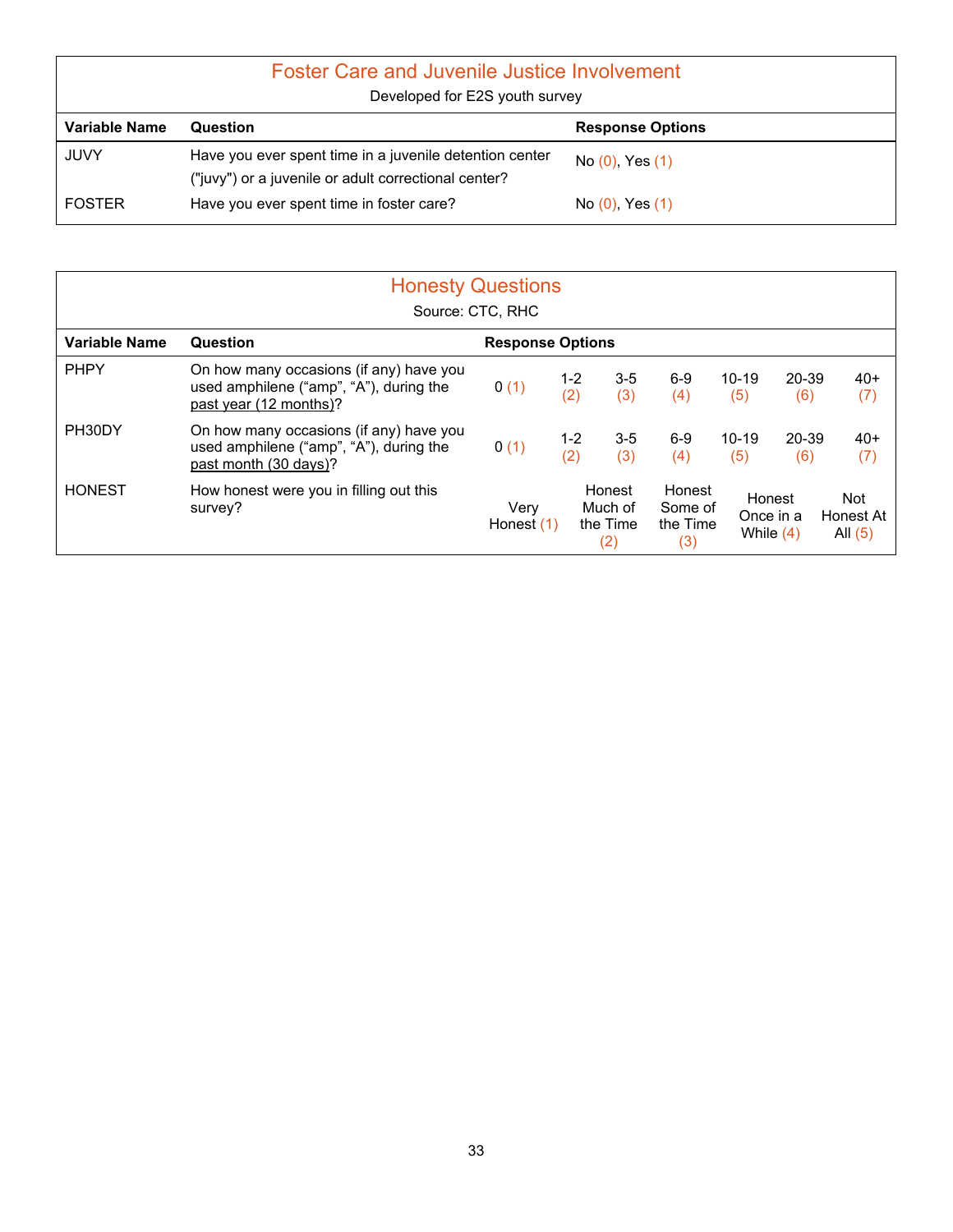#### SOURCES FOR EVIDENCE2SUCCESS YOUTH SURVEY

Communities that Care Youth Survey, Community Youth Development Study. Social Development Research Group, School of Social Work, University of Washington, Seattle. (www.sdrg.org/ctcresource/)

- Arthur, M. W., Briney, J. S., Hawkins, J. D., Abbott, R. D., Brooke-Weiss, B. L., & Catalano, R. F. (2007). Measuring risk and protection in communities using the Communities That Care Youth Survey. *Evaluation and Program Planning, 30*, 197-211.
- Brown, E. C., Graham, J. W., Hawkins, J. D., Arthur, M. W., Baldwin, M. M., Oesterle, S., Briney, J. S., Catalano, R. F., & Abbott, R. D. (2009). Design and analysis of the Community Youth Development Study longitudinal cohort sample. *Evaluation Review, 33*, 311-334.
- Glaser, R. R., Van Horn, M. L., Arthur, M. W., Hawkins, J. D., & Catalano, R. F. (2005). Measurement properties of the Communities That Care® Youth Survey across demographic groups. *Journal of Quantitative Criminology, 21*, 73-102.
- Hawkins, J. D., Catalano, R. F., Arthur, M. W., Egan, E., Brown, E. C., Abbott, R. D., & Murray, D. M. (2008). Testing Communities That Care: The rationale, design and behavioral baseline equivalence of the Community Youth Development Study. *Prevention Science, 9*, 178-190.

Community Involvement and Collective Efficacy Survey (2002). Project on Human Development in Chicago Neighborhoods (PHDCN). (http://www.icpsr.umich.edu/icpsrweb/PHDCN/studies/13686)

- Earls, F. J., Brooks-Gunn, J., Raudenbush, S. W., & Sampson, R. J. (2007). *Project on Human Development in Chicago Neighborhoods (PHDCN): Community Involvement and Collective Efficacy (Young Adult), Wave 3, 2000- 2002. ICPSR13686-v1*. Ann Arbor, MI: Inter-university Consortium for Political and Social Research [distributor].
- Sampson, R. J., Raudenbush, S. W., & Earls, F. (1997). Neighborhoods and violent crime: A multilevel study of collective efficacy. *Science, 277*, 918-924.
- Sampson, R. J., Raudenbush, S. W., & Earls, F. (1998). *Neighborhood collective efficacy--Does it help reduce violence? (NCJ 184377)*. Washington, DC: United States Department of Justice, National Institute of Justice.

#### The Colorado Trust Bullying Prevention Initiative Student Survey. (http://www.coloradotrust.org/attachments/0001/4051/BPI\_Student\_Survey.pdf)

- Guerra, N. G., Williams, K. R., & Sadek, S. (2011). Understanding bullying and victimization during childhood and adolescence: a mixed methods study. *Child Development, 82*, 295-310.
- Williams, K. R., & Guerra, N. G. (211). Perceptions of collective efficacy and bullying perpetration in schools. *Social Problems, 58*, 126-143.

Evaluation of the Steps to Respect (STR) Student Survey. Social Development Research Group, University of Washington, Seattle. (http://www.sdrg.org/prior.asp)

- Brown, E. C., Low, S., Smith, B. H., & Haggerty, K. P. (2011). Outcomes from a school-randomized controlled trial of Steps to Respect: A School Bullying Prevention Program. *School Psychology Review, 40*, 423-443.
- Low, S. M., Smith, B. H., Brown, E. C., Fernandez, K., Hanson, K., & Haggerty, K. P. (2011). Design and analysis of a randomized controlled trial of Steps to Respect: A School-Based Bullying Prevention Program. In E. L. Espelage & S. M. Swearer (Eds.), *Bullying in North American schools* (pp. 278-290). New York: Routledge.

International Youth Development Study (IYDS) Student Survey (2003). Social Development Research Group, University of Washington, Seattle. (http://www.sdrg.org/current.asp)

- Bond, L., Toumbourou, J. W., Thomas, L., Catalano, R. F., & Patton, G. (2005). Individual, family, school, and community risk and protective factors for depressive symptoms in adolescents: A comparison of risk profiles for substance use and depressive symptoms. *Prevention Science, 6*, 73-88.
- Hemphill, S. A., Herrenkohl, T. I., LaFazia, A. N., McMorris, B. J., Toumbourou, J. W., Arthur, M. W., Catalano, R. F., Hawkins, J. D., & Bond, L. (2007). Comparison of the structure of adolescent problem behavior in the United States and Australia. *Crime and Delinquency, 53*, 303-321.
- Hemphill, S. A., Herrenkohl, T. I., LaFazia, A. N., McMorris, B. J., Toumbourou, J. W., Arthur, M. W., Catalano, R. F., Hawkins, J. D., & Bond, L. (2007). Comparison of the structure of adolescent problem behavior in the United States and Australia. *Crime and Delinquency, 53*, 303-321.
- Herrenkohl, T. I., McMorris, B. J., Catalano, R. F., Abbott, R. D., Hemphill, S. A., & Toumbourou, J. W. (2007). Risk factors for violence and relational aggression in adolescence. *Journal of Interpersonal Violence, 22*, 386-405.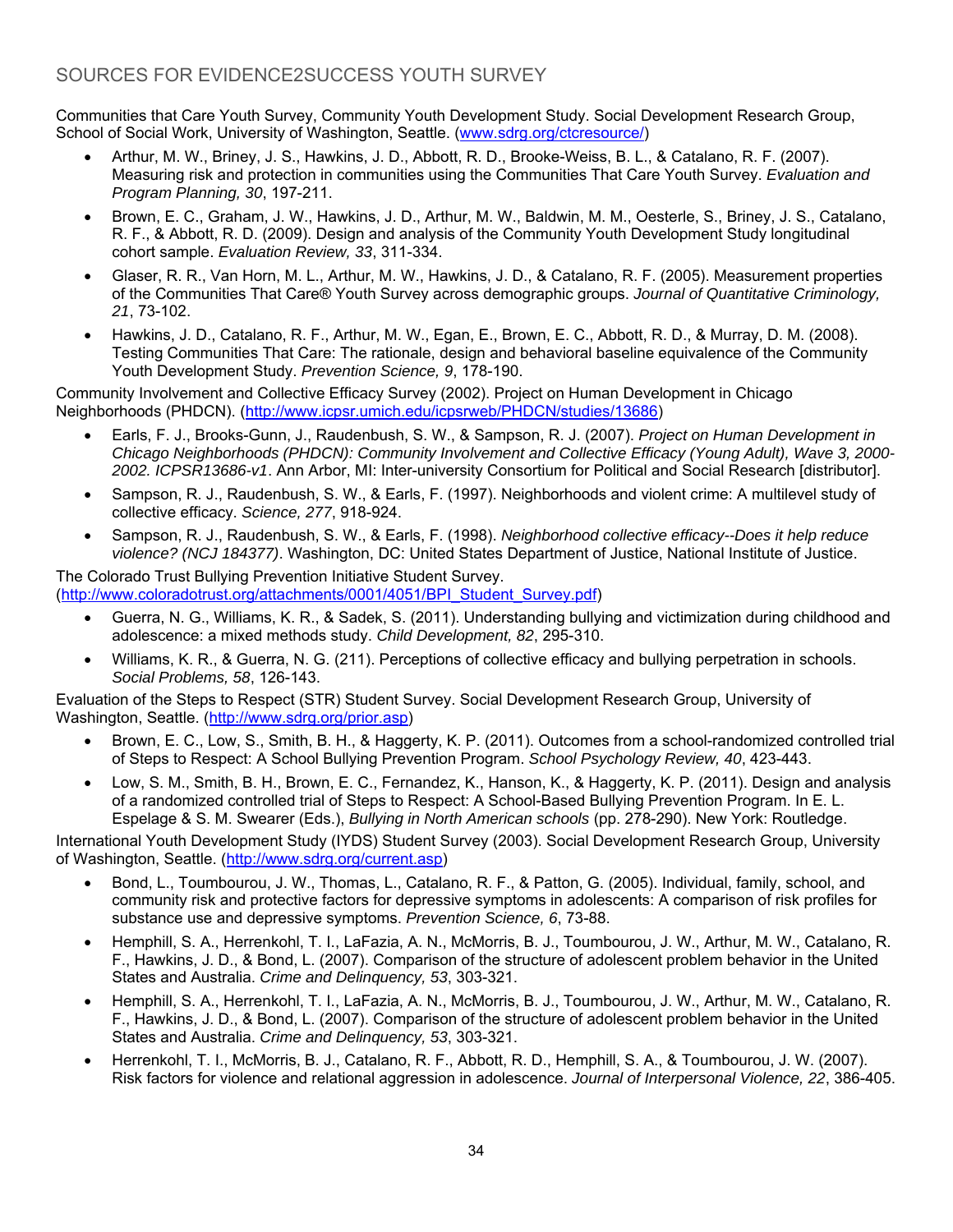- McMorris, B. J., Hemphill, S. A., Toumbourou, J. W., Catalano, R. F., Patton, G. C. (2007). Prevalence of substance use and delinquent behavior in adolescents from Victoria, Australia and Washington State, United States. *Health Education and Behavior, 34(4), 634-650*.
- Toumbourou, J. W., Hemphill, S. A., McMorris, B. J., Catalano, R. F., Patton, G. C. (2009). Alcohol use and related-harms in school students in the United States and Australia. *Health Promotion International, 24(4), 373- 382*.

The Los Angeles Family and Neighborhood Survey. (L.A. FANS), RAND. (http://lasurvey.rand.org/)

 Sastry, N., Ghosh-Dastidar, B., Adams, J., & Pebley, A. R. (2006). The design of a multilevel survey of children, families, and communities: The Los Angeles Family and Neighborhood Survey. *Social Science Research, 35*, 1000-1024.

Monitoring the Future (MTF) Survey (http://www.monitoringthefuture.org/)

 Miech, R. A., Johnston, L. D., O'Malley, P. M.,Bachman, J. G., & Schulenberg, J. E. (2015). Monitoring the Future national survey results on drug use, 1975–2014: Volume I, Secondary school students. Ann Arbor: Institute for Social Research, The University of Michigan. Available at http://monitoringthefuture.org/pubs/monographs/mtfvol1\_2014.pdf.

Offord Center for Child Studies School Readiness to Learn (SRL) Project: Kindergarten Parent Survey (http://www.offordcentre.com/readiness/kindergarten.html)

Sample 2011/2012 survey: http://www.offordcentre.com/readiness/files/2012\_KPS\_EN.pdf.

Parental Involvement in Schooling Measure, L. Steinberg, Temple University, Philadelphia, PA.

 Steinberg, L., Lamborn, S. D., Dornbusch, S. M., & Darling, N. (1992). Impact of parenting practices on adolescent achievement: Authoritative parenting, school involvement, and encouragement to succeed. *Child Development, 63*, 1266-1281.

Patterns of Adaptive Learning Study, University of Michigan, Ann Arbor. (http://www.umich.edu/~pals/manuals.html)

 Midgley, C., Maehr, M. L., Hruda, L. Z., Anderman, E., Anderman, L., Freeman, K. E., Gheen, M., Kaplan, A., Kumar, R., Middleton, M. J., Nelson, J., Roeser, R., & Urdan, T. (2000). *Manual for the Patterns of Adaptive Learning Scales*. Ann Arbor: The University of Michigan. (http://www.umich.edu/~pals/PALS%202000\_V13Word97.pdf)

Prevention Needs Assessment (PNA), Bach-Harrison L.L.C., Survey Research & Evaluation Services (http://www.bachharrison.com/BhResources/PnaSurvey.aspx).

 Sample survey questionnaire: http://www.bachharrison.com/BhResources/PNA/Bach Harrison Youth Survey Sample.pdf

Raising Healthy Children (RHC) Student Surveys. Social Development Research Group, University of Washington, Seattle. (http://www.sdrg.org/current.asp)

- Brown, E. C., Catalano, R. F., Fleming, C. B., Haggerty, K. P., Abbott, R. D., Cortes, R. C., & Park, J. (2005). Mediator effects in the social development model: an examination of constituent theories. *Criminal Behaviour and Mental Health, 15*, 221-235.
- Catalano, R. F., Mazza, J. J., Harachi, T. W., Abbott, R. D., Haggerty, K. P., & Fleming, C. B. (2003). Raising healthy children through enhancing social development in elementary school: Results after 1.5 years. *Journal of School Psychology, 41*, 143-164.
- Catalano, R. F., Oxford, M. L., Harachi, T. W., Abbott, R. D., & Haggerty, K. P. (1999). A test of the social development model to predict problem behaviour during the elementary school period. *Criminal Behaviour and Mental Health, 9*, 39-56.
- Fleming, C. B., Catalano, R. F., Haggerty, K. P., & Abbott, R. D. (2010). Relationships between level and change in family, school, and peer factors during two periods of adolescence and problem behavior at age 19. *Journal of Youth and Adolescence, 39*, 670-682.
- Fleming, C. B., Haggerty, K. P., Catalano, R. F., Harachi, T. W., Mazza, J. J., & Gruman, D. H. (2005). Do social and behavioral characteristics targeted by preventive interventions predict standardized test scores and grades? *Journal of School Health, 75*, 342-349.

Seattle Social Development Project (SSDP) Surveys (http://ssdp-tip.org/), and The Intergenerational Project (TIP) Student Survey (http://ssdp-tip.org/). Social Development Research Group, University of Washington, Seattle.

 Bailey, J. A., Hill, K. G., Oesterle, S., & Hawkins, J. D. (2009). Parenting practices and problem behavior across three generations: Monitoring, harsh discipline and drug use in the intergenerational transmission of externalizing behavior. *Developmental Psychology, 45*, 1214-1226.